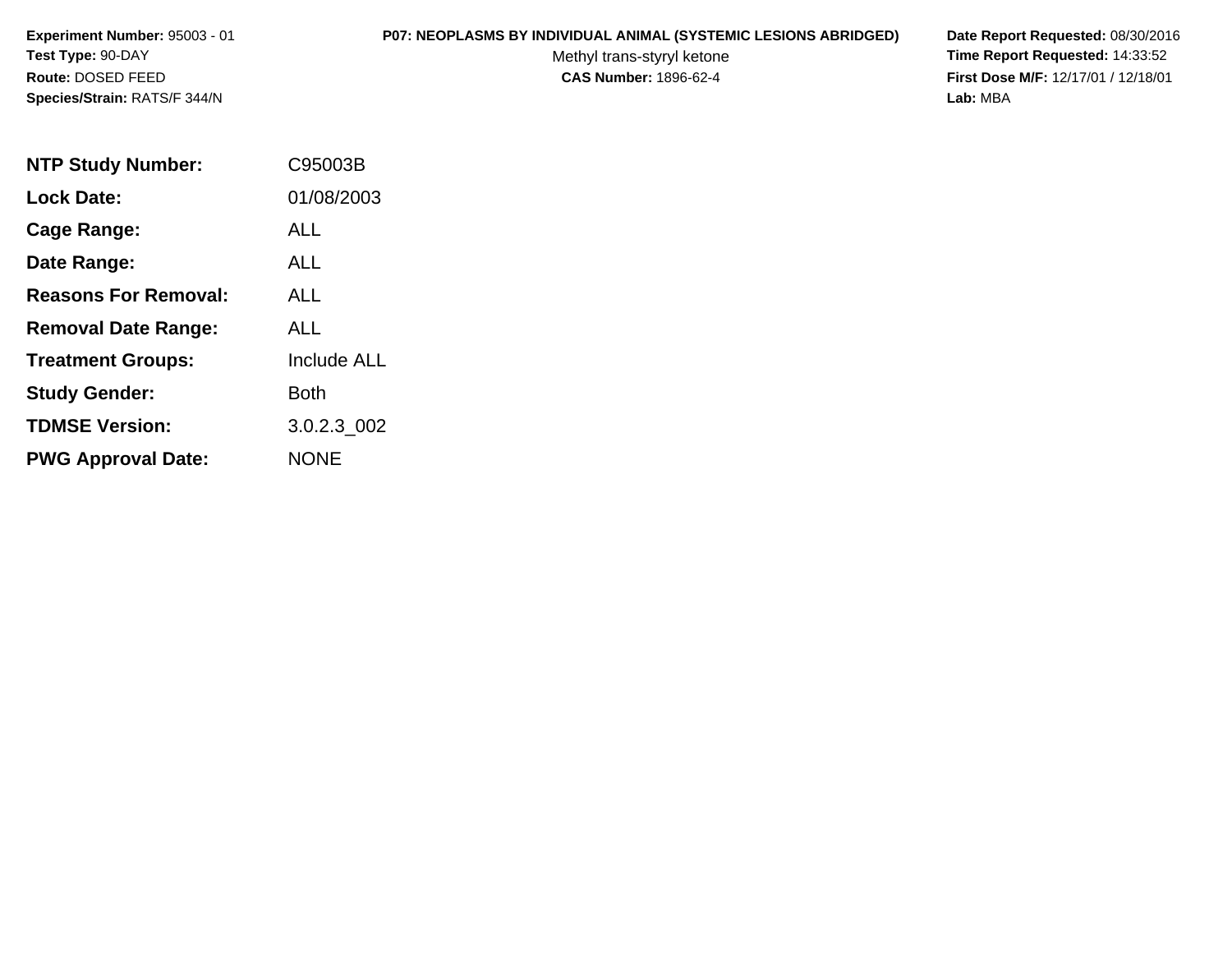### **P07: NEOPLASMS BY INDIVIDUAL ANIMAL (SYSTEMIC LESIONS ABRIDGED) Date Report Requested:** 08/30/2016

Methyl trans-styryl ketone<br>CAS Number: 1896-62-4

| DAY ON TEST<br><b>FISCHER 344 RATS MALE</b>                                                                                                                        | $\pmb{0}$<br>$\mathsf{O}\xspace$<br>$\boldsymbol{9}$<br>$\overline{2}$ | $\pmb{0}$<br>$\mathsf 0$<br>$\boldsymbol{9}$<br>$\overline{2}$                            | $\pmb{0}$<br>$\mathbf 0$<br>$\boldsymbol{9}$<br>$\overline{c}$ | $\mathsf 0$<br>$\mathsf{O}\xspace$<br>$\boldsymbol{9}$<br>$\overline{2}$ | $\pmb{0}$<br>$\pmb{0}$<br>$\frac{9}{2}$                                        | $\mathbf 0$<br>$\frac{0}{9}$                                             | $\pmb{0}$<br>$\mathbf 0$<br>9<br>$\overline{2}$                | $\pmb{0}$<br>$\mathbf 0$<br>9<br>$\sqrt{2}$          | $\pmb{0}$<br>$\mathbf 0$<br>$\boldsymbol{9}$<br>$\overline{2}$ | $\pmb{0}$<br>$\mathsf{O}\xspace$<br>9<br>$\overline{2}$        |                                                                                               |
|--------------------------------------------------------------------------------------------------------------------------------------------------------------------|------------------------------------------------------------------------|-------------------------------------------------------------------------------------------|----------------------------------------------------------------|--------------------------------------------------------------------------|--------------------------------------------------------------------------------|--------------------------------------------------------------------------|----------------------------------------------------------------|------------------------------------------------------|----------------------------------------------------------------|----------------------------------------------------------------|-----------------------------------------------------------------------------------------------|
| <b>VEHICLE CONTROL</b><br><b>ANIMAL ID</b>                                                                                                                         | $\mathsf 0$<br>$\pmb{0}$<br>$\mathbf 0$<br>$\pmb{0}$<br>$\mathbf{1}$   | $\mathbf 0$<br>$\mathbf 0$<br>$\mathsf 0$<br>$\begin{smallmatrix} 0\\2 \end{smallmatrix}$ | $\mathbf 0$<br>0<br>$\mathsf{O}\xspace$<br>$\pmb{0}$<br>3      | $\mathbf 0$<br>$\mathbf 0$<br>$\mathbf 0$<br>0<br>$\overline{A}$         | $\mathbf 0$<br>$\pmb{0}$<br>$\pmb{0}$<br>$\begin{array}{c} 0 \\ 5 \end{array}$ | 0<br>$\mathbf 0$<br>$\mathbf 0$<br>$\begin{array}{c} 0 \\ 6 \end{array}$ | $\Omega$<br>$\mathbf 0$<br>$\mathbf{0}$<br>0<br>$\overline{7}$ | $\mathbf 0$<br>$\pmb{0}$<br>$\pmb{0}$<br>0<br>$\bf8$ | 0<br>$\pmb{0}$<br>$\mathbf 0$<br>$\pmb{0}$<br>9                | $\mathbf 0$<br>$\mathbf 0$<br>0<br>$\mathbf{1}$<br>$\mathbf 0$ | * TOTALS                                                                                      |
| <b>ALIMENTARY SYSTEM</b>                                                                                                                                           |                                                                        |                                                                                           |                                                                |                                                                          |                                                                                |                                                                          |                                                                |                                                      |                                                                |                                                                |                                                                                               |
| Esophagus                                                                                                                                                          |                                                                        |                                                                                           |                                                                |                                                                          |                                                                                |                                                                          |                                                                |                                                      |                                                                |                                                                | 10                                                                                            |
| Intestine Large, Cecum                                                                                                                                             |                                                                        |                                                                                           |                                                                |                                                                          |                                                                                |                                                                          |                                                                |                                                      |                                                                | $\ddot{}$                                                      | 10                                                                                            |
| Intestine Large, Colon                                                                                                                                             |                                                                        |                                                                                           |                                                                |                                                                          |                                                                                |                                                                          |                                                                |                                                      |                                                                | $\ddot{}$                                                      | 10                                                                                            |
| Intestine Large, Rectum                                                                                                                                            | $\ddot{}$                                                              |                                                                                           |                                                                |                                                                          |                                                                                |                                                                          |                                                                |                                                      |                                                                | $\ddot{}$                                                      | 10                                                                                            |
| Intestine Small, Duodenum                                                                                                                                          |                                                                        |                                                                                           |                                                                |                                                                          |                                                                                |                                                                          |                                                                |                                                      |                                                                | $\ddot{}$                                                      | 10                                                                                            |
| Intestine Small, Ileum                                                                                                                                             | +                                                                      |                                                                                           |                                                                |                                                                          |                                                                                |                                                                          |                                                                |                                                      |                                                                | $\ddot{}$                                                      | 10                                                                                            |
| Intestine Small, Jejunum                                                                                                                                           | $\ddot{}$                                                              |                                                                                           |                                                                |                                                                          |                                                                                |                                                                          |                                                                |                                                      |                                                                | $\ddot{}$                                                      | 10                                                                                            |
| Liver                                                                                                                                                              | ÷.                                                                     |                                                                                           |                                                                |                                                                          |                                                                                |                                                                          |                                                                |                                                      |                                                                | $\ddot{}$                                                      | 10                                                                                            |
| Pancreas                                                                                                                                                           |                                                                        |                                                                                           |                                                                |                                                                          |                                                                                |                                                                          |                                                                |                                                      |                                                                | $\ddot{}$                                                      | 10                                                                                            |
| Salivary Glands                                                                                                                                                    | +                                                                      |                                                                                           |                                                                |                                                                          |                                                                                |                                                                          |                                                                |                                                      |                                                                | $\ddot{}$                                                      | 10                                                                                            |
| Stomach, Forestomach                                                                                                                                               |                                                                        |                                                                                           |                                                                |                                                                          |                                                                                |                                                                          |                                                                |                                                      |                                                                | $\ddot{}$                                                      | 10                                                                                            |
| Stomach, Glandular                                                                                                                                                 |                                                                        |                                                                                           |                                                                |                                                                          |                                                                                |                                                                          |                                                                |                                                      |                                                                | $\overline{ }$                                                 | 10                                                                                            |
| Tongue                                                                                                                                                             |                                                                        |                                                                                           |                                                                |                                                                          |                                                                                |                                                                          |                                                                |                                                      |                                                                | $\pm$                                                          | 10                                                                                            |
| <b>CARDIOVASCULAR SYSTEM</b>                                                                                                                                       |                                                                        |                                                                                           |                                                                |                                                                          |                                                                                |                                                                          |                                                                |                                                      |                                                                |                                                                |                                                                                               |
| <b>Blood Vessel</b>                                                                                                                                                | $^+$                                                                   |                                                                                           |                                                                |                                                                          |                                                                                |                                                                          |                                                                |                                                      |                                                                | $\ddot{}$                                                      | 10                                                                                            |
| *  Total animals with tissue examined microscopically; Total animals with tumor<br>+  Tissue examined microscopically<br>X Lesion present<br>I Insufficient tissue |                                                                        |                                                                                           |                                                                |                                                                          |                                                                                |                                                                          |                                                                |                                                      |                                                                |                                                                | M  Missing tissue<br>A  Autolysis precludes evaluation<br>BLANK  Not examined microscopically |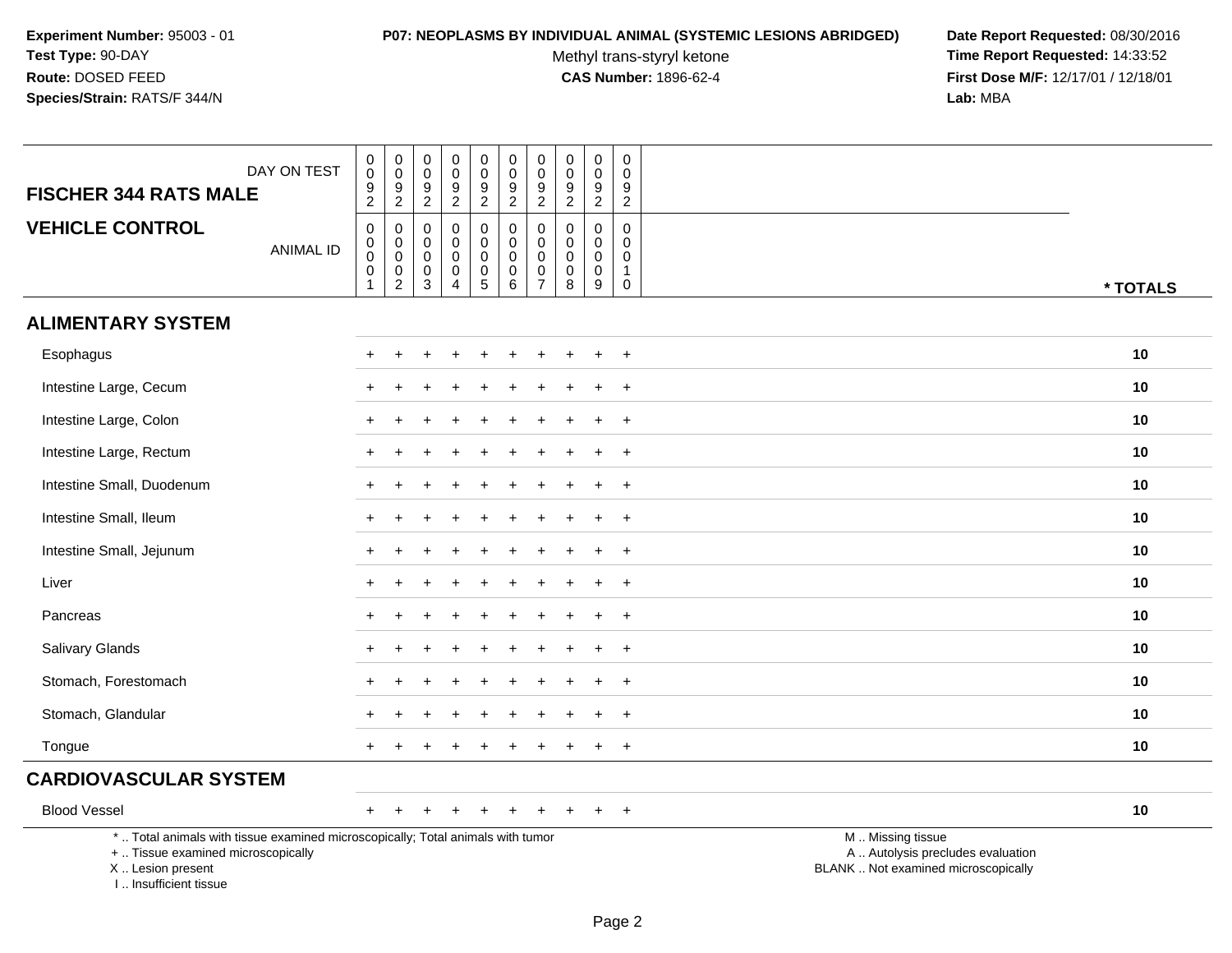### **P07: NEOPLASMS BY INDIVIDUAL ANIMAL (SYSTEMIC LESIONS ABRIDGED) Date Report Requested:** 08/30/2016

Methyl trans-styryl ketone<br>CAS Number: 1896-62-4

 **Time Report Requested:** 14:33:52 **First Dose M/F:** 12/17/01 / 12/18/01<br>**Lab:** MBA **Lab:** MBA

| DAY ON TEST<br><b>FISCHER 344 RATS MALE</b> | $\pmb{0}$<br>$\pmb{0}$<br>9<br>$\overline{c}$ | $\begin{smallmatrix} 0\\0 \end{smallmatrix}$<br>9<br>$\overline{2}$                      | $_{\rm 0}^{\rm 0}$<br>$\boldsymbol{9}$<br>$\overline{c}$ | $_{\rm 0}^{\rm 0}$<br>$\boldsymbol{9}$<br>$\overline{2}$                                 | $\begin{smallmatrix} 0\\0 \end{smallmatrix}$<br>$\boldsymbol{9}$<br>$\boldsymbol{2}$ | $\pmb{0}$<br>$\pmb{0}$<br>9<br>2 | $\begin{smallmatrix} 0\\0 \end{smallmatrix}$<br>9 | $_{\rm 0}^{\rm 0}$<br>$\boldsymbol{9}$<br>$\overline{2}$ | 0<br>$\pmb{0}$<br>9<br>$\overline{c}$ | 0<br>$\boldsymbol{0}$<br>$\boldsymbol{9}$<br>$\overline{2}$ |          |
|---------------------------------------------|-----------------------------------------------|------------------------------------------------------------------------------------------|----------------------------------------------------------|------------------------------------------------------------------------------------------|--------------------------------------------------------------------------------------|----------------------------------|---------------------------------------------------|----------------------------------------------------------|---------------------------------------|-------------------------------------------------------------|----------|
| <b>VEHICLE CONTROL</b><br><b>ANIMAL ID</b>  | 0<br>$\pmb{0}$<br>$\pmb{0}$<br>$\pmb{0}$      | 0<br>$\begin{smallmatrix}0\\0\end{smallmatrix}$<br>$\mathsf{O}\xspace$<br>$\overline{c}$ | 0<br>0<br>$\mathbf 0$<br>0<br>$\mathbf{3}$               | $\begin{smallmatrix} 0\\0 \end{smallmatrix}$<br>$\pmb{0}$<br>$\pmb{0}$<br>$\overline{4}$ | $\begin{smallmatrix}0\\0\\0\end{smallmatrix}$<br>$\pmb{0}$<br>5                      | 0<br>$\pmb{0}$<br>0<br>0<br>6    |                                                   | 0<br>$\pmb{0}$<br>$\mathsf 0$<br>0<br>8                  | 0<br>0<br>$\mathbf 0$<br>0<br>9       | $\mathbf 0$<br>$\mathbf 0$<br>$\mathbf 0$<br>0              | * TOTALS |
| Heart                                       | $\ddot{}$                                     |                                                                                          |                                                          | ÷                                                                                        |                                                                                      |                                  |                                                   | $\pm$                                                    | $+$                                   | $+$                                                         | 10       |
| <b>ENDOCRINE SYSTEM</b>                     |                                               |                                                                                          |                                                          |                                                                                          |                                                                                      |                                  |                                                   |                                                          |                                       |                                                             |          |
| <b>Adrenal Cortex</b>                       | $\ddot{}$                                     | $+$                                                                                      | $\pm$                                                    | $\pm$                                                                                    | $+$                                                                                  | $\ddot{}$                        | $+$                                               | $+$                                                      | $+$                                   | $+$                                                         | 10       |
| Adrenal Medulla                             | $\ddot{}$                                     |                                                                                          | $\pm$                                                    | $+$                                                                                      | $+$                                                                                  | $\ddot{}$                        | $+$                                               | $+$                                                      | $+$                                   | $+$                                                         | 10       |
| Islets, Pancreatic                          |                                               |                                                                                          |                                                          |                                                                                          | $+$                                                                                  |                                  | $+$                                               | $+$                                                      | $+$                                   | $+$                                                         | 10       |
| Parathyroid Gland                           | M                                             | $+$                                                                                      | $+$                                                      | M                                                                                        | $+$                                                                                  | $+$                              | M                                                 | $+$                                                      | $+$                                   | $+$                                                         | 7        |
| <b>Pituitary Gland</b>                      | $+$                                           |                                                                                          | $\div$                                                   | $+$                                                                                      | $+$                                                                                  | $\div$                           |                                                   | $\pm$                                                    | $+$                                   | $+$                                                         | 10       |
| <b>Thyroid Gland</b>                        | $\ddot{}$                                     | $\div$                                                                                   | $\div$                                                   | $\pm$                                                                                    | $\pm$                                                                                | ÷                                | $+$                                               | $+$                                                      | $+$                                   | $+$                                                         | 10       |

# **GENERAL BODY SYSTEM**

NONE

# **GENITAL SYSTEM**

| <b>Preputial Gland</b><br>10<br>+ + + + + + + + + +<br>Prostate<br>10<br>+ + + + + + + + + +<br><b>Seminal Vesicle</b><br>10<br>+ + + + + + + + + +<br><b>Testes</b><br>10<br>+ + + + + + + + + + | Epididymis | + + + + + + + + + + |  |  |  |  | 10 |
|---------------------------------------------------------------------------------------------------------------------------------------------------------------------------------------------------|------------|---------------------|--|--|--|--|----|
|                                                                                                                                                                                                   |            |                     |  |  |  |  |    |
|                                                                                                                                                                                                   |            |                     |  |  |  |  |    |
|                                                                                                                                                                                                   |            |                     |  |  |  |  |    |
|                                                                                                                                                                                                   |            |                     |  |  |  |  |    |

\* .. Total animals with tissue examined microscopically; Total animals with tumor

+ .. Tissue examined microscopically

X .. Lesion present

I .. Insufficient tissue

M .. Missing tissue

y the contract of the contract of the contract of the contract of the contract of the contract of the contract of  $A$ . Autolysis precludes evaluation

Lesion present BLANK .. Not examined microscopically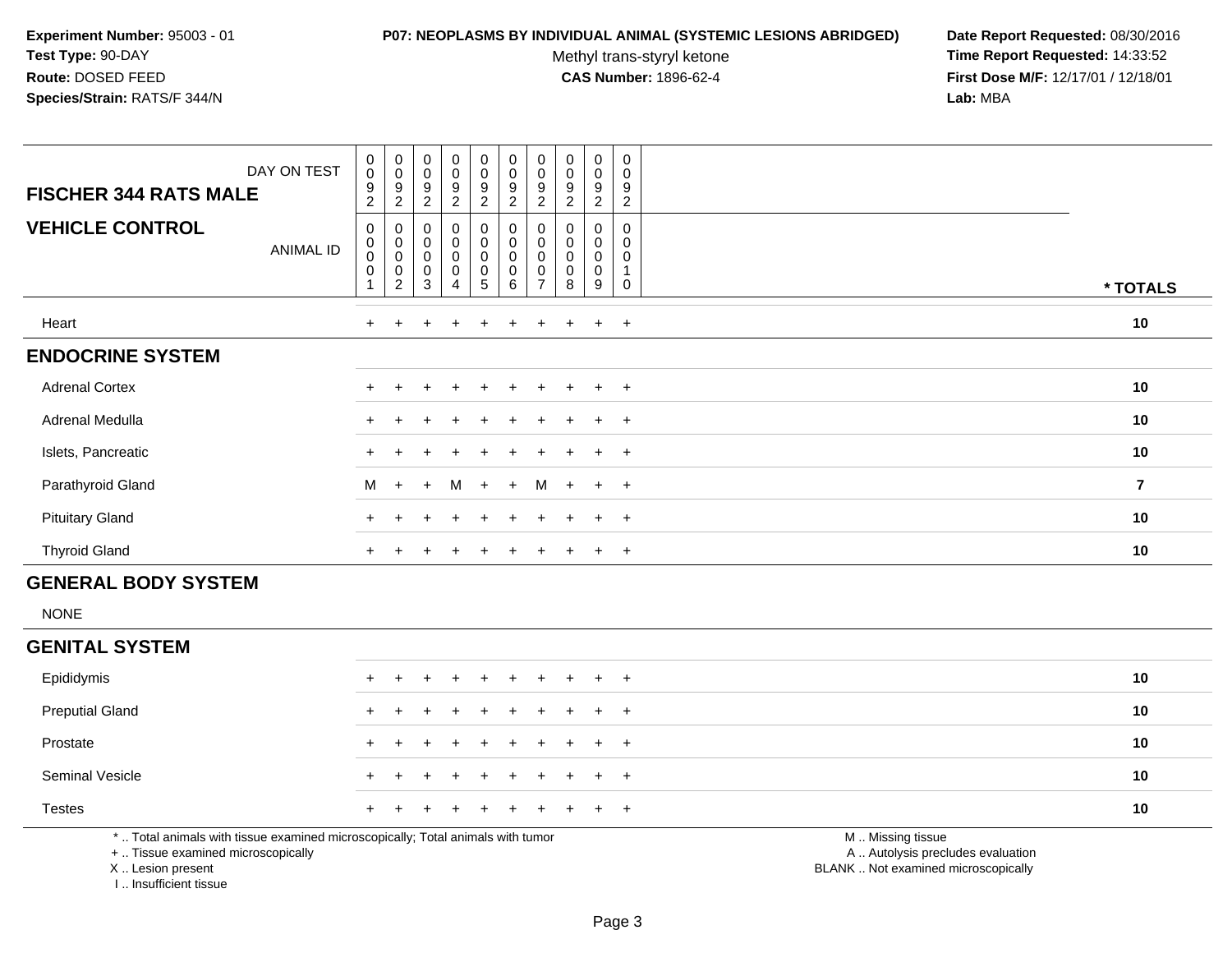# **P07: NEOPLASMS BY INDIVIDUAL ANIMAL (SYSTEMIC LESIONS ABRIDGED) Date Report Requested:** 08/30/2016

Methyl trans-styryl ketone<br>CAS Number: 1896-62-4

| DAY ON TEST<br><b>FISCHER 344 RATS MALE</b>                                                                                                                        | $\pmb{0}$<br>$\pmb{0}$<br>$\frac{9}{2}$                    | $_{\rm 0}^{\rm 0}$<br>$\frac{9}{2}$               | $\pmb{0}$<br>$\mathbf 0$<br>9             | $\pmb{0}$<br>$\mathbf 0$<br>$\frac{9}{2}$ | $\pmb{0}$<br>$\pmb{0}$<br>$\frac{9}{2}$ | $\pmb{0}$<br>$\mathbf 0$<br>9             | $\pmb{0}$<br>$\mathbf 0$<br>9   | $\pmb{0}$<br>$\pmb{0}$<br>$\frac{9}{2}$ | $_{\rm 0}^{\rm 0}$<br>$\frac{9}{2}$               | $\pmb{0}$<br>$\mathbf 0$<br>9 |                                                                                               |             |
|--------------------------------------------------------------------------------------------------------------------------------------------------------------------|------------------------------------------------------------|---------------------------------------------------|-------------------------------------------|-------------------------------------------|-----------------------------------------|-------------------------------------------|---------------------------------|-----------------------------------------|---------------------------------------------------|-------------------------------|-----------------------------------------------------------------------------------------------|-------------|
| <b>VEHICLE CONTROL</b>                                                                                                                                             | $\mathbf 0$                                                | $\pmb{0}$                                         | $\overline{2}$<br>$\mathbf 0$             | $\mathbf 0$                               | $\pmb{0}$                               | $\overline{2}$<br>$\pmb{0}$               | $\overline{2}$<br>$\Omega$      | $\Omega$                                | $\mathbf 0$                                       | $\overline{2}$<br>$\Omega$    |                                                                                               |             |
| <b>ANIMAL ID</b>                                                                                                                                                   | $\begin{smallmatrix}0\0\0\end{smallmatrix}$<br>$\mathbf 0$ | $\mathbf 0$<br>$\mathsf{O}\xspace$<br>$\mathbf 0$ | $\mathbf 0$<br>$\mathbf 0$<br>$\mathbf 0$ | $\mathbf 0$<br>$\mathbf 0$<br>$\mathbf 0$ | $\mathbf 0$<br>$\mathbf 0$<br>$\pmb{0}$ | $\mathbf 0$<br>$\mathbf 0$<br>$\mathbf 0$ | $\mathbf 0$<br>$\mathbf 0$<br>0 | 0<br>0<br>0                             | $\mathbf 0$<br>$\mathbf 0$<br>$\mathsf{O}\xspace$ | 0<br>$\mathbf 0$              |                                                                                               |             |
|                                                                                                                                                                    |                                                            | $\overline{c}$                                    | 3                                         | $\boldsymbol{\Lambda}$                    | $\sqrt{5}$                              | 6                                         | $\overline{7}$                  | 8                                       | $\boldsymbol{9}$                                  | $\overline{1}$<br>$\mathbf 0$ |                                                                                               | * TOTALS    |
| <b>HEMATOPOIETIC SYSTEM</b>                                                                                                                                        |                                                            |                                                   |                                           |                                           |                                         |                                           |                                 |                                         |                                                   |                               |                                                                                               |             |
| <b>Bone Marrow</b>                                                                                                                                                 | $+$                                                        | $\pm$                                             | +                                         | $\ddot{}$                                 | $\ddot{}$                               | $\div$                                    | ÷                               | $\pm$                                   | $\pm$                                             | $+$                           |                                                                                               | 10          |
| Lymph Node, Mandibular                                                                                                                                             | М                                                          | M                                                 | м                                         | м                                         | M                                       | M                                         | M                               | M                                       |                                                   | M M                           |                                                                                               | $\mathbf 0$ |
| Lymph Node, Mesenteric                                                                                                                                             |                                                            |                                                   |                                           |                                           |                                         |                                           |                                 |                                         | $\overline{1}$                                    | $+$                           |                                                                                               | 10          |
| Spleen                                                                                                                                                             | $+$                                                        |                                                   |                                           |                                           |                                         |                                           |                                 |                                         | $\overline{+}$                                    | $+$                           |                                                                                               | 10          |
| Thymus                                                                                                                                                             | $+$                                                        |                                                   |                                           |                                           |                                         |                                           | $\ddot{}$                       |                                         | $\overline{+}$                                    | $+$                           |                                                                                               | 10          |
| <b>INTEGUMENTARY SYSTEM</b>                                                                                                                                        |                                                            |                                                   |                                           |                                           |                                         |                                           |                                 |                                         |                                                   |                               |                                                                                               |             |
| Mammary Gland                                                                                                                                                      | M                                                          | M                                                 | M                                         | M                                         | M                                       | M                                         | M                               |                                         | M M M                                             |                               |                                                                                               | $\mathbf 0$ |
| Skin                                                                                                                                                               | $+$                                                        | ÷                                                 |                                           |                                           |                                         |                                           |                                 | $\div$                                  | $+$                                               | $+$                           |                                                                                               | 10          |
| <b>MUSCULOSKELETAL SYSTEM</b>                                                                                                                                      |                                                            |                                                   |                                           |                                           |                                         |                                           |                                 |                                         |                                                   |                               |                                                                                               |             |
| Bone                                                                                                                                                               |                                                            |                                                   |                                           |                                           |                                         |                                           |                                 |                                         | $\div$                                            | $+$                           |                                                                                               | 10          |
| <b>NERVOUS SYSTEM</b>                                                                                                                                              |                                                            |                                                   |                                           |                                           |                                         |                                           |                                 |                                         |                                                   |                               |                                                                                               |             |
| Brain                                                                                                                                                              | $+$                                                        | $+$                                               | $+$                                       | $+$                                       | $+$                                     | $\pm$                                     | $+$                             | $+$                                     | $+$                                               | $+$                           |                                                                                               | 10          |
| <b>RESPIRATORY SYSTEM</b>                                                                                                                                          |                                                            |                                                   |                                           |                                           |                                         |                                           |                                 |                                         |                                                   |                               |                                                                                               |             |
| Lung                                                                                                                                                               |                                                            |                                                   |                                           |                                           |                                         |                                           |                                 |                                         |                                                   | $\overline{+}$                |                                                                                               | 10          |
| Nose                                                                                                                                                               |                                                            |                                                   |                                           |                                           |                                         |                                           |                                 |                                         |                                                   | $\ddot{}$                     |                                                                                               | 10          |
| *  Total animals with tissue examined microscopically; Total animals with tumor<br>+  Tissue examined microscopically<br>X Lesion present<br>I Insufficient tissue |                                                            |                                                   |                                           |                                           |                                         |                                           |                                 |                                         |                                                   |                               | M  Missing tissue<br>A  Autolysis precludes evaluation<br>BLANK  Not examined microscopically |             |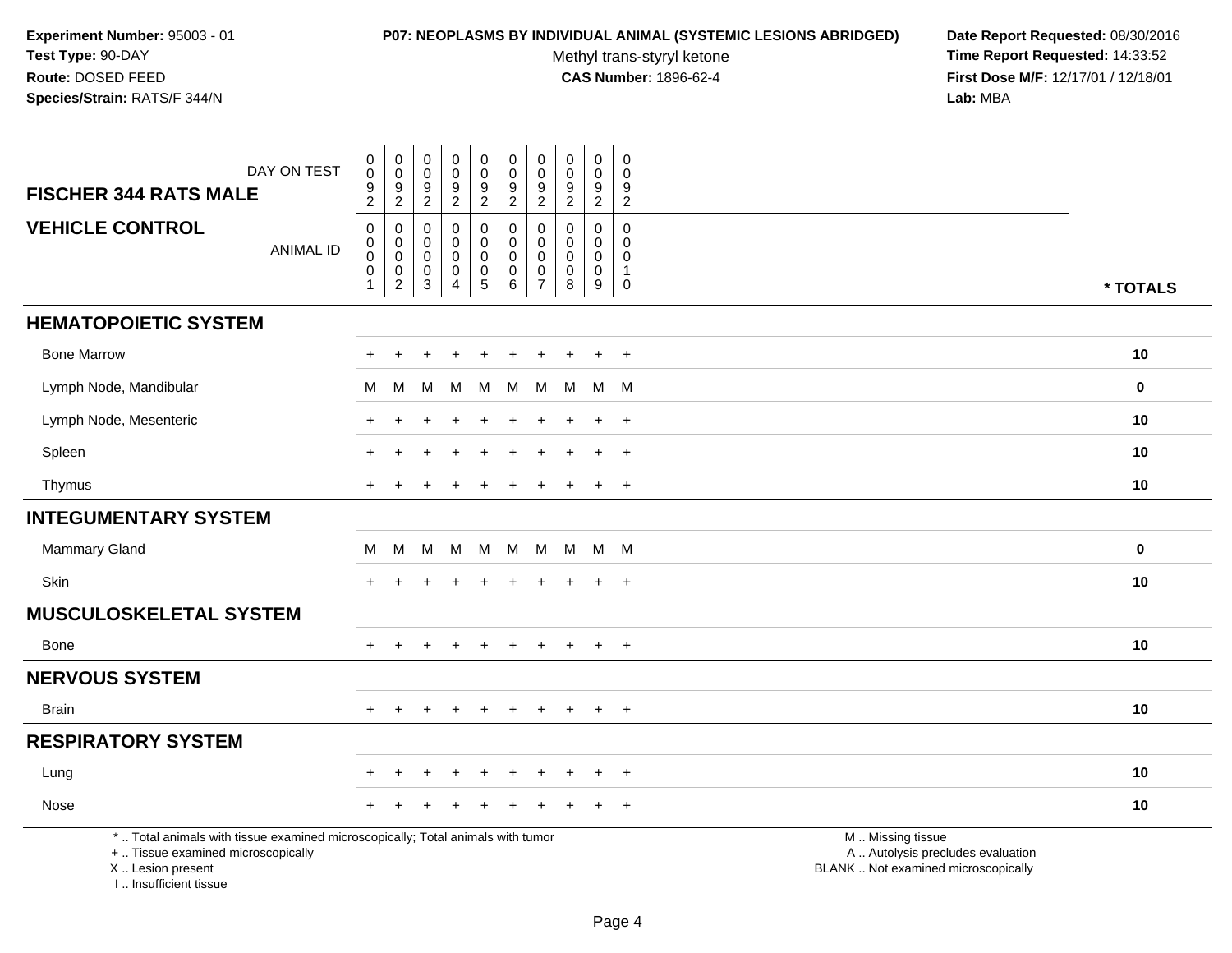### **P07: NEOPLASMS BY INDIVIDUAL ANIMAL (SYSTEMIC LESIONS ABRIDGED) Date Report Requested:** 08/30/2016

Methyl trans-styryl ketone<br>CAS Number: 1896-62-4

 **Time Report Requested:** 14:33:52 **First Dose M/F:** 12/17/01 / 12/18/01<br>**Lab:** MBA **Lab:** MBA

| DAY ON TEST<br><b>FISCHER 344 RATS MALE</b> | $\begin{smallmatrix}0\0\0\end{smallmatrix}$<br>$\boldsymbol{9}$<br>$\overline{c}$ | $_{\rm 0}^{\rm 0}$<br>9<br>$\boldsymbol{2}$ | $\begin{smallmatrix}0\\0\\9\end{smallmatrix}$<br>$\sqrt{2}$ | $_{\rm 0}^{\rm 0}$<br>$\boldsymbol{9}$<br>$\boldsymbol{2}$ | $_{0}^{0}$<br>$\boldsymbol{9}$<br>$\boldsymbol{2}$ | $_{\rm 0}^{\rm 0}$<br>$\boldsymbol{9}$<br>$\overline{c}$ | $\begin{smallmatrix} 0\\0 \end{smallmatrix}$<br>$\boldsymbol{9}$<br>$\overline{c}$ | $\begin{smallmatrix}0\0\0\9\end{smallmatrix}$<br>$\overline{c}$ | $_{\rm 0}^{\rm 0}$<br>$\boldsymbol{9}$<br>$\sqrt{2}$                        | 0<br>$\mathsf 0$<br>9<br>$\overline{2}$      |          |
|---------------------------------------------|-----------------------------------------------------------------------------------|---------------------------------------------|-------------------------------------------------------------|------------------------------------------------------------|----------------------------------------------------|----------------------------------------------------------|------------------------------------------------------------------------------------|-----------------------------------------------------------------|-----------------------------------------------------------------------------|----------------------------------------------|----------|
| <b>VEHICLE CONTROL</b><br>ANIMAL ID         | 0<br>0<br>$\pmb{0}$<br>$\mathbf 0$<br>-1                                          | 0<br>0<br>0<br>$\overline{c}$               | $\pmb{0}$<br>$\overline{0}$<br>0<br>$\pmb{0}$<br>3          | $_0^0$<br>0<br>0<br>4                                      | 0<br>$\pmb{0}$<br>$\pmb{0}$<br>$\mathbf 0$<br>5    | $\pmb{0}$<br>$\pmb{0}$<br>0<br>6                         | $\pmb{0}$<br>0<br>0<br>$\overline{7}$                                              | $\pmb{0}$<br>$\pmb{0}$<br>$\pmb{0}$<br>8                        | $\begin{smallmatrix} 0\\0 \end{smallmatrix}$<br>$\pmb{0}$<br>$\pmb{0}$<br>9 | 0<br>0<br>$\mathbf 0$<br>$\overline{A}$<br>0 | * TOTALS |
| Trachea                                     | $+$                                                                               | $\pm$                                       |                                                             | $\overline{+}$                                             | $\ddot{}$                                          | $\ddot{}$                                                | $+$                                                                                | $\ddot{}$                                                       | $+$                                                                         | $+$                                          | 10       |
| <b>SPECIAL SENSES SYSTEM</b>                |                                                                                   |                                             |                                                             |                                                            |                                                    |                                                          |                                                                                    |                                                                 |                                                                             |                                              |          |
| Eye                                         |                                                                                   |                                             |                                                             | $\pm$                                                      | $+$                                                | $+$                                                      | $+$                                                                                | $+$                                                             | $+$                                                                         | $+$                                          | 10       |
| <b>Harderian Gland</b>                      | $+$                                                                               |                                             |                                                             |                                                            |                                                    |                                                          | $+$                                                                                | $\ddot{}$                                                       | $+$                                                                         | $+$                                          | 10       |
| <b>URINARY SYSTEM</b>                       |                                                                                   |                                             |                                                             |                                                            |                                                    |                                                          |                                                                                    |                                                                 |                                                                             |                                              |          |
| Kidney                                      | $+$                                                                               | ÷.                                          | $\pm$                                                       | $+$                                                        | $+$                                                | $+$                                                      | $+$                                                                                | $+$                                                             | $+$                                                                         | $+$                                          | 10       |
| <b>Urinary Bladder</b>                      | $+$                                                                               |                                             |                                                             | $\pm$                                                      | $\pm$                                              |                                                          | $+$                                                                                | $+$                                                             | $+$                                                                         | $+$                                          | 10       |
| <b>SYSTEMIC LESIONS</b>                     |                                                                                   |                                             |                                                             |                                                            |                                                    |                                                          |                                                                                    |                                                                 |                                                                             |                                              |          |
| Multiple Organ                              |                                                                                   |                                             |                                                             |                                                            |                                                    |                                                          |                                                                                    |                                                                 | $\pm$                                                                       | $^{+}$                                       | 10       |

\* .. Total animals with tissue examined microscopically; Total animals with tumor

+ .. Tissue examined microscopically

- X .. Lesion present
- I .. Insufficient tissue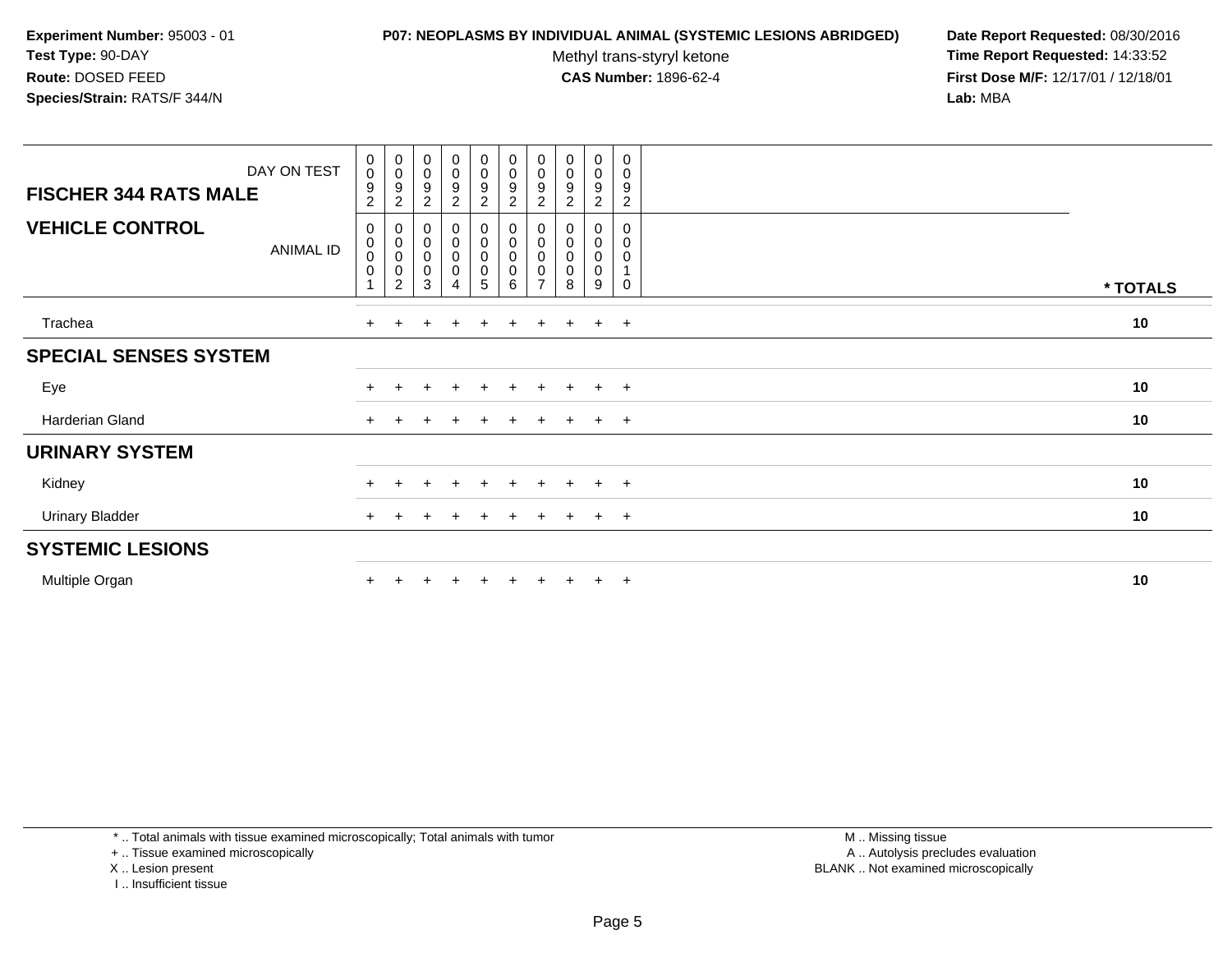### **P07: NEOPLASMS BY INDIVIDUAL ANIMAL (SYSTEMIC LESIONS ABRIDGED) Date Report Requested:** 08/30/2016

Methyl trans-styryl ketone<br>CAS Number: 1896-62-4

 **Time Report Requested:** 14:33:52 **First Dose M/F:** 12/17/01 / 12/18/01<br>**Lab:** MBA **Lab:** MBA

| DAY ON TEST<br><b>FISCHER 344 RATS MALE</b> | $\pmb{0}$<br>0<br>9<br>$\overline{2}$ | $\,0\,$<br>$\mathbf 0$<br>9<br>$\sqrt{2}$                         | 0<br>0<br>9<br>$\boldsymbol{2}$ | 0<br>0<br>9<br>$\boldsymbol{2}$  | 0<br>0<br>9<br>$\overline{c}$    | 0<br>0<br>9<br>$\overline{a}$           | 0<br>0<br>9<br>$\overline{2}$              | 0<br>0<br>9<br>$\overline{2}$           | $\mathbf 0$<br>0<br>$9\,$<br>$\sqrt{2}$        | $\pmb{0}$<br>0<br>9<br>$\overline{2}$    |          |  |
|---------------------------------------------|---------------------------------------|-------------------------------------------------------------------|---------------------------------|----------------------------------|----------------------------------|-----------------------------------------|--------------------------------------------|-----------------------------------------|------------------------------------------------|------------------------------------------|----------|--|
| 0.025%<br><b>ANIMAL ID</b>                  | 0<br>0<br>$\mathbf 0$<br>1            | 0<br>$\mathbf 0$<br>$\mathbf 0$<br>$\mathbf{1}$<br>$\overline{2}$ | 0<br>0<br>0<br>3                | 0<br>0<br>0<br>$\mathbf{1}$<br>4 | 0<br>0<br>0<br>$\mathbf{1}$<br>5 | 0<br>$\pmb{0}$<br>0<br>$\mathbf 1$<br>6 | $\Omega$<br>0<br>0<br>-1<br>$\overline{7}$ | $\Omega$<br>0<br>0<br>$\mathbf{1}$<br>8 | $\Omega$<br>$\Omega$<br>0<br>$\mathbf{1}$<br>9 | 0<br>0<br>0<br>$\sqrt{2}$<br>$\mathbf 0$ | * TOTALS |  |
| <b>ALIMENTARY SYSTEM</b>                    |                                       |                                                                   |                                 |                                  |                                  |                                         |                                            |                                         |                                                |                                          |          |  |
| Stomach, Glandular                          | $+$                                   | $+$                                                               |                                 |                                  | $\ddot{}$                        | $+$                                     | $\ddot{}$                                  | $+$                                     |                                                | $+$ $+$                                  | 10       |  |
| <b>CARDIOVASCULAR SYSTEM</b><br><b>NONE</b> |                                       |                                                                   |                                 |                                  |                                  |                                         |                                            |                                         |                                                |                                          |          |  |
| <b>ENDOCRINE SYSTEM</b><br><b>NONE</b>      |                                       |                                                                   |                                 |                                  |                                  |                                         |                                            |                                         |                                                |                                          |          |  |
| <b>GENERAL BODY SYSTEM</b>                  |                                       |                                                                   |                                 |                                  |                                  |                                         |                                            |                                         |                                                |                                          |          |  |
| <b>NONE</b>                                 |                                       |                                                                   |                                 |                                  |                                  |                                         |                                            |                                         |                                                |                                          |          |  |
| <b>GENITAL SYSTEM</b>                       |                                       |                                                                   |                                 |                                  |                                  |                                         |                                            |                                         |                                                |                                          |          |  |
| <b>NONE</b>                                 |                                       |                                                                   |                                 |                                  |                                  |                                         |                                            |                                         |                                                |                                          |          |  |
| <b>HEMATOPOIETIC SYSTEM</b>                 |                                       |                                                                   |                                 |                                  |                                  |                                         |                                            |                                         |                                                |                                          |          |  |
| <b>NONE</b>                                 |                                       |                                                                   |                                 |                                  |                                  |                                         |                                            |                                         |                                                |                                          |          |  |
| <b>INTEGUMENTARY SYSTEM</b>                 |                                       |                                                                   |                                 |                                  |                                  |                                         |                                            |                                         |                                                |                                          |          |  |
| <b>NONE</b>                                 |                                       |                                                                   |                                 |                                  |                                  |                                         |                                            |                                         |                                                |                                          |          |  |
| <b>MUSCULOSKELETAL SYSTEM</b>               |                                       |                                                                   |                                 |                                  |                                  |                                         |                                            |                                         |                                                |                                          |          |  |
| <b>NONE</b>                                 |                                       |                                                                   |                                 |                                  |                                  |                                         |                                            |                                         |                                                |                                          |          |  |

\* .. Total animals with tissue examined microscopically; Total animals with tumor

+ .. Tissue examined microscopically

X .. Lesion present

I .. Insufficient tissue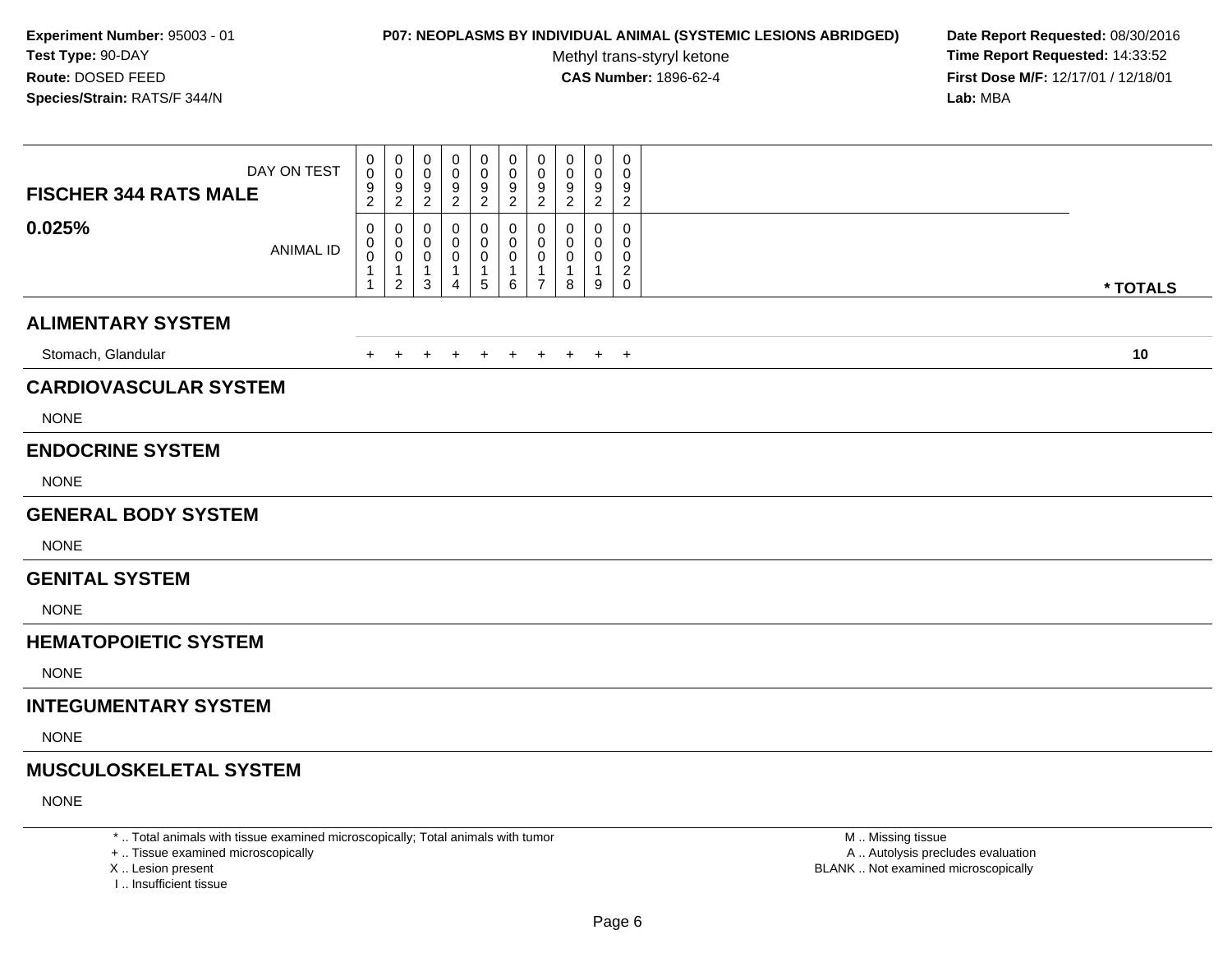# **P07: NEOPLASMS BY INDIVIDUAL ANIMAL (SYSTEMIC LESIONS ABRIDGED) Date Report Requested:** 08/30/2016

Methyl trans-styryl ketone<br>CAS Number: 1896-62-4

 **Time Report Requested:** 14:33:52 **First Dose M/F:** 12/17/01 / 12/18/01<br>**Lab:** MBA **Lab:** MBA

| DAY ON TEST<br><b>FISCHER 344 RATS MALE</b> | 0<br>$\mathsf{O}\xspace$<br>9<br>$\overline{c}$                    | $\begin{smallmatrix}0\\0\end{smallmatrix}$<br>$\frac{9}{2}$            | $\pmb{0}$<br>$\mathsf 0$<br>9<br>$\overline{c}$ | $_{\rm 0}^{\rm 0}$<br>$\begin{array}{c} 9 \\ 2 \end{array}$ | $\begin{array}{c} 0 \\ 0 \\ 9 \\ 2 \end{array}$ | $_0^0$<br>$\frac{9}{2}$ | $\begin{array}{c} 0 \\ 0 \\ 9 \\ 2 \end{array}$                   | 0<br>$\pmb{0}$<br>9<br>$\overline{2}$ | $\pmb{0}$<br>$\pmb{0}$<br>9<br>$\overline{c}$ | 0<br>$\mathbf 0$<br>9<br>$\overline{c}$            |          |  |
|---------------------------------------------|--------------------------------------------------------------------|------------------------------------------------------------------------|-------------------------------------------------|-------------------------------------------------------------|-------------------------------------------------|-------------------------|-------------------------------------------------------------------|---------------------------------------|-----------------------------------------------|----------------------------------------------------|----------|--|
| 0.025%<br><b>ANIMAL ID</b>                  | 0<br>$\begin{smallmatrix}0\0\0\end{smallmatrix}$<br>$\overline{1}$ | $\mathbf 0$<br>$\begin{matrix} 0 \\ 0 \\ 1 \end{matrix}$<br>$\sqrt{2}$ | 0<br>0<br>0<br>3                                | 0<br>$\boldsymbol{0}$<br>0<br>Δ                             | 0<br>$\pmb{0}$<br>$\pmb{0}$<br>1<br>5           | 0<br>0<br>0<br>6        | 0<br>$\begin{smallmatrix}0\\0\end{smallmatrix}$<br>$\overline{ }$ | O<br>0<br>0<br>1<br>8                 | 0<br>0<br>9                                   | 0<br>0<br>0<br>$\overline{\mathbf{c}}$<br>$\Omega$ | * TOTALS |  |
| <b>NERVOUS SYSTEM</b>                       |                                                                    |                                                                        |                                                 |                                                             |                                                 |                         |                                                                   |                                       |                                               |                                                    |          |  |
| <b>NONE</b>                                 |                                                                    |                                                                        |                                                 |                                                             |                                                 |                         |                                                                   |                                       |                                               |                                                    |          |  |
| <b>RESPIRATORY SYSTEM</b>                   |                                                                    |                                                                        |                                                 |                                                             |                                                 |                         |                                                                   |                                       |                                               |                                                    |          |  |
| Nose                                        |                                                                    | $+$<br>$+$                                                             | $\pm$                                           | $+$                                                         | $+$                                             | $+$                     |                                                                   | $+ + + +$                             |                                               |                                                    | 10       |  |
| <b>SPECIAL SENSES SYSTEM</b>                |                                                                    |                                                                        |                                                 |                                                             |                                                 |                         |                                                                   |                                       |                                               |                                                    |          |  |
| <b>NONE</b>                                 |                                                                    |                                                                        |                                                 |                                                             |                                                 |                         |                                                                   |                                       |                                               |                                                    |          |  |
| <b>URINARY SYSTEM</b>                       |                                                                    |                                                                        |                                                 |                                                             |                                                 |                         |                                                                   |                                       |                                               |                                                    |          |  |
| Kidney                                      |                                                                    | $+$<br>$+$                                                             | $\pm$                                           | $+$                                                         | $+$                                             |                         | + + + + +                                                         |                                       |                                               |                                                    | 10       |  |
| <b>SYSTEMIC LESIONS</b>                     |                                                                    |                                                                        |                                                 |                                                             |                                                 |                         |                                                                   |                                       |                                               |                                                    |          |  |
| Multiple Organ                              |                                                                    |                                                                        |                                                 |                                                             |                                                 |                         |                                                                   |                                       |                                               | $\pm$                                              | 10       |  |

\* .. Total animals with tissue examined microscopically; Total animals with tumor

+ .. Tissue examined microscopically

X .. Lesion present

I .. Insufficient tissue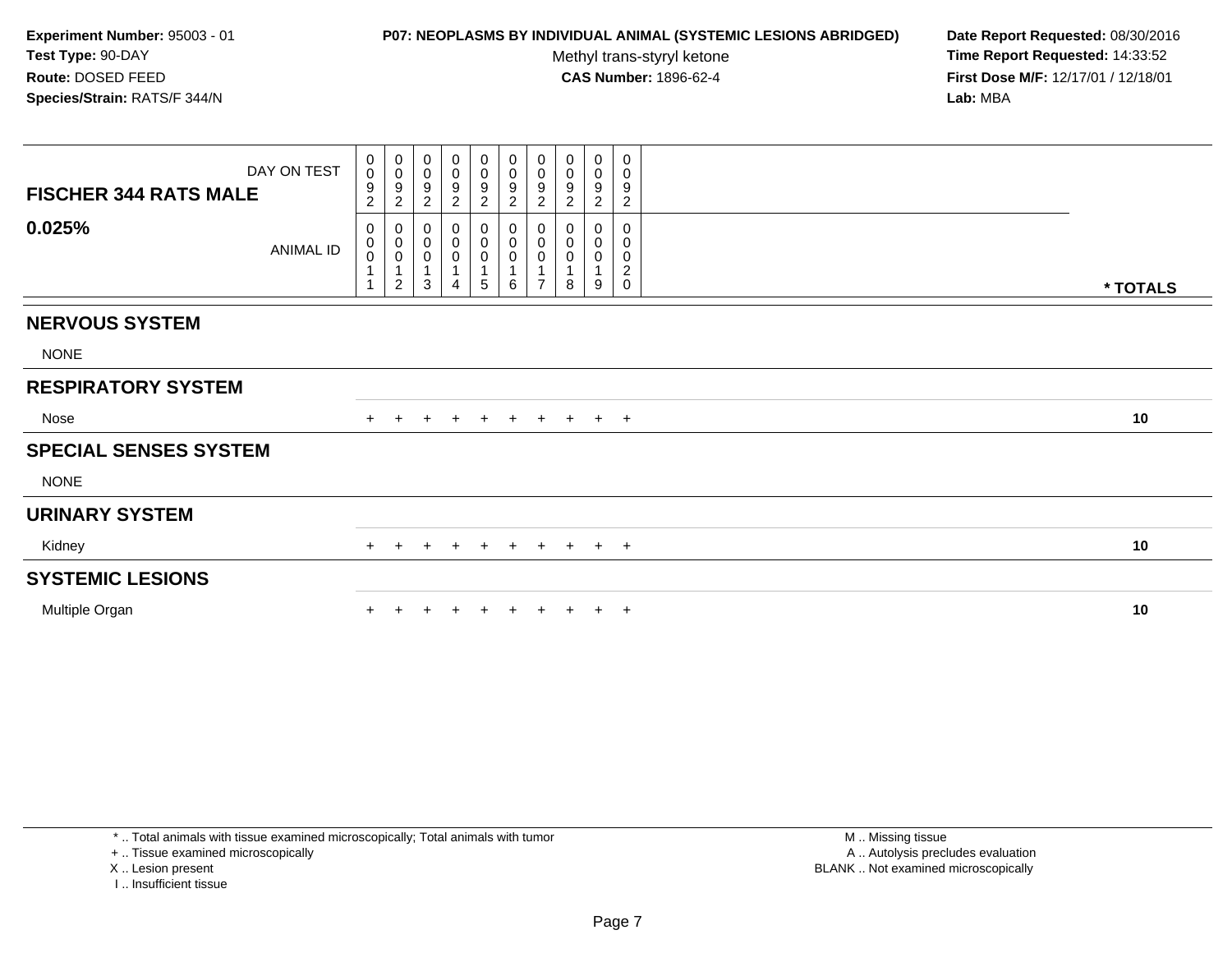# **P07: NEOPLASMS BY INDIVIDUAL ANIMAL (SYSTEMIC LESIONS ABRIDGED) Date Report Requested:** 08/30/2016

Methyl trans-styryl ketone<br>CAS Number: 1896-62-4

 **Time Report Requested:** 14:33:52 **First Dose M/F:** 12/17/01 / 12/18/01<br>**Lab:** MBA **Lab:** MBA

| DAY ON TEST<br><b>FISCHER 344 RATS MALE</b> | $\pmb{0}$<br>$\pmb{0}$<br>9 | 0<br>0<br>9                | 0<br>0<br>9              | 0<br>0<br>9                | 0<br>0<br>9              | $\mathbf 0$<br>$\mathbf 0$<br>$9\,$                  | 0<br>0<br>9                        | $\mathbf 0$<br>0<br>9             | 0<br>0<br>9              | 0<br>0<br>9              |          |
|---------------------------------------------|-----------------------------|----------------------------|--------------------------|----------------------------|--------------------------|------------------------------------------------------|------------------------------------|-----------------------------------|--------------------------|--------------------------|----------|
| 0.05%<br><b>ANIMAL ID</b>                   | $\overline{c}$<br>0<br>0    | $\overline{c}$<br>0<br>0   | $\overline{c}$<br>0<br>0 | $\boldsymbol{2}$<br>0<br>0 | $\overline{c}$<br>0<br>0 | $\overline{2}$<br>0<br>0                             | $\overline{c}$<br>0<br>$\mathbf 0$ | $\overline{\mathbf{c}}$<br>0<br>0 | $\overline{c}$<br>0<br>0 | $\overline{c}$<br>0<br>0 |          |
|                                             | $\pmb{0}$<br>$\frac{2}{1}$  | $\pmb{0}$<br>$\frac{2}{2}$ | 0<br>$\frac{2}{3}$       | 0<br>$\frac{2}{4}$         | $\pmb{0}$<br>$rac{2}{5}$ | $\mathsf 0$<br>$\begin{array}{c} 2 \\ 6 \end{array}$ | 0<br>$\frac{2}{7}$                 | 0<br>$\overline{c}$<br>8          | 0<br>$\overline{2}$<br>9 | 0<br>3<br>$\mathbf 0$    | * TOTALS |
| <b>ALIMENTARY SYSTEM</b>                    |                             |                            |                          |                            |                          |                                                      |                                    |                                   |                          |                          |          |
| Stomach, Glandular                          | $+$                         | $+$                        | $\pm$                    | $\pm$                      | $+$                      | $+$                                                  | $+$                                | $+$                               |                          | $+$ $+$                  | 10       |
| <b>CARDIOVASCULAR SYSTEM</b>                |                             |                            |                          |                            |                          |                                                      |                                    |                                   |                          |                          |          |
| <b>NONE</b>                                 |                             |                            |                          |                            |                          |                                                      |                                    |                                   |                          |                          |          |
| <b>ENDOCRINE SYSTEM</b>                     |                             |                            |                          |                            |                          |                                                      |                                    |                                   |                          |                          |          |
| <b>NONE</b>                                 |                             |                            |                          |                            |                          |                                                      |                                    |                                   |                          |                          |          |
| <b>GENERAL BODY SYSTEM</b>                  |                             |                            |                          |                            |                          |                                                      |                                    |                                   |                          |                          |          |
| <b>NONE</b>                                 |                             |                            |                          |                            |                          |                                                      |                                    |                                   |                          |                          |          |
| <b>GENITAL SYSTEM</b>                       |                             |                            |                          |                            |                          |                                                      |                                    |                                   |                          |                          |          |
| <b>NONE</b>                                 |                             |                            |                          |                            |                          |                                                      |                                    |                                   |                          |                          |          |
| <b>HEMATOPOIETIC SYSTEM</b>                 |                             |                            |                          |                            |                          |                                                      |                                    |                                   |                          |                          |          |
| Lymph Node                                  |                             | $+$                        |                          | $+$                        |                          | $+$                                                  |                                    |                                   |                          |                          | 3        |
| <b>INTEGUMENTARY SYSTEM</b>                 |                             |                            |                          |                            |                          |                                                      |                                    |                                   |                          |                          |          |
| <b>NONE</b>                                 |                             |                            |                          |                            |                          |                                                      |                                    |                                   |                          |                          |          |
| <b>MUSCULOSKELETAL SYSTEM</b>               |                             |                            |                          |                            |                          |                                                      |                                    |                                   |                          |                          |          |
| <b>NONE</b>                                 |                             |                            |                          |                            |                          |                                                      |                                    |                                   |                          |                          |          |

\* .. Total animals with tissue examined microscopically; Total animals with tumor

+ .. Tissue examined microscopically

X .. Lesion present

I .. Insufficient tissue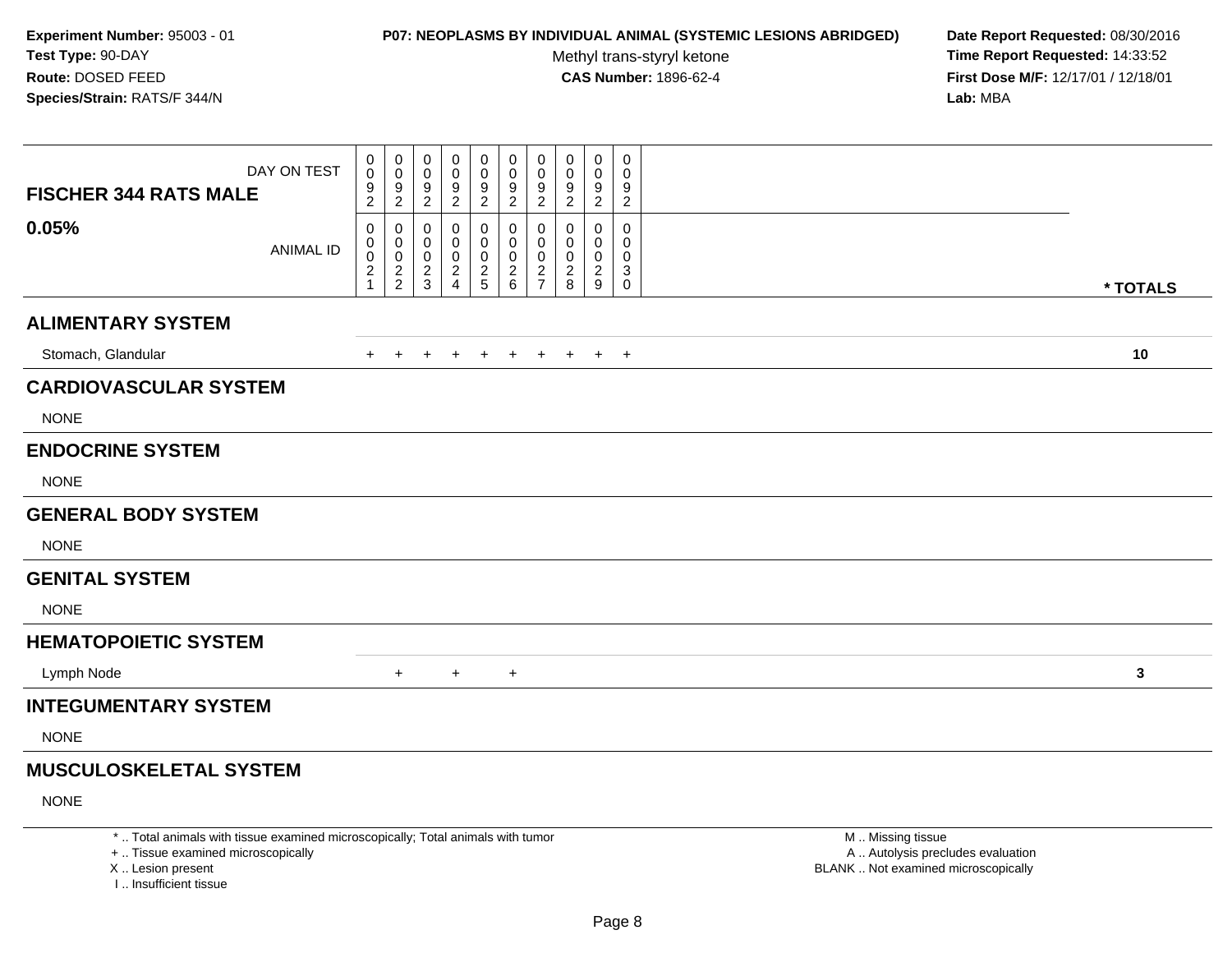# **P07: NEOPLASMS BY INDIVIDUAL ANIMAL (SYSTEMIC LESIONS ABRIDGED) Date Report Requested:** 08/30/2016

Methyl trans-styryl ketone<br>CAS Number: 1896-62-4

 **Time Report Requested:** 14:33:52 **First Dose M/F:** 12/17/01 / 12/18/01<br>**Lab:** MBA **Lab:** MBA

| <b>FISCHER 344 RATS MALE</b> | DAY ON TEST      | $\begin{smallmatrix}0\0\0\end{smallmatrix}$<br>9<br>$\overline{c}$ | $\begin{smallmatrix}0\\0\end{smallmatrix}$<br>$9\,$<br>$\boldsymbol{2}$ | 0<br>$\pmb{0}$<br>9<br>$\overline{c}$                | 0<br>$\mathsf 0$<br>9<br>$\overline{2}$               | $\pmb{0}$<br>$\pmb{0}$<br>$\frac{9}{2}$      | $\mathbf 0$<br>$\pmb{0}$<br>$\frac{9}{2}$ | $\begin{smallmatrix}0\\0\end{smallmatrix}$<br>$\boldsymbol{9}$<br>$\sqrt{2}$ | 0<br>0<br>9<br>$\overline{c}$                                        | 0<br>$\mathbf 0$<br>9<br>$\overline{c}$      | 0<br>0<br>9<br>$\overline{c}$                                     |          |
|------------------------------|------------------|--------------------------------------------------------------------|-------------------------------------------------------------------------|------------------------------------------------------|-------------------------------------------------------|----------------------------------------------|-------------------------------------------|------------------------------------------------------------------------------|----------------------------------------------------------------------|----------------------------------------------|-------------------------------------------------------------------|----------|
| 0.05%                        | <b>ANIMAL ID</b> | 0<br>0002                                                          | $\pmb{0}$<br>$\begin{matrix}0\\0\\2\\2\end{matrix}$                     | 0<br>$\pmb{0}$<br>$\pmb{0}$<br>$\boldsymbol{2}$<br>3 | $\mathbf 0$<br>$\mathbf 0$<br>$\overline{\mathbf{c}}$ | 0<br>$\pmb{0}$<br>$\pmb{0}$<br>$\frac{2}{5}$ | 0<br>0<br>0<br>$\frac{2}{6}$              | $\pmb{0}$<br>$\overline{0}$<br>0<br>$\frac{2}{7}$                            | 0<br>$\pmb{0}$<br>$\pmb{0}$<br>$\begin{array}{c} 2 \\ 8 \end{array}$ | 0<br>0<br>$\pmb{0}$<br>$\boldsymbol{2}$<br>9 | 0<br>0<br>$\mathbf 0$<br>$\ensuremath{\mathsf{3}}$<br>$\mathbf 0$ | * TOTALS |
| <b>NERVOUS SYSTEM</b>        |                  |                                                                    |                                                                         |                                                      |                                                       |                                              |                                           |                                                                              |                                                                      |                                              |                                                                   |          |
| <b>NONE</b>                  |                  |                                                                    |                                                                         |                                                      |                                                       |                                              |                                           |                                                                              |                                                                      |                                              |                                                                   |          |
| <b>RESPIRATORY SYSTEM</b>    |                  |                                                                    |                                                                         |                                                      |                                                       |                                              |                                           |                                                                              |                                                                      |                                              |                                                                   |          |
| Nose                         |                  | $+$                                                                | $+$                                                                     | $\pm$                                                | $+$                                                   | $+$                                          | $+$                                       |                                                                              | $+ + + +$                                                            |                                              |                                                                   | 10       |
| <b>SPECIAL SENSES SYSTEM</b> |                  |                                                                    |                                                                         |                                                      |                                                       |                                              |                                           |                                                                              |                                                                      |                                              |                                                                   |          |
| <b>NONE</b>                  |                  |                                                                    |                                                                         |                                                      |                                                       |                                              |                                           |                                                                              |                                                                      |                                              |                                                                   |          |
| <b>URINARY SYSTEM</b>        |                  |                                                                    |                                                                         |                                                      |                                                       |                                              |                                           |                                                                              |                                                                      |                                              |                                                                   |          |
| Kidney                       |                  | $+$                                                                | $+$                                                                     | $+$                                                  | $+$                                                   | $+$                                          | + + + + +                                 |                                                                              |                                                                      |                                              |                                                                   | 10       |
| <b>SYSTEMIC LESIONS</b>      |                  |                                                                    |                                                                         |                                                      |                                                       |                                              |                                           |                                                                              |                                                                      |                                              |                                                                   |          |
| Multiple Organ               |                  |                                                                    |                                                                         |                                                      |                                                       |                                              |                                           |                                                                              |                                                                      |                                              | $\pm$                                                             | 10       |

\* .. Total animals with tissue examined microscopically; Total animals with tumor

+ .. Tissue examined microscopically

X .. Lesion present

I .. Insufficient tissue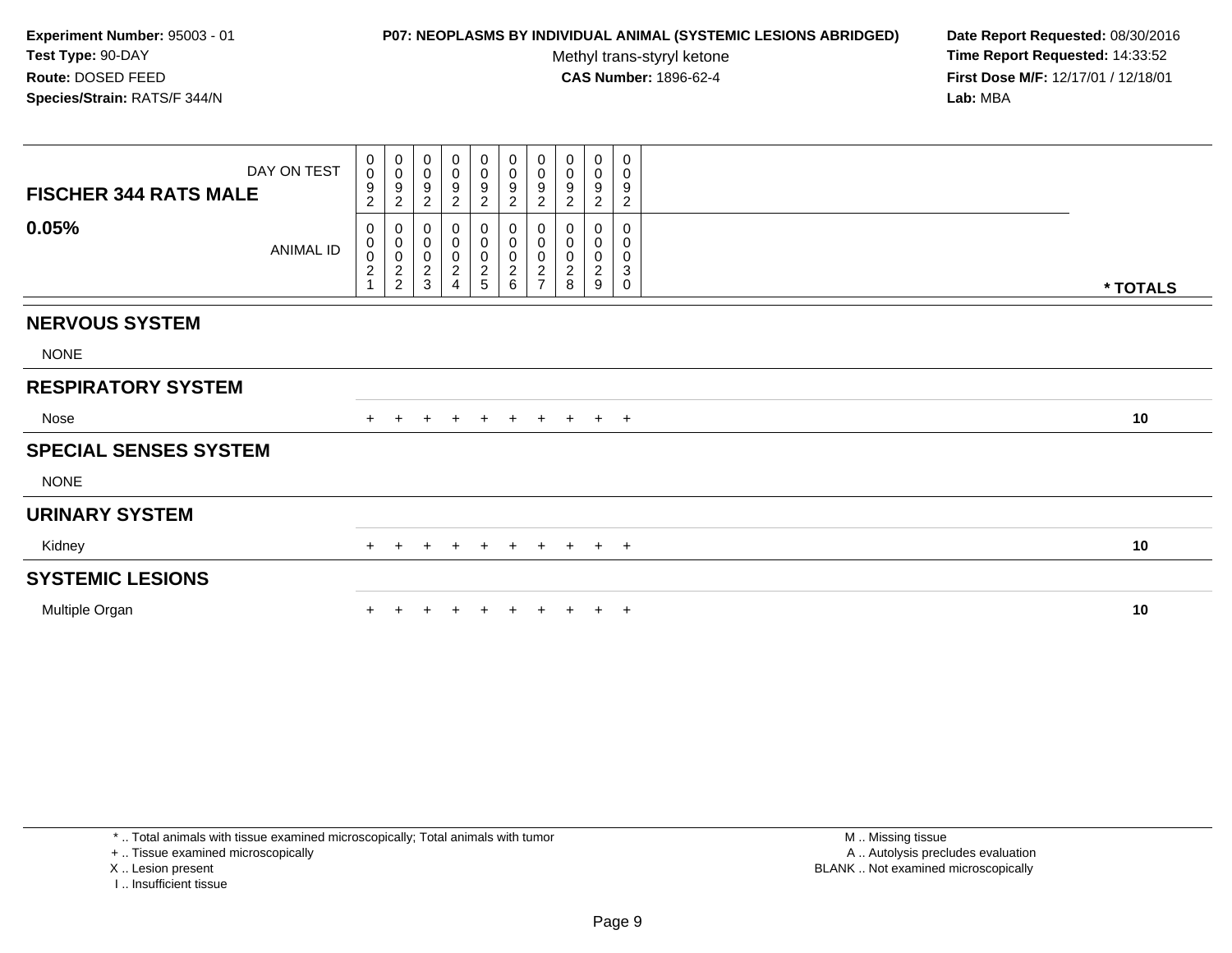# **P07: NEOPLASMS BY INDIVIDUAL ANIMAL (SYSTEMIC LESIONS ABRIDGED) Date Report Requested:** 08/30/2016

Methyl trans-styryl ketone<br>CAS Number: 1896-62-4

 **Time Report Requested:** 14:33:52 **First Dose M/F:** 12/17/01 / 12/18/01<br>**Lab:** MBA **Lab:** MBA

| DAY ON TEST<br><b>FISCHER 344 RATS MALE</b> | 0<br>0<br>9<br>$\overline{c}$ | 0<br>$\pmb{0}$<br>$\boldsymbol{9}$<br>$\overline{2}$ | 0<br>0<br>9<br>$\overline{2}$ | 0<br>0<br>9<br>$\boldsymbol{2}$    | 0<br>0<br>9<br>$\overline{2}$        | 0<br>0<br>9<br>$\overline{2}$                    | 0<br>0<br>9<br>$\overline{2}$                         | 0<br>0<br>9<br>$\boldsymbol{2}$ | 0<br>0<br>9<br>$\overline{2}$ | $\mathbf 0$<br>0<br>9<br>$\overline{2}$ |             |
|---------------------------------------------|-------------------------------|------------------------------------------------------|-------------------------------|------------------------------------|--------------------------------------|--------------------------------------------------|-------------------------------------------------------|---------------------------------|-------------------------------|-----------------------------------------|-------------|
| 0.1%<br><b>ANIMAL ID</b>                    | 0<br>0<br>$\pmb{0}$<br>3      | 0<br>$\pmb{0}$<br>$\mathbf 0$<br>$\frac{3}{2}$       | 0<br>0<br>0<br>3<br>3         | 0<br>0<br>0<br>3<br>$\overline{4}$ | 0<br>0<br>$\pmb{0}$<br>$\frac{3}{5}$ | 0<br>0<br>$\mathbf 0$<br>$\mathbf{3}$<br>$\,6\,$ | 0<br>0<br>$\mathbf 0$<br>$\sqrt{3}$<br>$\overline{7}$ | 0<br>0<br>0<br>3<br>8           | 0<br>0<br>0<br>3<br>9         | 0<br>0<br>0<br>4<br>$\mathbf 0$         | * TOTALS    |
| <b>ALIMENTARY SYSTEM</b>                    |                               |                                                      |                               |                                    |                                      |                                                  |                                                       |                                 |                               |                                         |             |
| Stomach, Glandular                          | $+$                           | $+$                                                  | $+$                           | $+$                                | $+$                                  | $+$                                              |                                                       | + + + +                         |                               |                                         | 10          |
| <b>CARDIOVASCULAR SYSTEM</b>                |                               |                                                      |                               |                                    |                                      |                                                  |                                                       |                                 |                               |                                         |             |
| <b>NONE</b>                                 |                               |                                                      |                               |                                    |                                      |                                                  |                                                       |                                 |                               |                                         |             |
| <b>ENDOCRINE SYSTEM</b>                     |                               |                                                      |                               |                                    |                                      |                                                  |                                                       |                                 |                               |                                         |             |
| <b>NONE</b>                                 |                               |                                                      |                               |                                    |                                      |                                                  |                                                       |                                 |                               |                                         |             |
| <b>GENERAL BODY SYSTEM</b>                  |                               |                                                      |                               |                                    |                                      |                                                  |                                                       |                                 |                               |                                         |             |
| <b>NONE</b>                                 |                               |                                                      |                               |                                    |                                      |                                                  |                                                       |                                 |                               |                                         |             |
| <b>GENITAL SYSTEM</b>                       |                               |                                                      |                               |                                    |                                      |                                                  |                                                       |                                 |                               |                                         |             |
| <b>NONE</b>                                 |                               |                                                      |                               |                                    |                                      |                                                  |                                                       |                                 |                               |                                         |             |
| <b>HEMATOPOIETIC SYSTEM</b>                 |                               |                                                      |                               |                                    |                                      |                                                  |                                                       |                                 |                               |                                         |             |
| Lymph Node                                  | $+$                           |                                                      |                               |                                    |                                      |                                                  |                                                       |                                 |                               |                                         | $\mathbf 1$ |
| <b>INTEGUMENTARY SYSTEM</b>                 |                               |                                                      |                               |                                    |                                      |                                                  |                                                       |                                 |                               |                                         |             |
| <b>NONE</b>                                 |                               |                                                      |                               |                                    |                                      |                                                  |                                                       |                                 |                               |                                         |             |
| <b>MUSCULOSKELETAL SYSTEM</b>               |                               |                                                      |                               |                                    |                                      |                                                  |                                                       |                                 |                               |                                         |             |

NONE

\* .. Total animals with tissue examined microscopically; Total animals with tumor

+ .. Tissue examined microscopically

X .. Lesion present

I .. Insufficient tissue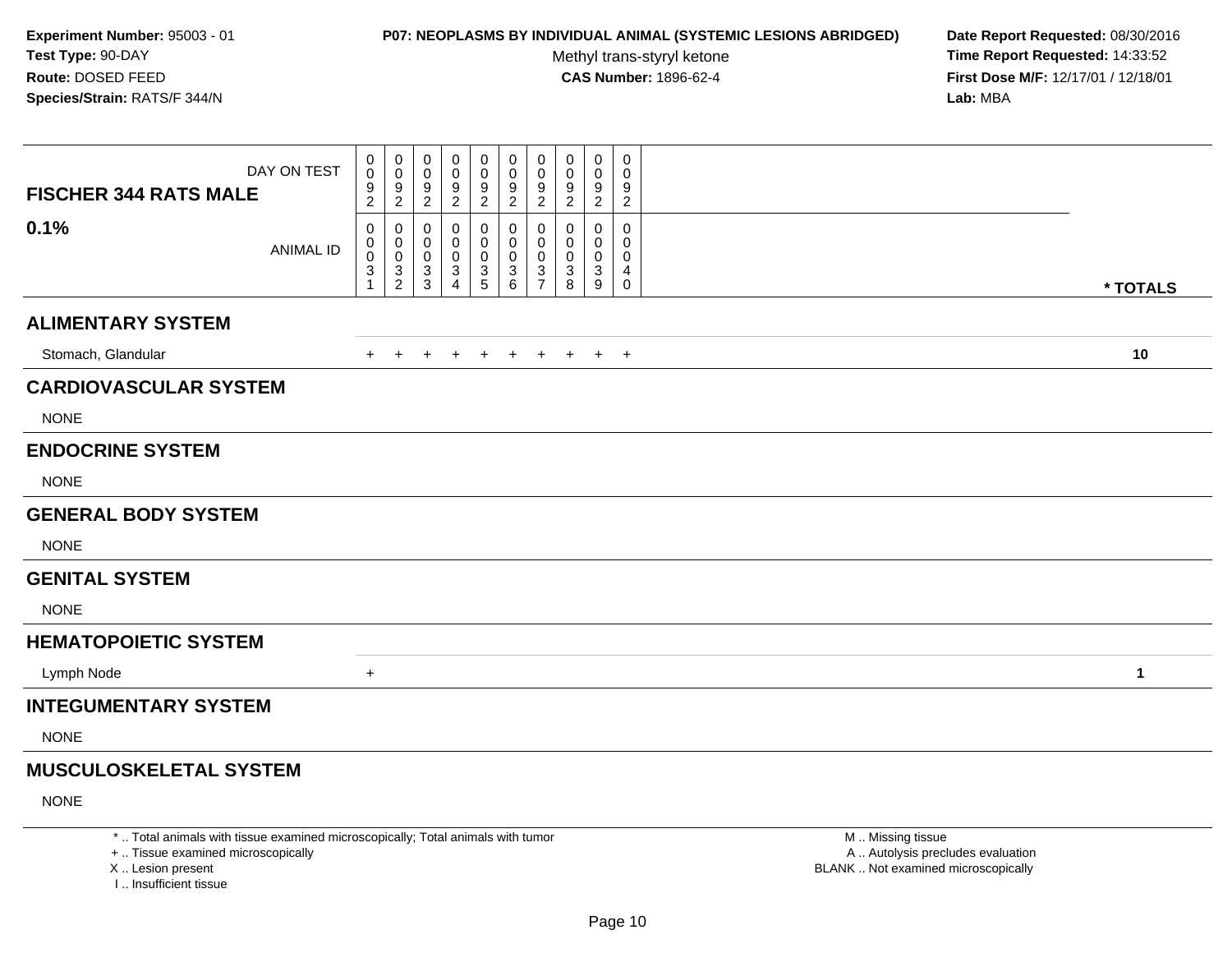# **P07: NEOPLASMS BY INDIVIDUAL ANIMAL (SYSTEMIC LESIONS ABRIDGED) Date Report Requested:** 08/30/2016

Methyl trans-styryl ketone<br>CAS Number: 1896-62-4

 **Time Report Requested:** 14:33:52 **First Dose M/F:** 12/17/01 / 12/18/01<br>**Lab:** MBA **Lab:** MBA

| DAY ON TEST<br><b>FISCHER 344 RATS MALE</b><br>0.1% | 0<br>$\pmb{0}$<br>9<br>$\sqrt{2}$<br>0 | 0<br>$\mathbf 0$<br>$\boldsymbol{9}$<br>$\sqrt{2}$<br>0 | 0<br>$\pmb{0}$<br>$\boldsymbol{9}$<br>$\overline{c}$<br>0 | $_{\rm 0}^{\rm 0}$<br>$\boldsymbol{9}$<br>$\overline{2}$<br>0 | $\begin{array}{c} 0 \\ 0 \\ 9 \\ 2 \end{array}$<br>0 | $_{\rm 0}^{\rm 0}$<br>$\frac{9}{2}$<br>0 | $\begin{smallmatrix}0\\0\\9\end{smallmatrix}$<br>$\overline{2}$<br>0 | 0<br>$\mathsf{O}\xspace$<br>9<br>$\overline{c}$<br>$\Omega$ | $\pmb{0}$<br>$\pmb{0}$<br>9<br>$\boldsymbol{2}$ | 0<br>0<br>9<br>$\boldsymbol{2}$<br>$\Omega$ |          |  |
|-----------------------------------------------------|----------------------------------------|---------------------------------------------------------|-----------------------------------------------------------|---------------------------------------------------------------|------------------------------------------------------|------------------------------------------|----------------------------------------------------------------------|-------------------------------------------------------------|-------------------------------------------------|---------------------------------------------|----------|--|
| <b>ANIMAL ID</b>                                    | $_{\rm 0}^{\rm 0}$<br>$\mathbf{3}$     | $\pmb{0}$<br>$_{3}^{\rm 0}$<br>$\overline{c}$           | $\pmb{0}$<br>$\pmb{0}$<br>3<br>3                          | $\pmb{0}$<br>$\pmb{0}$<br>$\ensuremath{\mathsf{3}}$<br>Δ      | $\pmb{0}$<br>$\pmb{0}$<br>$\sqrt{3}$<br>5            | 0<br>0<br>$\mathbf{3}$<br>6              | $\pmb{0}$<br>$\mathbf 0$<br>$\mathbf{3}$<br>$\overline{ }$           | 0<br>0<br>3<br>8                                            | 0<br>0<br>3<br>9                                | 0<br>0<br>4<br>$\Omega$                     | * TOTALS |  |
| <b>NERVOUS SYSTEM</b>                               |                                        |                                                         |                                                           |                                                               |                                                      |                                          |                                                                      |                                                             |                                                 |                                             |          |  |
| <b>NONE</b>                                         |                                        |                                                         |                                                           |                                                               |                                                      |                                          |                                                                      |                                                             |                                                 |                                             |          |  |
| <b>RESPIRATORY SYSTEM</b>                           |                                        |                                                         |                                                           |                                                               |                                                      |                                          |                                                                      |                                                             |                                                 |                                             |          |  |
| Nose                                                | $+$                                    | $+$                                                     | $\pm$                                                     | $\pm$                                                         | $+$                                                  | $+$                                      | $+$                                                                  |                                                             | $+$ $+$ $+$                                     |                                             | 10       |  |
| <b>SPECIAL SENSES SYSTEM</b>                        |                                        |                                                         |                                                           |                                                               |                                                      |                                          |                                                                      |                                                             |                                                 |                                             |          |  |
| <b>NONE</b>                                         |                                        |                                                         |                                                           |                                                               |                                                      |                                          |                                                                      |                                                             |                                                 |                                             |          |  |
| <b>URINARY SYSTEM</b>                               |                                        |                                                         |                                                           |                                                               |                                                      |                                          |                                                                      |                                                             |                                                 |                                             |          |  |
| Kidney                                              | $+$                                    | $+$                                                     | $\pm$                                                     | $+$                                                           | $+$                                                  | $+$                                      | $+$                                                                  |                                                             | $+$ $+$ $+$                                     |                                             | 10       |  |
| <b>SYSTEMIC LESIONS</b>                             |                                        |                                                         |                                                           |                                                               |                                                      |                                          |                                                                      |                                                             |                                                 |                                             |          |  |
| Multiple Organ                                      |                                        |                                                         |                                                           |                                                               |                                                      |                                          |                                                                      |                                                             |                                                 | $\pm$                                       | 10       |  |

\* .. Total animals with tissue examined microscopically; Total animals with tumor

+ .. Tissue examined microscopically

X .. Lesion present

I .. Insufficient tissue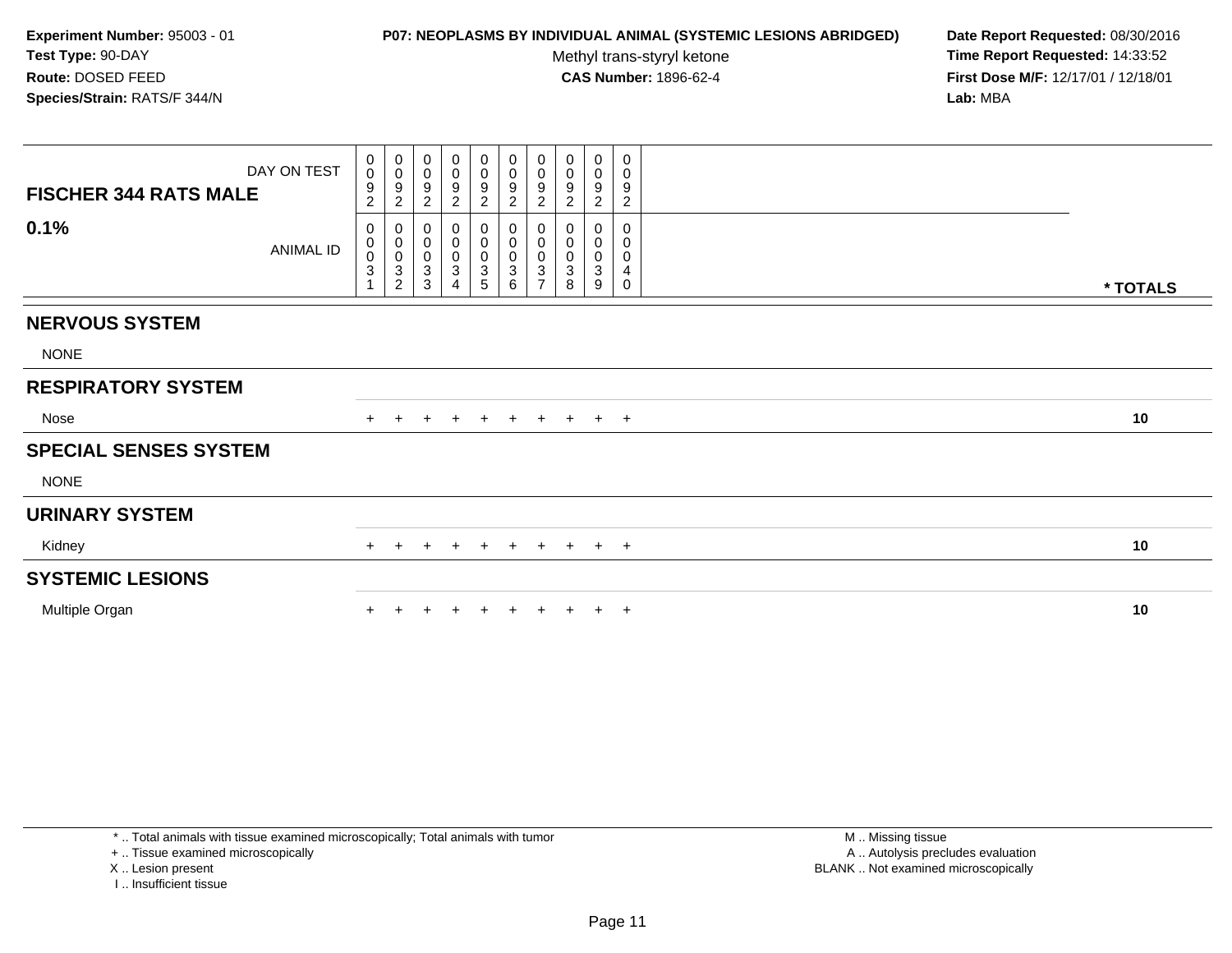### **P07: NEOPLASMS BY INDIVIDUAL ANIMAL (SYSTEMIC LESIONS ABRIDGED) Date Report Requested:** 08/30/2016

Methyl trans-styryl ketone<br>CAS Number: 1896-62-4

 **Time Report Requested:** 14:33:52 **First Dose M/F:** 12/17/01 / 12/18/01<br>**Lab:** MBA **Lab:** MBA

| DAY ON TEST<br><b>FISCHER 344 RATS MALE</b> | $\mathbf 0$<br>$\pmb{0}$<br>9 | $\pmb{0}$<br>0<br>9                | $\mathbf 0$<br>$\Omega$<br>9 | 0<br>0<br>9    | 0<br>0<br>$\boldsymbol{9}$ | 0<br>0<br>$\boldsymbol{9}$         | 0<br>0<br>9              | 0<br>$\mathbf 0$<br>9 | 0<br>0<br>9 | 0<br>0<br>9    |          |
|---------------------------------------------|-------------------------------|------------------------------------|------------------------------|----------------|----------------------------|------------------------------------|--------------------------|-----------------------|-------------|----------------|----------|
|                                             | $\overline{c}$                | $\overline{2}$                     | 2                            | $\overline{c}$ | $\boldsymbol{2}$           | $\overline{2}$                     | $\overline{2}$           | $\overline{2}$        | 2           | $\overline{2}$ |          |
| 0.2%<br><b>ANIMAL ID</b>                    | 0<br>0                        | 0<br>0                             | 0<br>0                       | 0<br>0         | 0<br>0                     | 0<br>0                             | 0<br>$\mathbf 0$         | 0<br>0                | 0<br>0      | 0<br>$\Omega$  |          |
|                                             | $\pmb{0}$<br>4                | $\mathbf 0$<br>4<br>$\overline{2}$ | 0<br>4<br>3                  | 0<br>4<br>4    | 0<br>4<br>$\overline{5}$   | $\mathbf 0$<br>4<br>$6\phantom{1}$ | 0<br>4<br>$\overline{7}$ | 0<br>4<br>8           | 0<br>4<br>9 | 0<br>5<br>0    |          |
|                                             |                               |                                    |                              |                |                            |                                    |                          |                       |             |                | * TOTALS |
| <b>ALIMENTARY SYSTEM</b>                    |                               |                                    |                              |                |                            |                                    |                          |                       |             |                |          |
| Stomach, Glandular                          | $^+$                          | $\overline{+}$                     |                              |                | $\div$                     | $+$                                | $\pm$                    | $+$                   | $+$ $+$     |                | 10       |
| <b>CARDIOVASCULAR SYSTEM</b>                |                               |                                    |                              |                |                            |                                    |                          |                       |             |                |          |
| <b>NONE</b>                                 |                               |                                    |                              |                |                            |                                    |                          |                       |             |                |          |
| <b>ENDOCRINE SYSTEM</b>                     |                               |                                    |                              |                |                            |                                    |                          |                       |             |                |          |
| <b>NONE</b>                                 |                               |                                    |                              |                |                            |                                    |                          |                       |             |                |          |
| <b>GENERAL BODY SYSTEM</b>                  |                               |                                    |                              |                |                            |                                    |                          |                       |             |                |          |
| <b>NONE</b>                                 |                               |                                    |                              |                |                            |                                    |                          |                       |             |                |          |
| <b>GENITAL SYSTEM</b>                       |                               |                                    |                              |                |                            |                                    |                          |                       |             |                |          |
| <b>NONE</b>                                 |                               |                                    |                              |                |                            |                                    |                          |                       |             |                |          |
| <b>HEMATOPOIETIC SYSTEM</b>                 |                               |                                    |                              |                |                            |                                    |                          |                       |             |                |          |
| <b>NONE</b>                                 |                               |                                    |                              |                |                            |                                    |                          |                       |             |                |          |
| <b>INTEGUMENTARY SYSTEM</b>                 |                               |                                    |                              |                |                            |                                    |                          |                       |             |                |          |
| <b>NONE</b>                                 |                               |                                    |                              |                |                            |                                    |                          |                       |             |                |          |
| <b>MUSCULOSKELETAL SYSTEM</b>               |                               |                                    |                              |                |                            |                                    |                          |                       |             |                |          |
| <b>NONE</b>                                 |                               |                                    |                              |                |                            |                                    |                          |                       |             |                |          |

\* .. Total animals with tissue examined microscopically; Total animals with tumor

+ .. Tissue examined microscopically

X .. Lesion present

I .. Insufficient tissue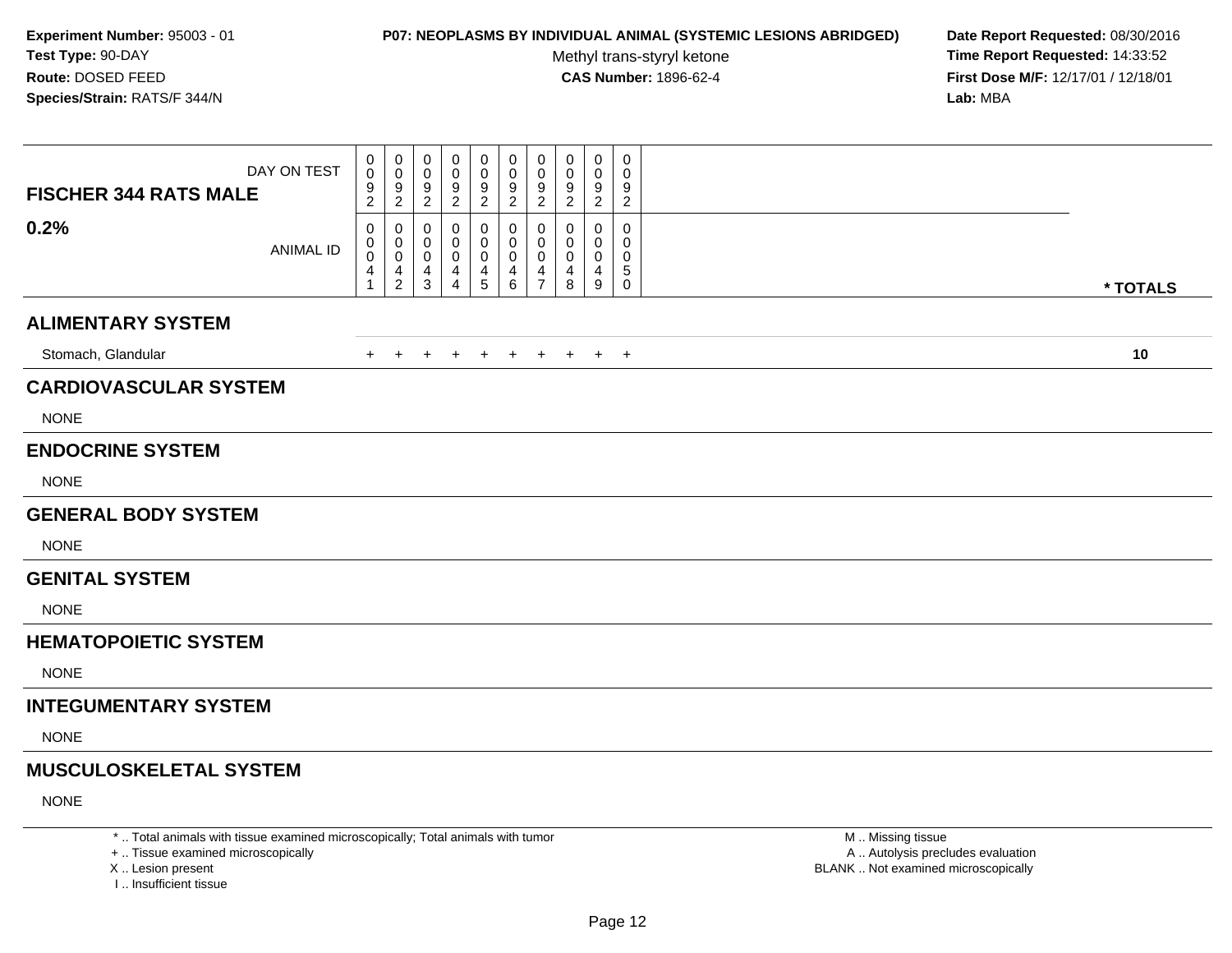# **P07: NEOPLASMS BY INDIVIDUAL ANIMAL (SYSTEMIC LESIONS ABRIDGED) Date Report Requested:** 08/30/2016

Methyl trans-styryl ketone<br>CAS Number: 1896-62-4

 **Time Report Requested:** 14:33:52 **First Dose M/F:** 12/17/01 / 12/18/01<br>**Lab:** MBA **Lab:** MBA

| DAY ON TEST<br><b>FISCHER 344 RATS MALE</b><br>0.2%<br>ANIMAL ID | $\begin{smallmatrix}0\0\0\end{smallmatrix}$<br>9<br>$\overline{c}$<br>0<br>$\mathbf 0$ | $\begin{smallmatrix}0\\0\end{smallmatrix}$<br>$\overline{9}$<br>$\sqrt{2}$<br>$\begin{smallmatrix}0\\0\\0\end{smallmatrix}$ | $\pmb{0}$<br>$\pmb{0}$<br>9<br>$\overline{c}$<br>0<br>$\pmb{0}$ | $_{\rm 0}^{\rm 0}$<br>9<br>$\overline{2}$<br>0 | $\begin{smallmatrix}0\0\0\9\end{smallmatrix}$<br>$\overline{c}$<br>0<br>$\pmb{0}$ | 0<br>$\begin{array}{c} 0 \\ 9 \\ 2 \end{array}$<br>0<br>0 | $\begin{smallmatrix}0\0\0\9\end{smallmatrix}$<br>$\sqrt{2}$<br>$_{\rm 0}^{\rm 0}$ | 0<br>$\pmb{0}$<br>9<br>$\sqrt{2}$<br>0<br>0 | $\boldsymbol{0}$<br>$\pmb{0}$<br>9<br>$\overline{c}$<br>0<br>0 | 0<br>$\mathbf 0$<br>9<br>$\overline{c}$<br>0<br>0 |          |
|------------------------------------------------------------------|----------------------------------------------------------------------------------------|-----------------------------------------------------------------------------------------------------------------------------|-----------------------------------------------------------------|------------------------------------------------|-----------------------------------------------------------------------------------|-----------------------------------------------------------|-----------------------------------------------------------------------------------|---------------------------------------------|----------------------------------------------------------------|---------------------------------------------------|----------|
|                                                                  | $\mathsf{O}\xspace$<br>4                                                               | $\frac{4}{2}$                                                                                                               | $\pmb{0}$<br>4<br>3                                             | 0<br>4                                         | $\pmb{0}$<br>4<br>5                                                               | 0<br>$\overline{4}$<br>6                                  | $\overline{0}$<br>$\overline{\mathbf{4}}$<br>$\overline{z}$                       | $\pmb{0}$<br>4<br>8                         | $\pmb{0}$<br>4<br>9                                            | $\mathbf 0$<br>5<br>$\mathbf 0$                   | * TOTALS |
| <b>NERVOUS SYSTEM</b>                                            |                                                                                        |                                                                                                                             |                                                                 |                                                |                                                                                   |                                                           |                                                                                   |                                             |                                                                |                                                   |          |
| <b>NONE</b>                                                      |                                                                                        |                                                                                                                             |                                                                 |                                                |                                                                                   |                                                           |                                                                                   |                                             |                                                                |                                                   |          |
| <b>RESPIRATORY SYSTEM</b>                                        |                                                                                        |                                                                                                                             |                                                                 |                                                |                                                                                   |                                                           |                                                                                   |                                             |                                                                |                                                   |          |
| Nose                                                             | $+$                                                                                    | $+$                                                                                                                         | $\ddot{}$                                                       | $+$                                            | $+$                                                                               | $+$                                                       |                                                                                   |                                             | $+ + + +$                                                      |                                                   | 10       |
| <b>SPECIAL SENSES SYSTEM</b>                                     |                                                                                        |                                                                                                                             |                                                                 |                                                |                                                                                   |                                                           |                                                                                   |                                             |                                                                |                                                   |          |
| <b>NONE</b>                                                      |                                                                                        |                                                                                                                             |                                                                 |                                                |                                                                                   |                                                           |                                                                                   |                                             |                                                                |                                                   |          |
| <b>URINARY SYSTEM</b>                                            |                                                                                        |                                                                                                                             |                                                                 |                                                |                                                                                   |                                                           |                                                                                   |                                             |                                                                |                                                   |          |
| Kidney                                                           | $+$                                                                                    | $+$                                                                                                                         | $+$                                                             | $+$                                            | $+$                                                                               | + + + + +                                                 |                                                                                   |                                             |                                                                |                                                   | 10       |
| <b>SYSTEMIC LESIONS</b>                                          |                                                                                        |                                                                                                                             |                                                                 |                                                |                                                                                   |                                                           |                                                                                   |                                             |                                                                |                                                   |          |
| Multiple Organ                                                   |                                                                                        |                                                                                                                             |                                                                 |                                                |                                                                                   |                                                           |                                                                                   |                                             |                                                                | $\pm$                                             | 10       |

I .. Insufficient tissue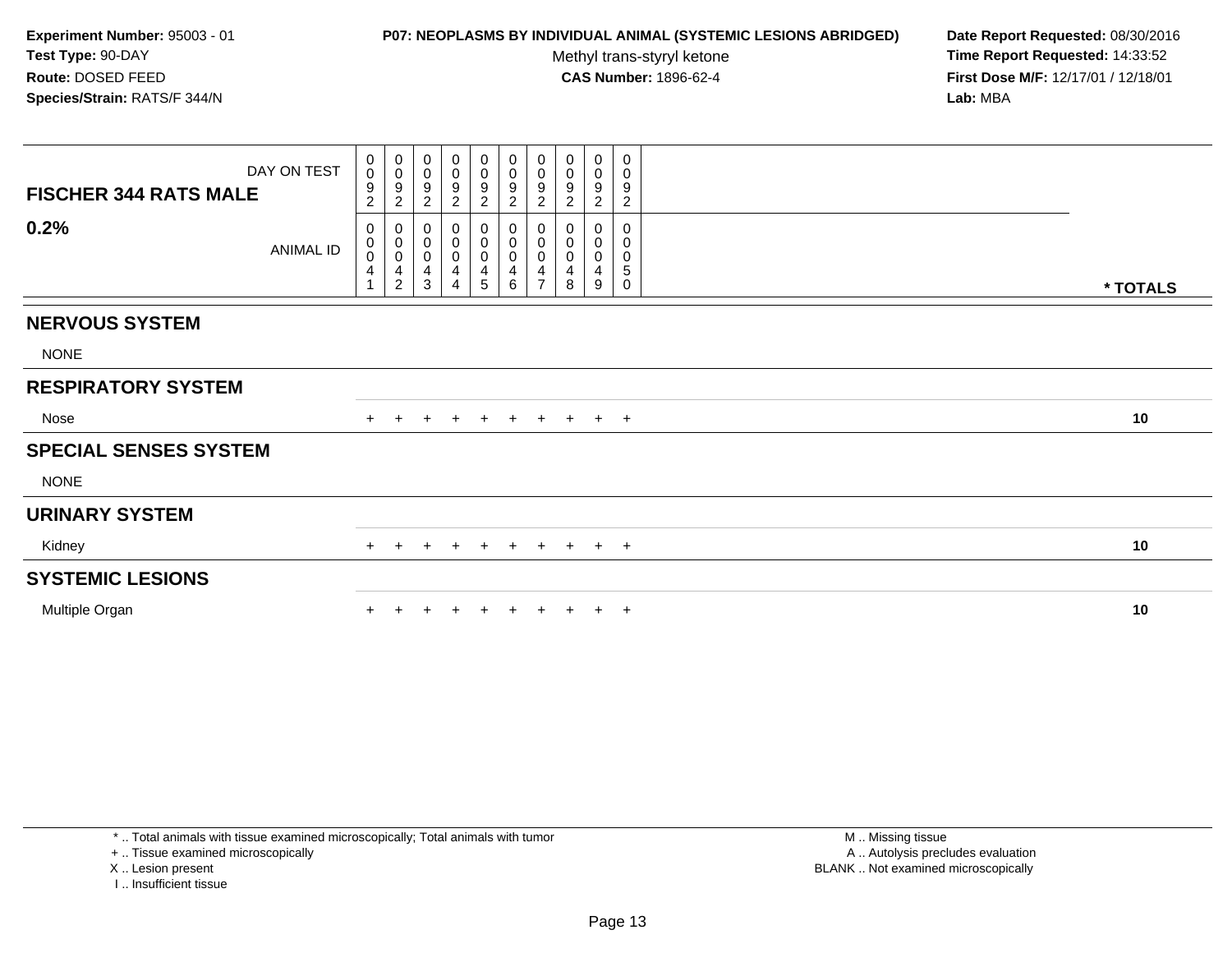### **P07: NEOPLASMS BY INDIVIDUAL ANIMAL (SYSTEMIC LESIONS ABRIDGED) Date Report Requested:** 08/30/2016

Methyl trans-styryl ketone<br>CAS Number: 1896-62-4

| DAY ON TEST<br><b>FISCHER 344 RATS MALE</b>                                                                                                                         | 0<br>0<br>$\boldsymbol{9}$<br>$\overline{a}$           | $\boldsymbol{0}$<br>$\mathbf 0$<br>$9\,$<br>$\overline{2}$ | $\boldsymbol{0}$<br>$\boldsymbol{0}$<br>9<br>$\overline{c}$ | $\mathbf 0$<br>$\mathsf{O}\xspace$<br>$\boldsymbol{9}$                           | 0<br>$\mathbf 0$<br>$\boldsymbol{9}$                                                           | 0<br>$\mathbf 0$<br>$\boldsymbol{9}$<br>$\overline{c}$                             | 0<br>$\mathbf 0$<br>9<br>$\overline{c}$          | 0<br>0<br>$\boldsymbol{9}$<br>$\overline{c}$                          | $\boldsymbol{0}$<br>$\pmb{0}$<br>$\boldsymbol{9}$<br>$\overline{c}$               | 0<br>0<br>9<br>$\overline{c}$                              |                                                                                               |          |
|---------------------------------------------------------------------------------------------------------------------------------------------------------------------|--------------------------------------------------------|------------------------------------------------------------|-------------------------------------------------------------|----------------------------------------------------------------------------------|------------------------------------------------------------------------------------------------|------------------------------------------------------------------------------------|--------------------------------------------------|-----------------------------------------------------------------------|-----------------------------------------------------------------------------------|------------------------------------------------------------|-----------------------------------------------------------------------------------------------|----------|
| 0.4%<br><b>ANIMAL ID</b>                                                                                                                                            | $\mathbf 0$<br>0<br>0<br>$\,$ 5 $\,$<br>$\overline{1}$ | 0<br>$\mathbf 0$<br>$\mathsf{O}\xspace$<br>$\frac{5}{2}$   | $\mathbf 0$<br>0<br>$\boldsymbol{0}$<br>$\frac{5}{3}$       | $\sqrt{2}$<br>$\mathbf 0$<br>$\mathbf 0$<br>$\mathsf{O}\xspace$<br>$\frac{5}{4}$ | $\sqrt{2}$<br>$\mathbf 0$<br>$\mathbf 0$<br>$\pmb{0}$<br>$\begin{array}{c} 5 \\ 5 \end{array}$ | $\mathbf 0$<br>$\mathbf 0$<br>$\mathbf 0$<br>$\begin{array}{c} 5 \\ 6 \end{array}$ | 0<br>$\mathbf 0$<br>$\mathbf 0$<br>$\frac{5}{7}$ | $\mathbf 0$<br>$\Omega$<br>0<br>$\begin{array}{c} 5 \\ 8 \end{array}$ | $\mathsf{O}\xspace$<br>$\mathbf 0$<br>$\mathbf 0$<br>$\sqrt{5}$<br>$\overline{9}$ | $\mathbf 0$<br>$\Omega$<br>$\mathbf 0$<br>6<br>$\mathbf 0$ |                                                                                               | * TOTALS |
| <b>ALIMENTARY SYSTEM</b>                                                                                                                                            |                                                        |                                                            |                                                             |                                                                                  |                                                                                                |                                                                                    |                                                  |                                                                       |                                                                                   |                                                            |                                                                                               |          |
| Esophagus                                                                                                                                                           |                                                        |                                                            |                                                             |                                                                                  |                                                                                                |                                                                                    |                                                  |                                                                       |                                                                                   | $\div$                                                     |                                                                                               | 10       |
| Intestine Large, Cecum                                                                                                                                              |                                                        |                                                            |                                                             |                                                                                  |                                                                                                |                                                                                    |                                                  |                                                                       |                                                                                   | $\ddot{}$                                                  |                                                                                               | 10       |
| Intestine Large, Colon                                                                                                                                              |                                                        |                                                            |                                                             |                                                                                  |                                                                                                |                                                                                    |                                                  |                                                                       |                                                                                   | $+$                                                        |                                                                                               | 10       |
| Intestine Large, Rectum                                                                                                                                             |                                                        |                                                            |                                                             |                                                                                  |                                                                                                |                                                                                    |                                                  |                                                                       |                                                                                   | $\overline{ }$                                             |                                                                                               | 10       |
| Intestine Small, Duodenum                                                                                                                                           |                                                        |                                                            |                                                             |                                                                                  |                                                                                                |                                                                                    |                                                  |                                                                       |                                                                                   | $+$                                                        |                                                                                               | 10       |
| Intestine Small, Ileum                                                                                                                                              |                                                        |                                                            |                                                             |                                                                                  |                                                                                                |                                                                                    |                                                  |                                                                       | $\div$                                                                            | $+$                                                        |                                                                                               | 10       |
| Intestine Small, Jejunum                                                                                                                                            |                                                        |                                                            |                                                             |                                                                                  |                                                                                                |                                                                                    |                                                  |                                                                       |                                                                                   | $\overline{ }$                                             |                                                                                               | 10       |
| Liver                                                                                                                                                               |                                                        |                                                            |                                                             |                                                                                  |                                                                                                |                                                                                    |                                                  |                                                                       |                                                                                   | $\pm$                                                      |                                                                                               | 10       |
| Pancreas                                                                                                                                                            |                                                        |                                                            |                                                             |                                                                                  |                                                                                                |                                                                                    |                                                  |                                                                       | $\ddot{}$                                                                         | $\overline{+}$                                             |                                                                                               | 10       |
| <b>Salivary Glands</b>                                                                                                                                              |                                                        |                                                            |                                                             |                                                                                  |                                                                                                |                                                                                    |                                                  |                                                                       |                                                                                   | $\ddot{}$                                                  |                                                                                               | 10       |
| Stomach, Forestomach                                                                                                                                                |                                                        |                                                            |                                                             |                                                                                  |                                                                                                |                                                                                    |                                                  |                                                                       |                                                                                   | $\div$                                                     |                                                                                               | 10       |
| Stomach, Glandular                                                                                                                                                  |                                                        |                                                            |                                                             |                                                                                  |                                                                                                |                                                                                    |                                                  |                                                                       |                                                                                   | $+$                                                        |                                                                                               | 10       |
| Tongue                                                                                                                                                              |                                                        |                                                            |                                                             |                                                                                  |                                                                                                |                                                                                    |                                                  |                                                                       |                                                                                   | $\overline{ }$                                             |                                                                                               | 10       |
| <b>CARDIOVASCULAR SYSTEM</b>                                                                                                                                        |                                                        |                                                            |                                                             |                                                                                  |                                                                                                |                                                                                    |                                                  |                                                                       |                                                                                   |                                                            |                                                                                               |          |
| <b>Blood Vessel</b>                                                                                                                                                 |                                                        |                                                            |                                                             |                                                                                  |                                                                                                |                                                                                    |                                                  |                                                                       |                                                                                   | $+$                                                        |                                                                                               | 10       |
| *  Total animals with tissue examined microscopically; Total animals with tumor<br>+  Tissue examined microscopically<br>X  Lesion present<br>I Insufficient tissue |                                                        |                                                            |                                                             |                                                                                  |                                                                                                |                                                                                    |                                                  |                                                                       |                                                                                   |                                                            | M  Missing tissue<br>A  Autolysis precludes evaluation<br>BLANK  Not examined microscopically |          |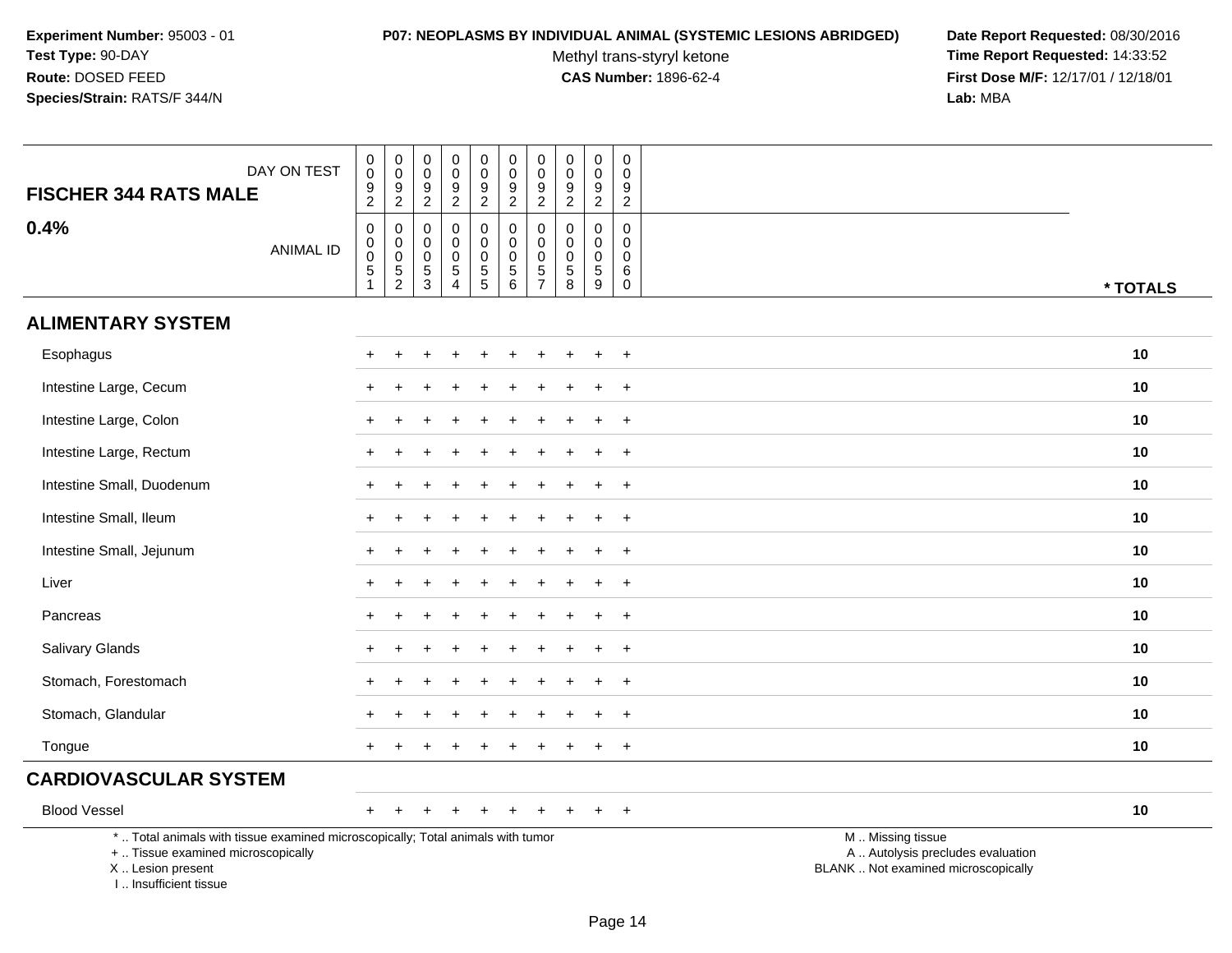### **P07: NEOPLASMS BY INDIVIDUAL ANIMAL (SYSTEMIC LESIONS ABRIDGED) Date Report Requested:** 08/30/2016

Methyl trans-styryl ketone<br>CAS Number: 1896-62-4

 **Time Report Requested:** 14:33:52 **First Dose M/F:** 12/17/01 / 12/18/01<br>**Lab:** MBA **Lab:** MBA

| DAY ON TEST<br><b>FISCHER 344 RATS MALE</b> | $\begin{smallmatrix}0\\0\end{smallmatrix}$<br>$\boldsymbol{9}$<br>$\overline{c}$ | $_{\rm 0}^{\rm 0}$<br>$\boldsymbol{9}$<br>$\overline{c}$            | $_{\rm 0}^{\rm 0}$<br>9<br>$\overline{2}$                      | $\begin{smallmatrix} 0\\0 \end{smallmatrix}$<br>9<br>$\overline{c}$ | $_{\rm 0}^{\rm 0}$<br>$\boldsymbol{9}$<br>$\overline{c}$ | $\begin{smallmatrix}0\\0\end{smallmatrix}$<br>$\boldsymbol{9}$<br>$\overline{c}$ | $\begin{smallmatrix} 0\\0 \end{smallmatrix}$<br>$\boldsymbol{9}$<br>2 | $_{\rm 0}^{\rm 0}$<br>$\boldsymbol{9}$<br>$\overline{c}$ | 0<br>$\pmb{0}$<br>$\boldsymbol{9}$<br>2 | $\pmb{0}$<br>$\mathbf 0$<br>$\boldsymbol{9}$<br>$\boldsymbol{2}$ |                  |
|---------------------------------------------|----------------------------------------------------------------------------------|---------------------------------------------------------------------|----------------------------------------------------------------|---------------------------------------------------------------------|----------------------------------------------------------|----------------------------------------------------------------------------------|-----------------------------------------------------------------------|----------------------------------------------------------|-----------------------------------------|------------------------------------------------------------------|------------------|
| 0.4%<br>ANIMAL ID                           | $\pmb{0}$<br>$\begin{matrix} 0 \\ 0 \end{matrix}$<br>$\mathbf 5$                 | $\begin{matrix}0\\0\\0\end{matrix}$<br>$\sqrt{5}$<br>$\overline{2}$ | $\begin{matrix} 0 \\ 0 \\ 0 \end{matrix}$<br>5<br>$\mathbf{3}$ | 0<br>$\mathsf 0$<br>$\mathsf 0$<br>5<br>$\overline{4}$              | 0<br>$\pmb{0}$<br>$\mathbf 0$<br>$\sqrt{5}$<br>5         | 0<br>$\pmb{0}$<br>$\pmb{0}$<br>$\sqrt{5}$<br>6                                   | 0<br>$\pmb{0}$<br>$\pmb{0}$<br>5<br>$\overline{ }$                    | 0<br>$\pmb{0}$<br>$\pmb{0}$<br>$\mathbf 5$<br>8          | 0<br>$\mathbf 0$<br>$\pmb{0}$<br>5<br>9 | 0<br>0<br>0<br>6<br>$\Omega$                                     | * TOTALS         |
| Heart                                       | $\pm$                                                                            |                                                                     |                                                                |                                                                     |                                                          |                                                                                  |                                                                       |                                                          | $\ddot{}$                               | $+$                                                              | 10               |
| <b>ENDOCRINE SYSTEM</b>                     |                                                                                  |                                                                     |                                                                |                                                                     |                                                          |                                                                                  |                                                                       |                                                          |                                         |                                                                  |                  |
| <b>Adrenal Cortex</b>                       | $+$                                                                              | $\pm$                                                               | $\pm$                                                          | $\ddot{}$                                                           | $+$                                                      | $+$                                                                              | $+$                                                                   | $+$                                                      | $+$                                     | $+$                                                              | 10               |
| Adrenal Medulla                             | $\pm$                                                                            | $\pm$                                                               |                                                                | $\div$                                                              | $+$                                                      | $+$                                                                              | $+$                                                                   | $\pm$                                                    | $\overline{+}$                          | $+$                                                              | 10               |
| Islets, Pancreatic                          |                                                                                  |                                                                     |                                                                | $\div$                                                              | $+$                                                      | $+$                                                                              | $+$                                                                   | $+$                                                      | $+$                                     | $+$                                                              | 10               |
| Parathyroid Gland                           | M                                                                                | $+$                                                                 | $\ddot{}$                                                      | $\ddot{}$                                                           | $+$                                                      | $+$                                                                              | $+$                                                                   | $\pm$                                                    | $\ddot{}$                               | $+$                                                              | $\boldsymbol{9}$ |
| <b>Pituitary Gland</b>                      | $+$                                                                              |                                                                     |                                                                | $\div$                                                              | $+$                                                      | $\div$                                                                           |                                                                       |                                                          | $\ddot{}$                               | $+$                                                              | 10               |
| <b>Thyroid Gland</b>                        | $\ddot{}$                                                                        | $\pm$                                                               | $\div$                                                         | $\pm$                                                               | $\pm$                                                    | $\pm$                                                                            | $\pm$                                                                 | $+$                                                      | $\pm$                                   | $+$                                                              | 10               |

# **GENERAL BODY SYSTEM**

NONE

# **GENITAL SYSTEM**

| Epididymis             |  | + + + + + + + + + + |  |  |  |  | 10 |
|------------------------|--|---------------------|--|--|--|--|----|
| <b>Preputial Gland</b> |  | + + + + + + + + + + |  |  |  |  | 10 |
| Prostate               |  | + + + + + + + + + + |  |  |  |  | 10 |
| <b>Seminal Vesicle</b> |  | + + + + + + + + + + |  |  |  |  | 10 |
| <b>Testes</b>          |  | + + + + + + + + + + |  |  |  |  | 10 |
|                        |  |                     |  |  |  |  |    |

\* .. Total animals with tissue examined microscopically; Total animals with tumor

+ .. Tissue examined microscopically

X .. Lesion present

I .. Insufficient tissue

M .. Missing tissue

y the contract of the contract of the contract of the contract of the contract of the contract of the contract of  $A$ . Autolysis precludes evaluation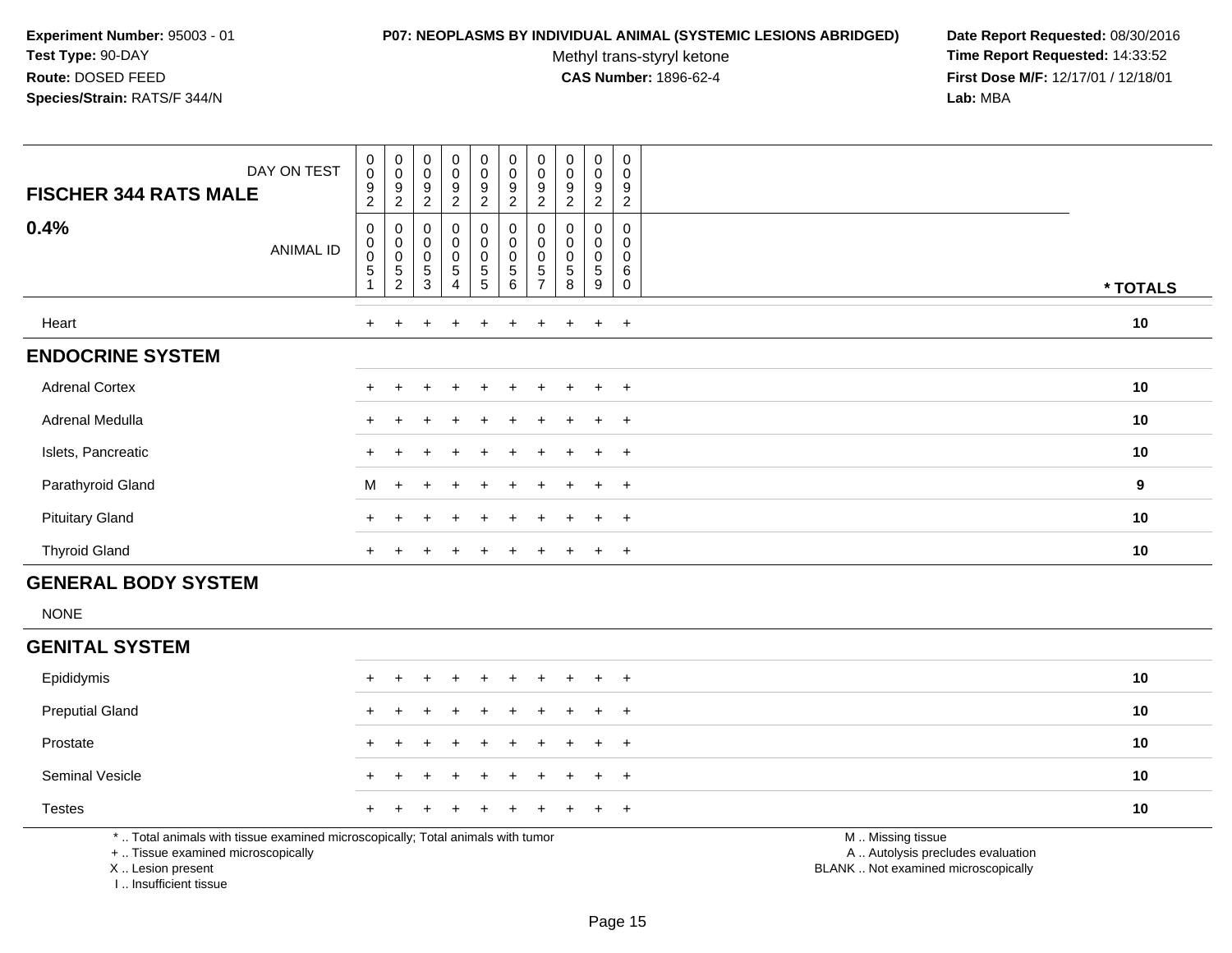### **P07: NEOPLASMS BY INDIVIDUAL ANIMAL (SYSTEMIC LESIONS ABRIDGED) Date Report Requested:** 08/30/2016

Methyl trans-styryl ketone<br>CAS Number: 1896-62-4

 **Time Report Requested:** 14:33:52 **First Dose M/F:** 12/17/01 / 12/18/01<br>Lab: MBA **Lab:** MBA

|                                                                                                                                            | DAY ON TEST      | $\pmb{0}$<br>$\mathbf 0$                       | $\begin{smallmatrix} 0\\0 \end{smallmatrix}$ | $\pmb{0}$<br>$\ddot{\mathbf{0}}$     | $\begin{smallmatrix}0\0\0\end{smallmatrix}$           | $_{\rm 0}^{\rm 0}$                                                               | $\mathbf 0$<br>$\mathbf 0$                              | $\pmb{0}$<br>$\mathbf 0$                 | $\pmb{0}$<br>$\ddot{\mathbf{0}}$                     | $\mathsf 0$<br>$\bar{0}$                                 | $\pmb{0}$<br>$\mathbf 0$                    |                                                                                               |             |
|--------------------------------------------------------------------------------------------------------------------------------------------|------------------|------------------------------------------------|----------------------------------------------|--------------------------------------|-------------------------------------------------------|----------------------------------------------------------------------------------|---------------------------------------------------------|------------------------------------------|------------------------------------------------------|----------------------------------------------------------|---------------------------------------------|-----------------------------------------------------------------------------------------------|-------------|
| <b>FISCHER 344 RATS MALE</b>                                                                                                               |                  | $\boldsymbol{9}$<br>$\overline{c}$             | 9<br>$\overline{2}$                          | $\boldsymbol{9}$<br>$\overline{2}$   | $\boldsymbol{9}$<br>$\overline{2}$                    | $\frac{9}{2}$                                                                    | $\frac{9}{2}$                                           | 9<br>$\overline{2}$                      | $\frac{9}{2}$                                        | $\boldsymbol{9}$<br>$\overline{2}$                       | 9<br>$\overline{2}$                         |                                                                                               |             |
| 0.4%                                                                                                                                       | <b>ANIMAL ID</b> | $\mathbf 0$<br>$\mathsf 0$<br>$\mathbf 0$<br>5 | 0<br>$\pmb{0}$<br>$\pmb{0}$<br>$\frac{5}{2}$ | $\mathbf 0$<br>0<br>$\mathbf 0$<br>5 | $\mathbf 0$<br>$\mathbf 0$<br>$\pmb{0}$<br>$\sqrt{5}$ | $\mathbf 0$<br>$\mathbf 0$<br>$\pmb{0}$<br>$\begin{array}{c} 5 \\ 5 \end{array}$ | $\mathbf 0$<br>$\mathbf 0$<br>$\mathbf 0$<br>$\sqrt{5}$ | $\Omega$<br>$\Omega$<br>$\mathbf 0$<br>5 | $\mathbf 0$<br>$\Omega$<br>$\mathbf 0$<br>$\sqrt{5}$ | $\Omega$<br>$\mathbf 0$<br>$\mathbf 0$<br>$\overline{5}$ | $\mathbf 0$<br>$\Omega$<br>$\mathbf 0$<br>6 |                                                                                               |             |
|                                                                                                                                            |                  | $\mathbf{1}$                                   |                                              | $\overline{3}$                       | $\overline{4}$                                        |                                                                                  | 6                                                       | $\overline{7}$                           | $\,8\,$                                              | $\overline{9}$                                           | $\mathsf{O}$                                |                                                                                               | * TOTALS    |
| <b>HEMATOPOIETIC SYSTEM</b>                                                                                                                |                  |                                                |                                              |                                      |                                                       |                                                                                  |                                                         |                                          |                                                      |                                                          |                                             |                                                                                               |             |
| <b>Bone Marrow</b>                                                                                                                         |                  |                                                |                                              |                                      |                                                       |                                                                                  |                                                         |                                          |                                                      |                                                          | $\div$                                      |                                                                                               | 10          |
| Lymph Node, Mandibular                                                                                                                     |                  | M                                              | M                                            | M                                    | M                                                     | M                                                                                | M                                                       | M                                        | M                                                    | M M                                                      |                                             |                                                                                               | $\mathbf 0$ |
| Lymph Node, Mesenteric                                                                                                                     |                  |                                                |                                              |                                      |                                                       |                                                                                  |                                                         |                                          |                                                      | $\ddot{}$                                                | $\overline{+}$                              |                                                                                               | 10          |
| Spleen                                                                                                                                     |                  |                                                |                                              |                                      |                                                       |                                                                                  |                                                         |                                          |                                                      |                                                          | $+$                                         |                                                                                               | 10          |
| Thymus                                                                                                                                     |                  | $+$                                            |                                              |                                      |                                                       |                                                                                  |                                                         |                                          |                                                      | $+$                                                      | $+$                                         |                                                                                               | 10          |
| <b>INTEGUMENTARY SYSTEM</b>                                                                                                                |                  |                                                |                                              |                                      |                                                       |                                                                                  |                                                         |                                          |                                                      |                                                          |                                             |                                                                                               |             |
| <b>Mammary Gland</b>                                                                                                                       |                  | M                                              | M                                            | M                                    | M                                                     | M                                                                                | M                                                       | M                                        | M                                                    | M M                                                      |                                             |                                                                                               | $\mathbf 0$ |
| Skin                                                                                                                                       |                  |                                                |                                              |                                      |                                                       |                                                                                  |                                                         |                                          |                                                      | $\div$                                                   | $\ddot{}$                                   |                                                                                               | 10          |
| <b>MUSCULOSKELETAL SYSTEM</b>                                                                                                              |                  |                                                |                                              |                                      |                                                       |                                                                                  |                                                         |                                          |                                                      |                                                          |                                             |                                                                                               |             |
| <b>Bone</b>                                                                                                                                |                  |                                                |                                              | $\div$                               | $\pm$                                                 | $\ddot{}$                                                                        | $+$                                                     | $\pm$                                    | $+$                                                  | $+$                                                      | $+$                                         |                                                                                               | 10          |
| <b>NERVOUS SYSTEM</b>                                                                                                                      |                  |                                                |                                              |                                      |                                                       |                                                                                  |                                                         |                                          |                                                      |                                                          |                                             |                                                                                               |             |
| <b>Brain</b>                                                                                                                               |                  |                                                |                                              |                                      |                                                       |                                                                                  |                                                         |                                          |                                                      | $\ddot{}$                                                | $+$                                         |                                                                                               | 10          |
| <b>RESPIRATORY SYSTEM</b>                                                                                                                  |                  |                                                |                                              |                                      |                                                       |                                                                                  |                                                         |                                          |                                                      |                                                          |                                             |                                                                                               |             |
| Lung                                                                                                                                       |                  |                                                |                                              |                                      |                                                       |                                                                                  |                                                         |                                          |                                                      | $\div$                                                   | $\overline{+}$                              |                                                                                               | 10          |
| Nose                                                                                                                                       |                  |                                                |                                              |                                      |                                                       |                                                                                  |                                                         |                                          |                                                      |                                                          | $\ddot{}$                                   |                                                                                               | 10          |
| *  Total animals with tissue examined microscopically; Total animals with tumor<br>+  Tissue examined microscopically<br>X  Lesion present |                  |                                                |                                              |                                      |                                                       |                                                                                  |                                                         |                                          |                                                      |                                                          |                                             | M  Missing tissue<br>A  Autolysis precludes evaluation<br>BLANK  Not examined microscopically |             |

I .. Insufficient tissue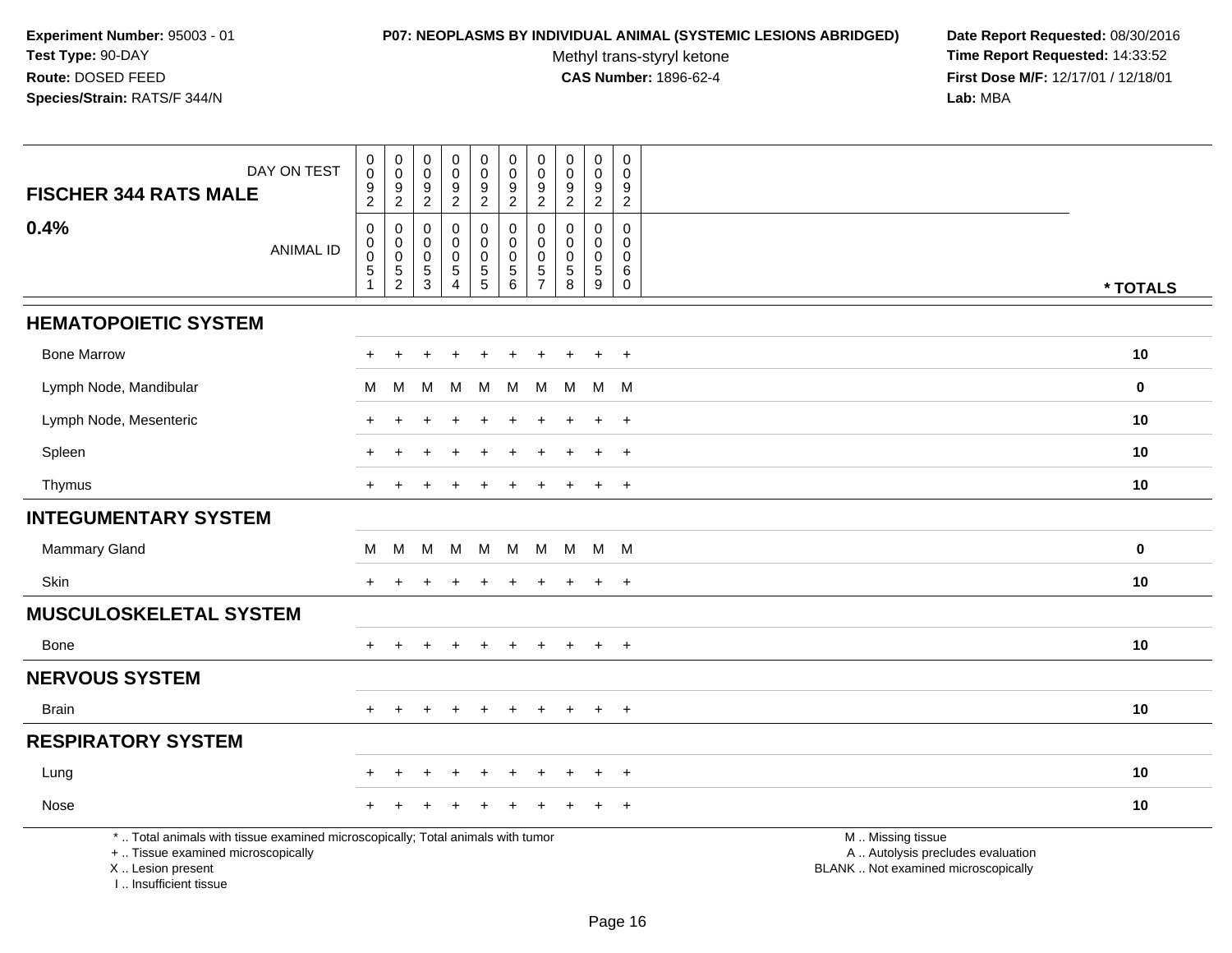### **P07: NEOPLASMS BY INDIVIDUAL ANIMAL (SYSTEMIC LESIONS ABRIDGED) Date Report Requested:** 08/30/2016

Methyl trans-styryl ketone<br>CAS Number: 1896-62-4

 **Time Report Requested:** 14:33:52 **First Dose M/F:** 12/17/01 / 12/18/01<br>**Lab:** MBA **Lab:** MBA

| DAY ON TEST<br><b>FISCHER 344 RATS MALE</b> | $\begin{smallmatrix}0\0\0\end{smallmatrix}$<br>$\boldsymbol{9}$<br>$\overline{c}$ | $_{\rm 0}^{\rm 0}$<br>$\boldsymbol{9}$<br>$\boldsymbol{2}$ | $\begin{array}{c} 0 \\ 0 \\ 9 \\ 2 \end{array}$                  | $_{\rm 0}^{\rm 0}$<br>$\boldsymbol{9}$<br>$\overline{c}$ | $\begin{smallmatrix}0\\0\end{smallmatrix}$<br>$\boldsymbol{9}$<br>$\boldsymbol{2}$ | $\begin{smallmatrix}0\0\0\end{smallmatrix}$<br>$\boldsymbol{9}$<br>$\overline{c}$ | $\begin{smallmatrix}0\\0\end{smallmatrix}$<br>9<br>$\overline{c}$ | $\begin{smallmatrix}0\0\0\9\end{smallmatrix}$<br>2 | $\begin{smallmatrix} 0\\0 \end{smallmatrix}$<br>$\frac{9}{2}$ | 0<br>$\mathbf 0$<br>9<br>$\overline{2}$ |          |  |
|---------------------------------------------|-----------------------------------------------------------------------------------|------------------------------------------------------------|------------------------------------------------------------------|----------------------------------------------------------|------------------------------------------------------------------------------------|-----------------------------------------------------------------------------------|-------------------------------------------------------------------|----------------------------------------------------|---------------------------------------------------------------|-----------------------------------------|----------|--|
| 0.4%<br><b>ANIMAL ID</b>                    | 0<br>$\pmb{0}$<br>$\mathbf 0$<br>$\,$ 5 $\,$                                      | 0<br>$\pmb{0}$<br>$\,$ 5 $\,$<br>$\overline{c}$            | $\mathbf 0$<br>$_{\rm 0}^{\rm 0}$<br>$\,$ 5 $\,$<br>$\mathbf{3}$ | 0<br>$\begin{bmatrix} 0 \\ 0 \\ 5 \end{bmatrix}$<br>4    | 0<br>$\pmb{0}$<br>$\pmb{0}$<br>$\mathbf 5$<br>5                                    | $\pmb{0}$<br>$\mathbf 0$<br>$\mathbf 5$<br>6                                      | $\pmb{0}$<br>$\pmb{0}$<br>5<br>$\overline{ }$                     | 0<br>$_{\rm 0}^{\rm 0}$<br>$\mathbf 5$<br>8        | $\boldsymbol{0}$<br>$\overline{0}$<br>0<br>$\sqrt{5}$<br>9    | 0<br>0<br>$\mathsf 0$<br>6<br>0         | * TOTALS |  |
| Trachea                                     | $+$                                                                               | $+$                                                        |                                                                  | $+$                                                      | $\pm$                                                                              | $\ddot{}$                                                                         | $+$                                                               | $\ddot{}$                                          | $+$                                                           | $+$                                     | 10       |  |
| <b>SPECIAL SENSES SYSTEM</b>                |                                                                                   |                                                            |                                                                  |                                                          |                                                                                    |                                                                                   |                                                                   |                                                    |                                                               |                                         |          |  |
| Eye                                         | $\pm$                                                                             |                                                            | $\div$                                                           | $+$                                                      | $+$                                                                                | $+$                                                                               | $+$                                                               | $+$                                                | $+$                                                           | $+$                                     | 10       |  |
| Harderian Gland                             | $+$                                                                               |                                                            |                                                                  | $\div$                                                   | $\div$                                                                             |                                                                                   | $+$                                                               | $\pm$                                              | $+$                                                           | $+$                                     | 10       |  |
| <b>URINARY SYSTEM</b>                       |                                                                                   |                                                            |                                                                  |                                                          |                                                                                    |                                                                                   |                                                                   |                                                    |                                                               |                                         |          |  |
| Kidney                                      | $+$                                                                               | ÷.                                                         | $+$                                                              | $+$                                                      | $+$                                                                                | $+$                                                                               | $+$                                                               | $+$                                                | $+$                                                           | $+$                                     | 10       |  |
| <b>Urinary Bladder</b>                      | $\pm$                                                                             |                                                            |                                                                  | $\ddot{}$                                                | ÷                                                                                  |                                                                                   | ÷.                                                                | $+$                                                | $+$                                                           | $+$                                     | 10       |  |
| <b>SYSTEMIC LESIONS</b>                     |                                                                                   |                                                            |                                                                  |                                                          |                                                                                    |                                                                                   |                                                                   |                                                    |                                                               |                                         |          |  |
| Multiple Organ                              |                                                                                   |                                                            |                                                                  |                                                          |                                                                                    |                                                                                   |                                                                   |                                                    | $\pm$                                                         | $+$                                     | 10       |  |

\* .. Total animals with tissue examined microscopically; Total animals with tumor

+ .. Tissue examined microscopically

X .. Lesion present

I .. Insufficient tissue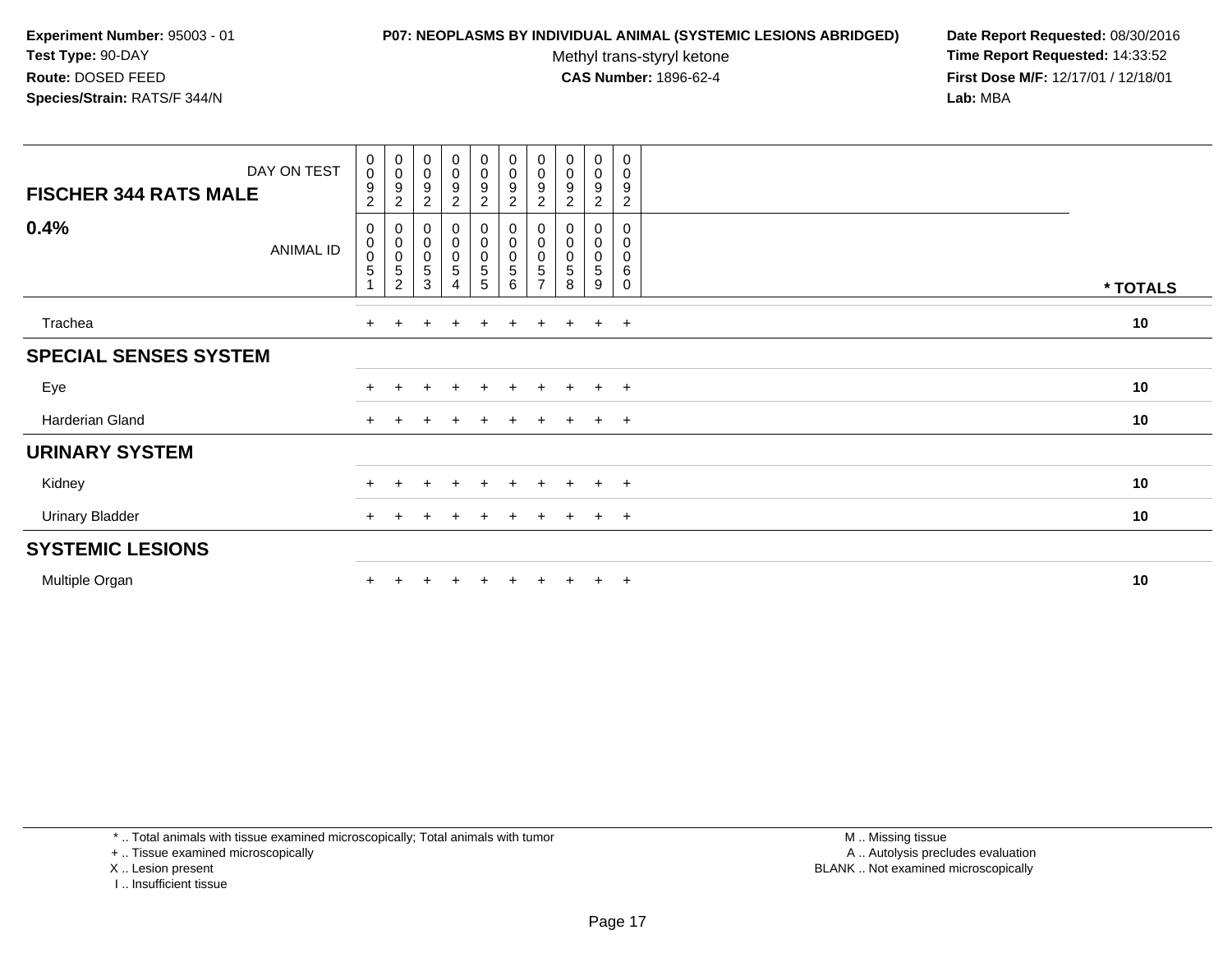DAY ON TEST**FISCHER 344 RATS MALECONTROL SPECIAL**ANIMAL ID**\* TOTALSALIMENTARY SYSTEMNONE CARDIOVASCULAR SYSTEM**NONE**ENDOCRINE SYSTEM**NONE**GENERAL BODY SYSTEM**NONE**GENITAL SYSTEM**NONE**HEMATOPOIETIC SYSTEMNONE INTEGUMENTARY SYSTEM**NONE**MUSCULOSKELETAL SYSTEM**NONE**Experiment Number:** 95003 - 01 **P07: NEOPLASMS BY INDIVIDUAL ANIMAL (SYSTEMIC LESIONS ABRIDGED) Date Report Requested:** 08/30/2016 **Test Type:** 90-DAYMethyl trans-styryl ketone<br>CAS Number: 1896-62-4 **Time Report Requested:** 14:33:52 **Route:** DOSED FEED**First Dose M/F:** 12/17/01 / 12/18/01<br>**Lab:** MBA **Species/Strain:** RATS/F 344/N**Lab:** MBA

\* .. Total animals with tissue examined microscopically; Total animals with tumor

+ .. Tissue examined microscopically

X .. Lesion present

I .. Insufficient tissue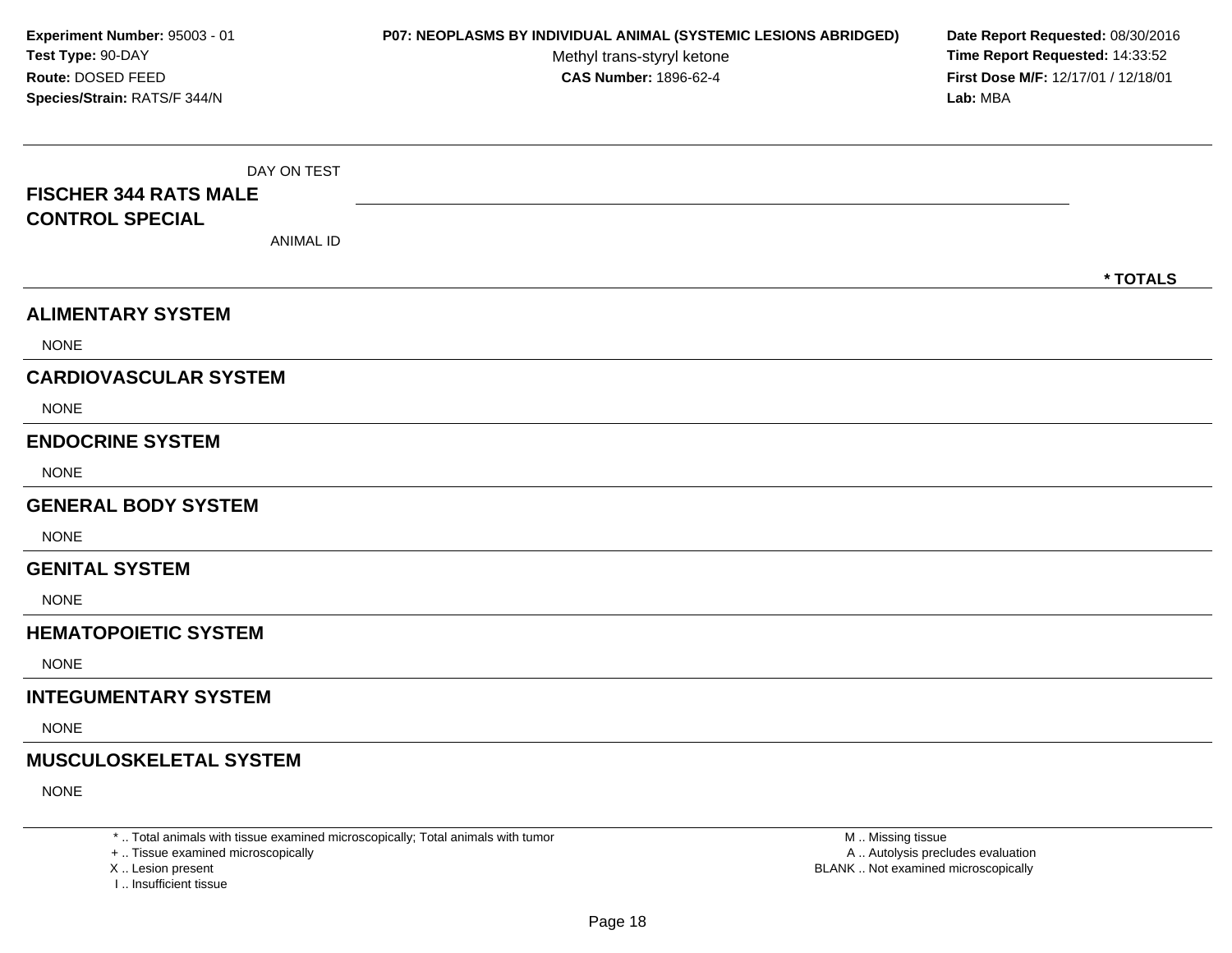DAY ON TEST**FISCHER 344 RATS MALECONTROL SPECIAL**ANIMAL ID**\* TOTALSNERVOUS SYSTEM**NONE**RESPIRATORY SYSTEM**NONE**SPECIAL SENSES SYSTEM**NONE**URINARY SYSTEM**NONE**SYSTEMIC LESIONSExperiment Number:** 95003 - 01 **P07: NEOPLASMS BY INDIVIDUAL ANIMAL (SYSTEMIC LESIONS ABRIDGED) Date Report Requested:** 08/30/2016 **Test Type:** 90-DAYMethyl trans-styryl ketone<br>CAS Number: 1896-62-4 **Time Report Requested:** 14:33:52 **Route:** DOSED FEED**First Dose M/F:** 12/17/01 / 12/18/01<br>**Lab:** MBA **Species/Strain:** RATS/F 344/N**Lab:** MBA

Multiple Organ**<sup>0</sup>**

\* .. Total animals with tissue examined microscopically; Total animals with tumor

+ .. Tissue examined microscopically

X .. Lesion present

I .. Insufficient tissue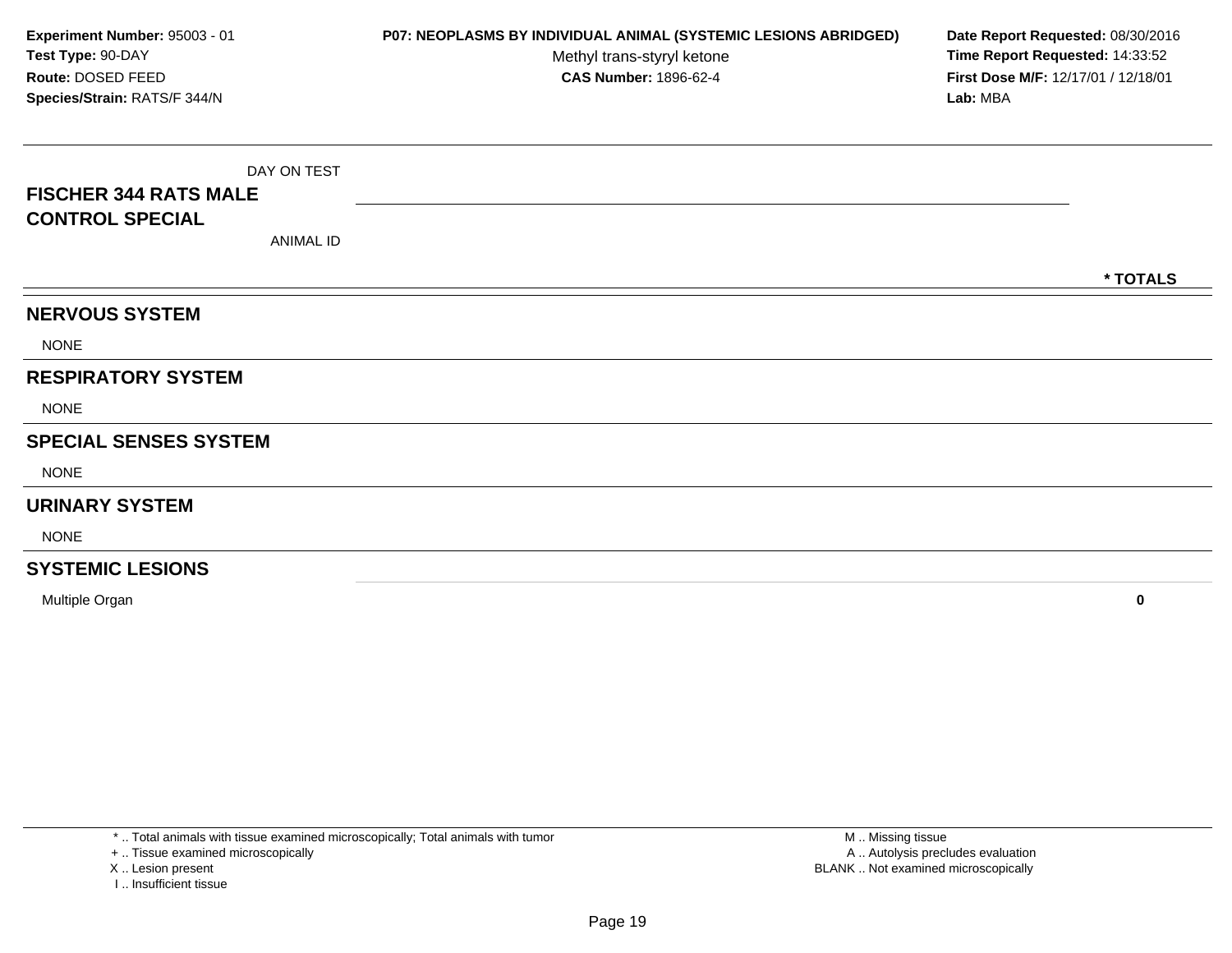DAY ON TEST**FISCHER 344 RATS MALE0.025% SPECIAL**ANIMAL ID**\* TOTALSALIMENTARY SYSTEM**NONE**CARDIOVASCULAR SYSTEM**NONE**ENDOCRINE SYSTEM**NONE**GENERAL BODY SYSTEM**NONE**GENITAL SYSTEM**NONE**HEMATOPOIETIC SYSTEMNONE INTEGUMENTARY SYSTEM**NONE**MUSCULOSKELETAL SYSTEM**NONE**Experiment Number:** 95003 - 01 **P07: NEOPLASMS BY INDIVIDUAL ANIMAL (SYSTEMIC LESIONS ABRIDGED) Date Report Requested:** 08/30/2016 **Test Type:** 90-DAYMethyl trans-styryl ketone<br>CAS Number: 1896-62-4 **Time Report Requested:** 14:33:52 **Route:** DOSED FEED**First Dose M/F:** 12/17/01 / 12/18/01<br>**Lab:** MBA **Species/Strain:** RATS/F 344/N**Lab:** MBA

\* .. Total animals with tissue examined microscopically; Total animals with tumor

+ .. Tissue examined microscopically

X .. Lesion present

I .. Insufficient tissue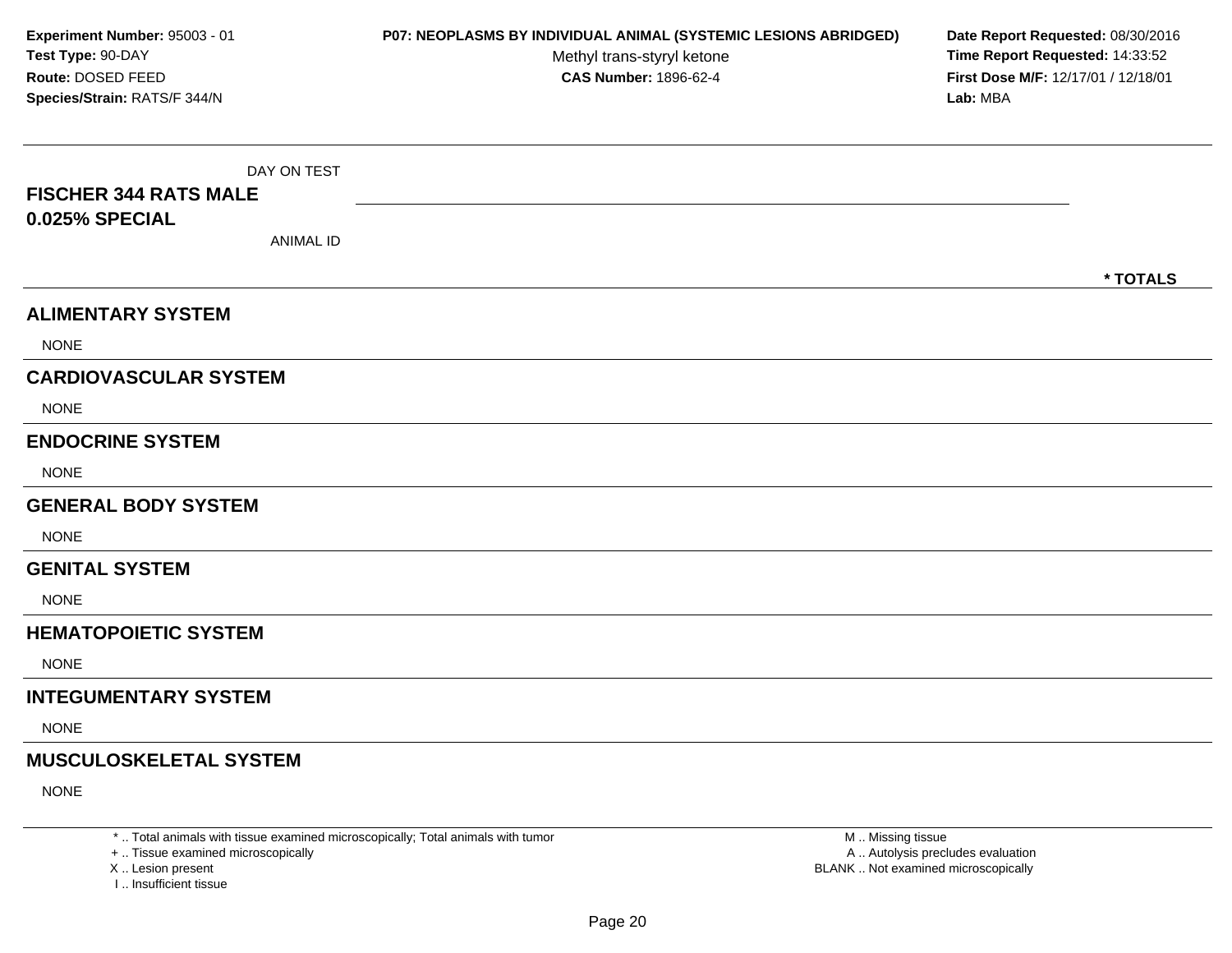DAY ON TEST**FISCHER 344 RATS MALE0.025% SPECIAL**ANIMAL ID**\* TOTALSNERVOUS SYSTEM**NONE**RESPIRATORY SYSTEM**NONE**SPECIAL SENSES SYSTEM**NONE**URINARY SYSTEM**NONE**SYSTEMIC LESIONSExperiment Number:** 95003 - 01 **P07: NEOPLASMS BY INDIVIDUAL ANIMAL (SYSTEMIC LESIONS ABRIDGED) Date Report Requested:** 08/30/2016 **Test Type:** 90-DAYMethyl trans-styryl ketone<br>CAS Number: 1896-62-4 **Time Report Requested:** 14:33:52 **Route:** DOSED FEED**First Dose M/F:** 12/17/01 / 12/18/01<br>**Lab:** MBA **Species/Strain:** RATS/F 344/N**Lab:** MBA

Multiple Organ**<sup>0</sup>**

\* .. Total animals with tissue examined microscopically; Total animals with tumor

+ .. Tissue examined microscopically

X .. Lesion present

I .. Insufficient tissue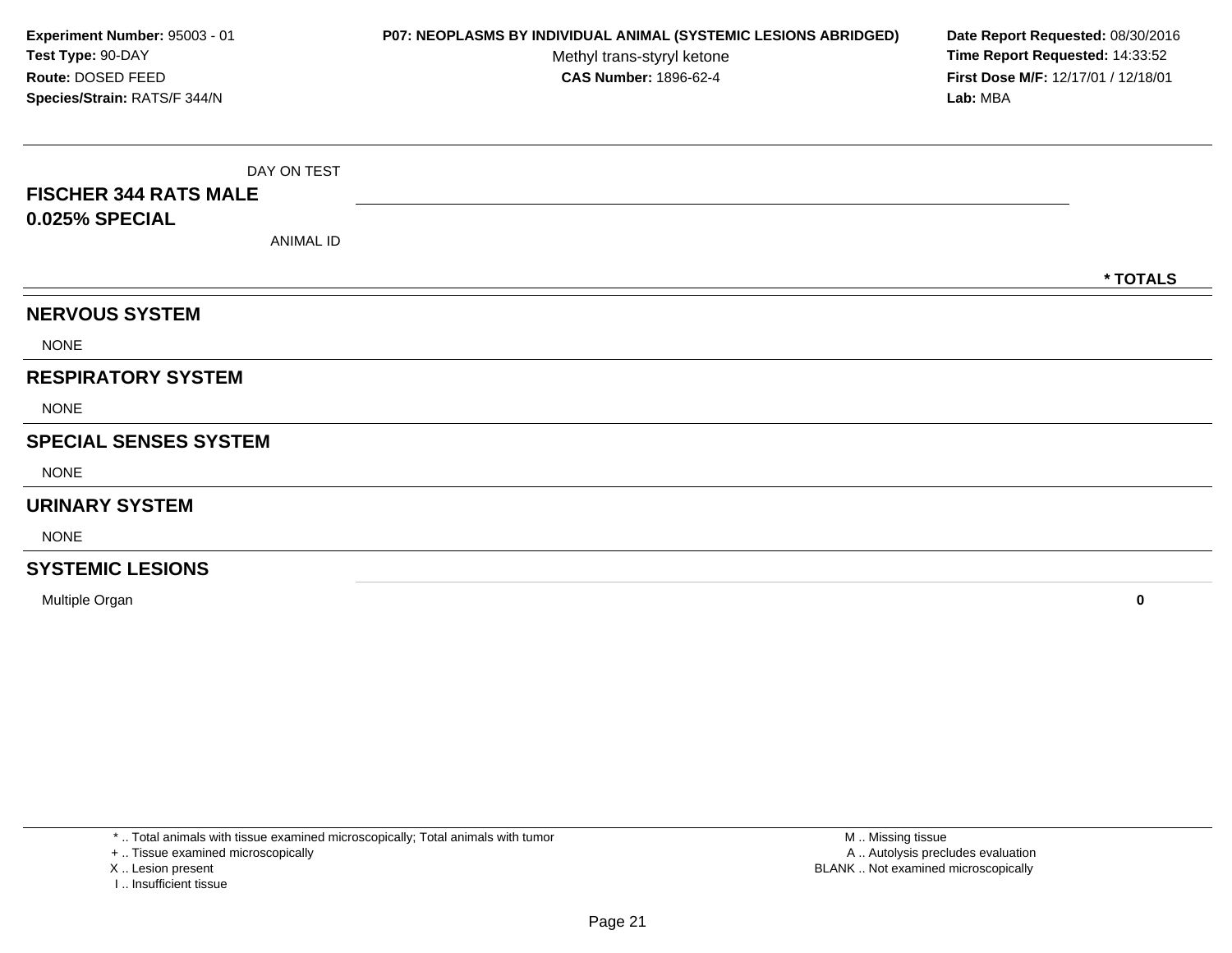DAY ON TEST**FISCHER 344 RATS MALE0.05% SPECIAL**ANIMAL ID**\* TOTALSALIMENTARY SYSTEM**NONE**CARDIOVASCULAR SYSTEM**NONE**ENDOCRINE SYSTEM**NONE**GENERAL BODY SYSTEM**NONE**GENITAL SYSTEM**NONE**HEMATOPOIETIC SYSTEMNONE INTEGUMENTARY SYSTEM**NONE**MUSCULOSKELETAL SYSTEM**NONE**Experiment Number:** 95003 - 01 **P07: NEOPLASMS BY INDIVIDUAL ANIMAL (SYSTEMIC LESIONS ABRIDGED) Date Report Requested:** 08/30/2016 **Test Type:** 90-DAYMethyl trans-styryl ketone<br>CAS Number: 1896-62-4 **Time Report Requested:** 14:33:52 **Route:** DOSED FEED**First Dose M/F:** 12/17/01 / 12/18/01<br>**Lab:** MBA **Species/Strain:** RATS/F 344/N**Lab:** MBA

\* .. Total animals with tissue examined microscopically; Total animals with tumor

+ .. Tissue examined microscopically

X .. Lesion present

I .. Insufficient tissue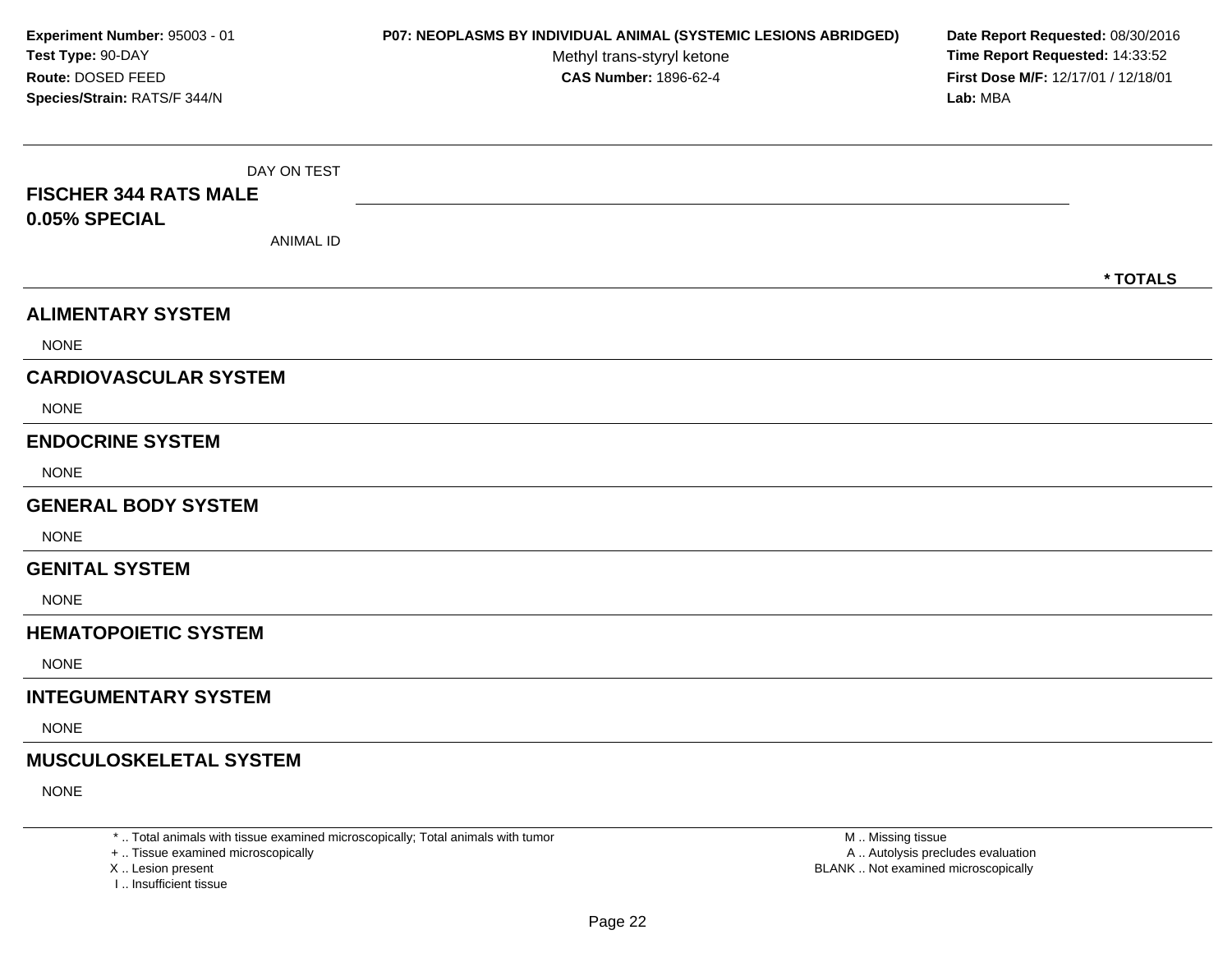DAY ON TEST**FISCHER 344 RATS MALE0.05% SPECIAL**ANIMAL ID**\* TOTALSNERVOUS SYSTEM**NONE**RESPIRATORY SYSTEM**NONE**SPECIAL SENSES SYSTEM**NONE**URINARY SYSTEM**NONE**SYSTEMIC LESIONSExperiment Number:** 95003 - 01 **P07: NEOPLASMS BY INDIVIDUAL ANIMAL (SYSTEMIC LESIONS ABRIDGED) Date Report Requested:** 08/30/2016 **Test Type:** 90-DAYMethyl trans-styryl ketone<br>CAS Number: 1896-62-4 **Time Report Requested:** 14:33:52 **Route:** DOSED FEED**First Dose M/F:** 12/17/01 / 12/18/01<br>**Lab:** MBA **Species/Strain:** RATS/F 344/N**Lab:** MBA

Multiple Organ**<sup>0</sup>**

\* .. Total animals with tissue examined microscopically; Total animals with tumor

+ .. Tissue examined microscopically

X .. Lesion present

I .. Insufficient tissue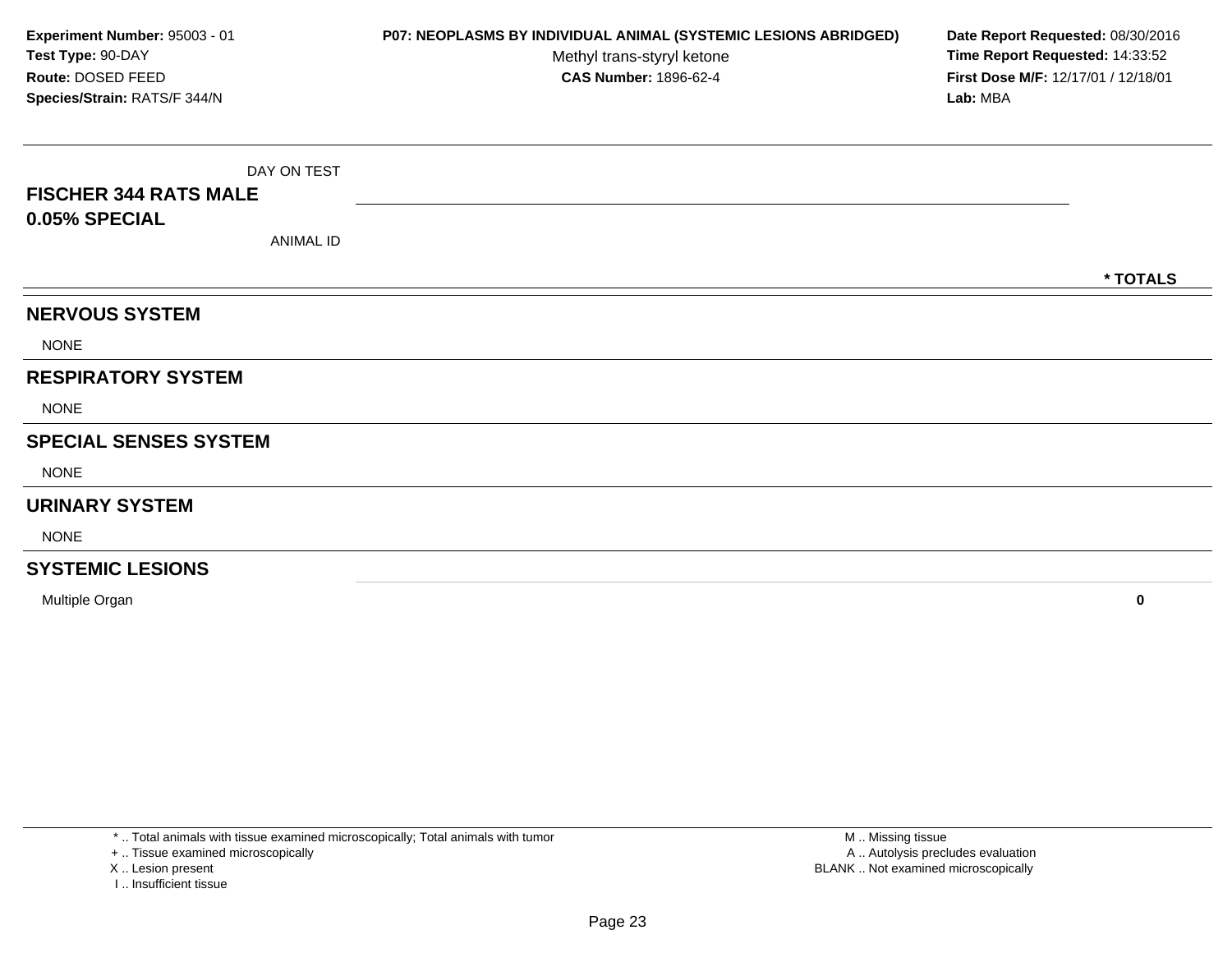DAY ON TEST**FISCHER 344 RATS MALE0.1% SPECIAL**ANIMAL ID**\* TOTALSALIMENTARY SYSTEM**NONE**CARDIOVASCULAR SYSTEM**NONE**ENDOCRINE SYSTEM**NONE**GENERAL BODY SYSTEM**NONE**GENITAL SYSTEM**NONE**HEMATOPOIETIC SYSTEMNONE INTEGUMENTARY SYSTEM**NONE**MUSCULOSKELETAL SYSTEM**NONE**Experiment Number:** 95003 - 01 **P07: NEOPLASMS BY INDIVIDUAL ANIMAL (SYSTEMIC LESIONS ABRIDGED) Date Report Requested:** 08/30/2016 **Test Type:** 90-DAYMethyl trans-styryl ketone<br>CAS Number: 1896-62-4 **Time Report Requested:** 14:33:52 **Route:** DOSED FEED**First Dose M/F:** 12/17/01 / 12/18/01<br>**Lab:** MBA **Species/Strain:** RATS/F 344/N**Lab:** MBA

\* .. Total animals with tissue examined microscopically; Total animals with tumor

+ .. Tissue examined microscopically

X .. Lesion present

I .. Insufficient tissue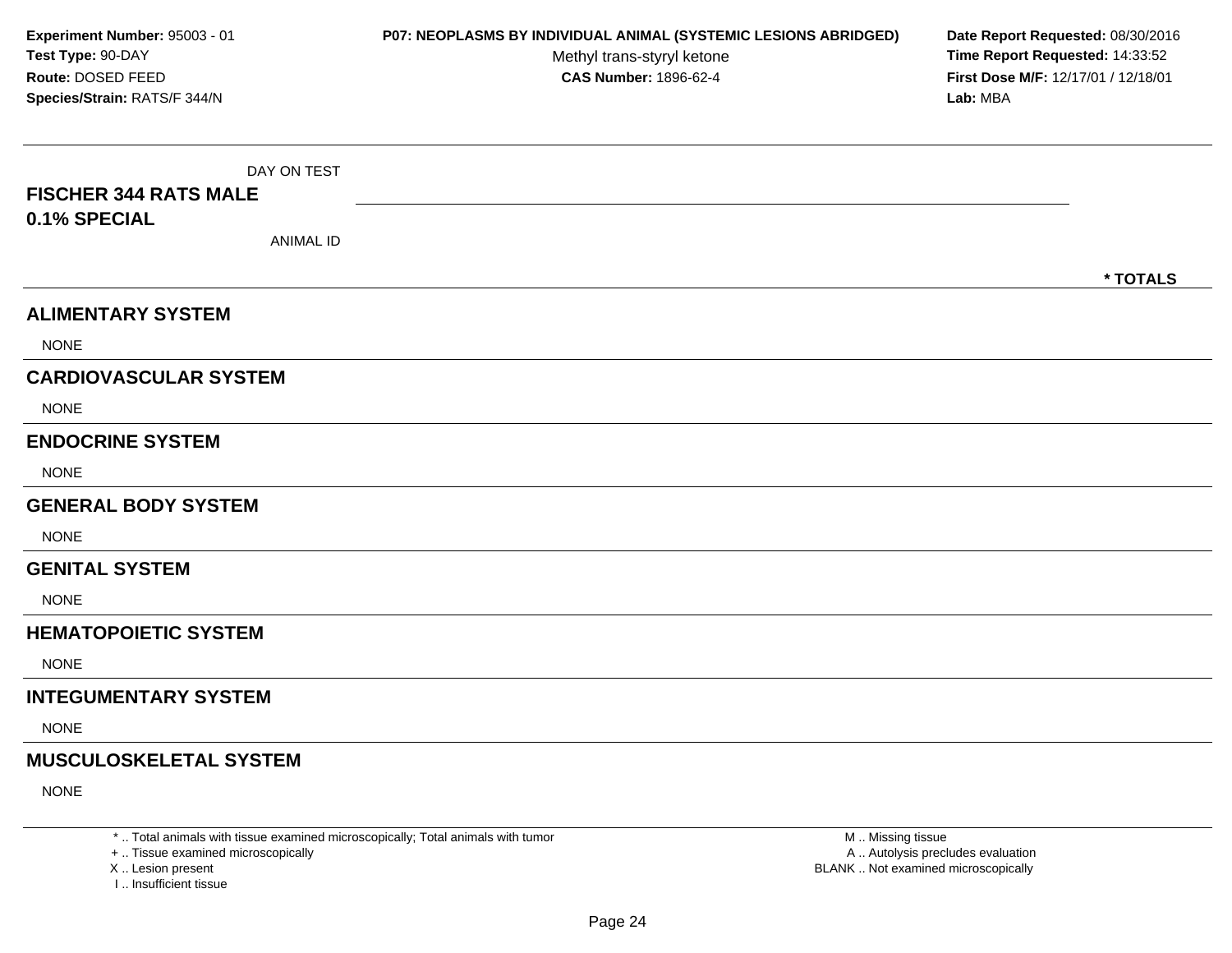DAY ON TEST**FISCHER 344 RATS MALE0.1% SPECIAL**ANIMAL ID**\* TOTALSNERVOUS SYSTEM**NONE**RESPIRATORY SYSTEM**NONE**SPECIAL SENSES SYSTEM**NONE**URINARY SYSTEM**NONE**SYSTEMIC LESIONSExperiment Number:** 95003 - 01 **P07: NEOPLASMS BY INDIVIDUAL ANIMAL (SYSTEMIC LESIONS ABRIDGED) Date Report Requested:** 08/30/2016 **Test Type:** 90-DAYMethyl trans-styryl ketone<br>CAS Number: 1896-62-4 **Time Report Requested:** 14:33:52 **Route:** DOSED FEED**First Dose M/F:** 12/17/01 / 12/18/01<br>**Lab:** MBA **Species/Strain:** RATS/F 344/N**Lab:** MBA

Multiple Organ**<sup>0</sup>**

\* .. Total animals with tissue examined microscopically; Total animals with tumor

+ .. Tissue examined microscopically

X .. Lesion present

I .. Insufficient tissue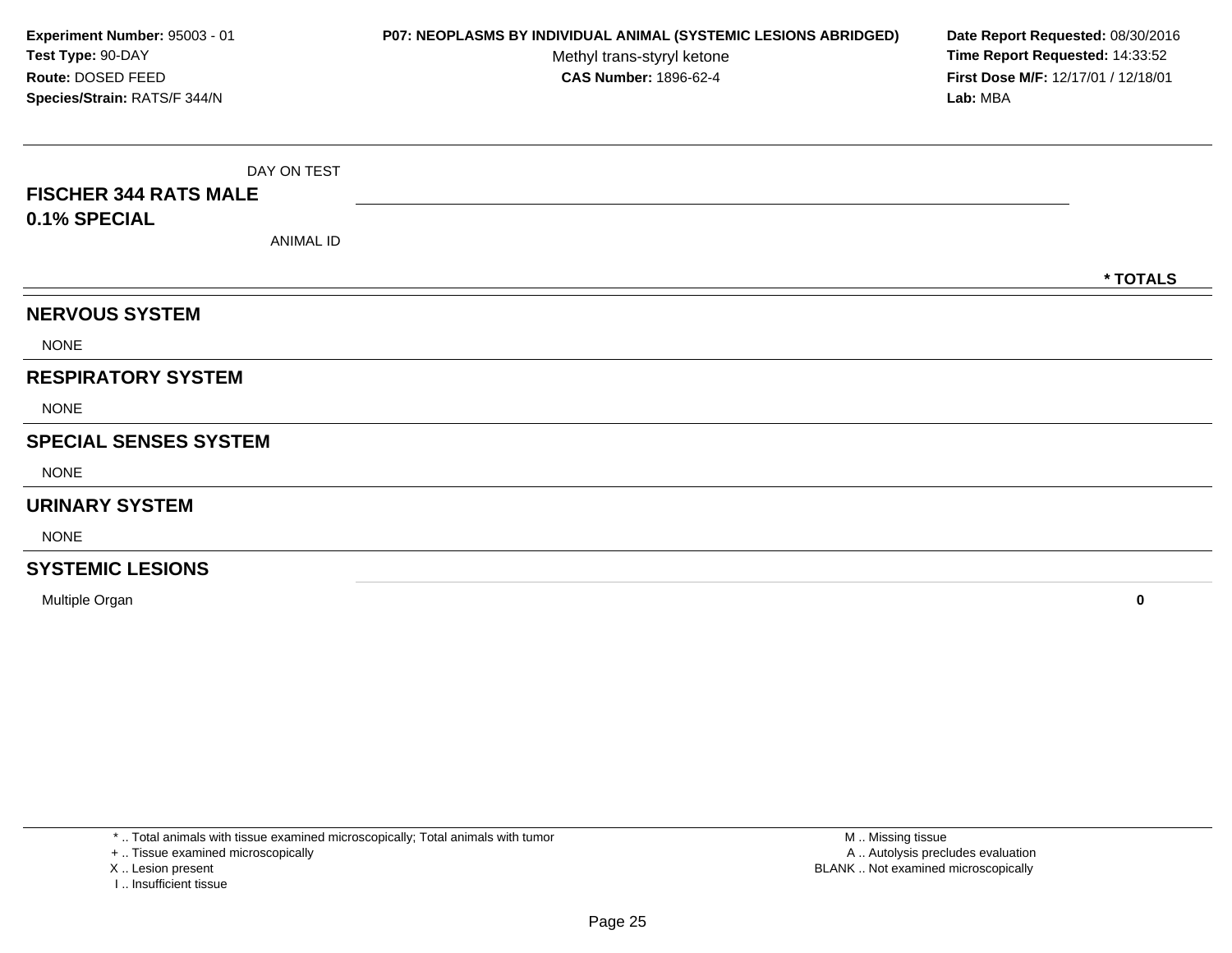DAY ON TEST**FISCHER 344 RATS MALE0.2% SPECIAL**ANIMAL ID**\* TOTALSALIMENTARY SYSTEM**NONE**CARDIOVASCULAR SYSTEM**NONE**ENDOCRINE SYSTEM**NONE**GENERAL BODY SYSTEM**NONE**GENITAL SYSTEM**NONE**HEMATOPOIETIC SYSTEMNONE INTEGUMENTARY SYSTEM**NONE**MUSCULOSKELETAL SYSTEM**NONE**Experiment Number:** 95003 - 01 **P07: NEOPLASMS BY INDIVIDUAL ANIMAL (SYSTEMIC LESIONS ABRIDGED) Date Report Requested:** 08/30/2016 **Test Type:** 90-DAYMethyl trans-styryl ketone<br>CAS Number: 1896-62-4 **Time Report Requested:** 14:33:52 **Route:** DOSED FEED**First Dose M/F:** 12/17/01 / 12/18/01<br>**Lab:** MBA **Species/Strain:** RATS/F 344/N**Lab:** MBA

\* .. Total animals with tissue examined microscopically; Total animals with tumor

+ .. Tissue examined microscopically

X .. Lesion present

I .. Insufficient tissue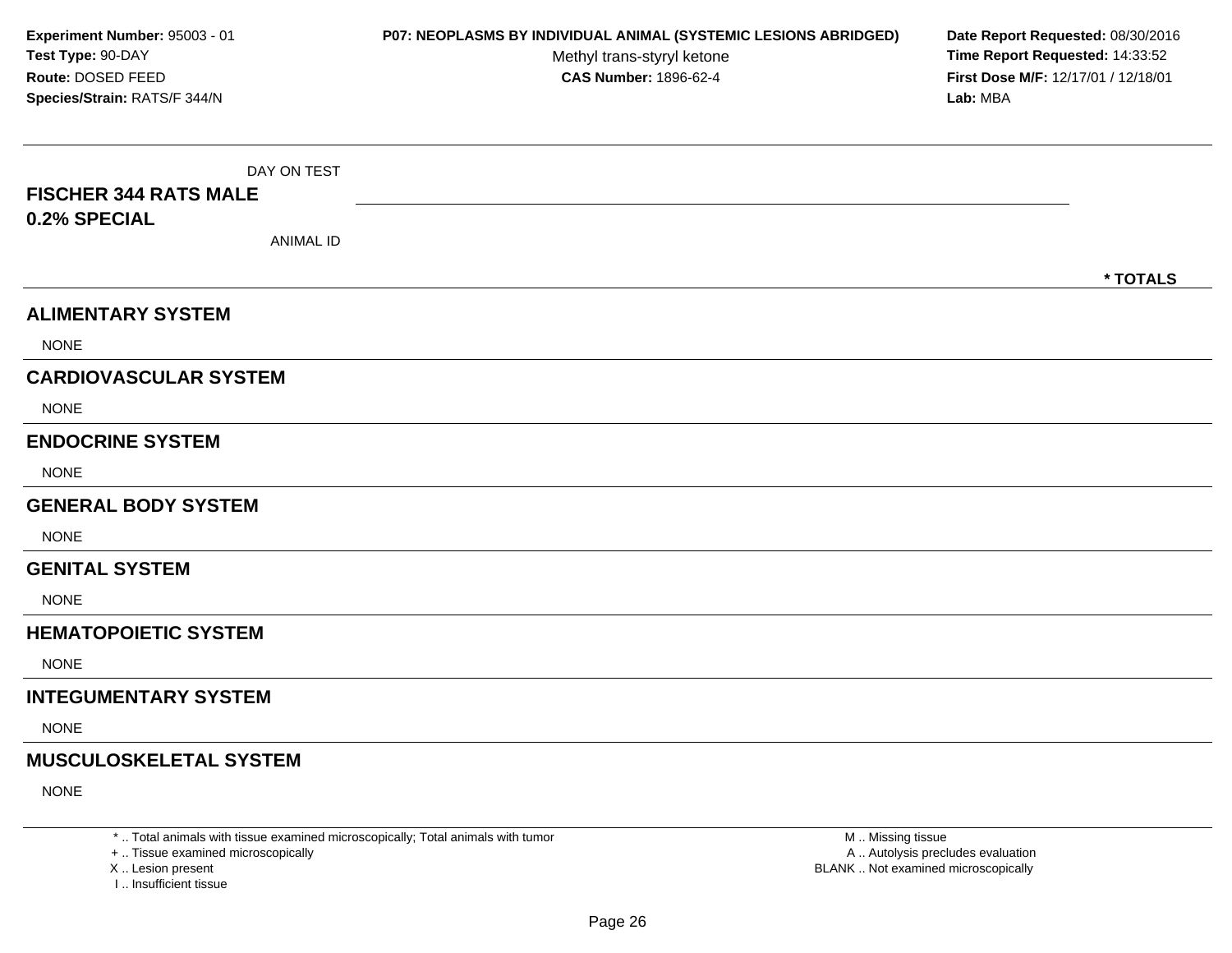DAY ON TEST**FISCHER 344 RATS MALE0.2% SPECIAL**ANIMAL ID**\* TOTALSNERVOUS SYSTEM**NONE**RESPIRATORY SYSTEM**NONE**SPECIAL SENSES SYSTEM**NONE**URINARY SYSTEM**NONE**SYSTEMIC LESIONSExperiment Number:** 95003 - 01 **P07: NEOPLASMS BY INDIVIDUAL ANIMAL (SYSTEMIC LESIONS ABRIDGED) Date Report Requested:** 08/30/2016 **Test Type:** 90-DAYMethyl trans-styryl ketone<br>CAS Number: 1896-62-4 **Time Report Requested:** 14:33:52 **Route:** DOSED FEED**First Dose M/F:** 12/17/01 / 12/18/01<br>**Lab:** MBA **Species/Strain:** RATS/F 344/N**Lab:** MBA

Multiple Organ**<sup>0</sup>**

\* .. Total animals with tissue examined microscopically; Total animals with tumor

+ .. Tissue examined microscopically

X .. Lesion present

I .. Insufficient tissue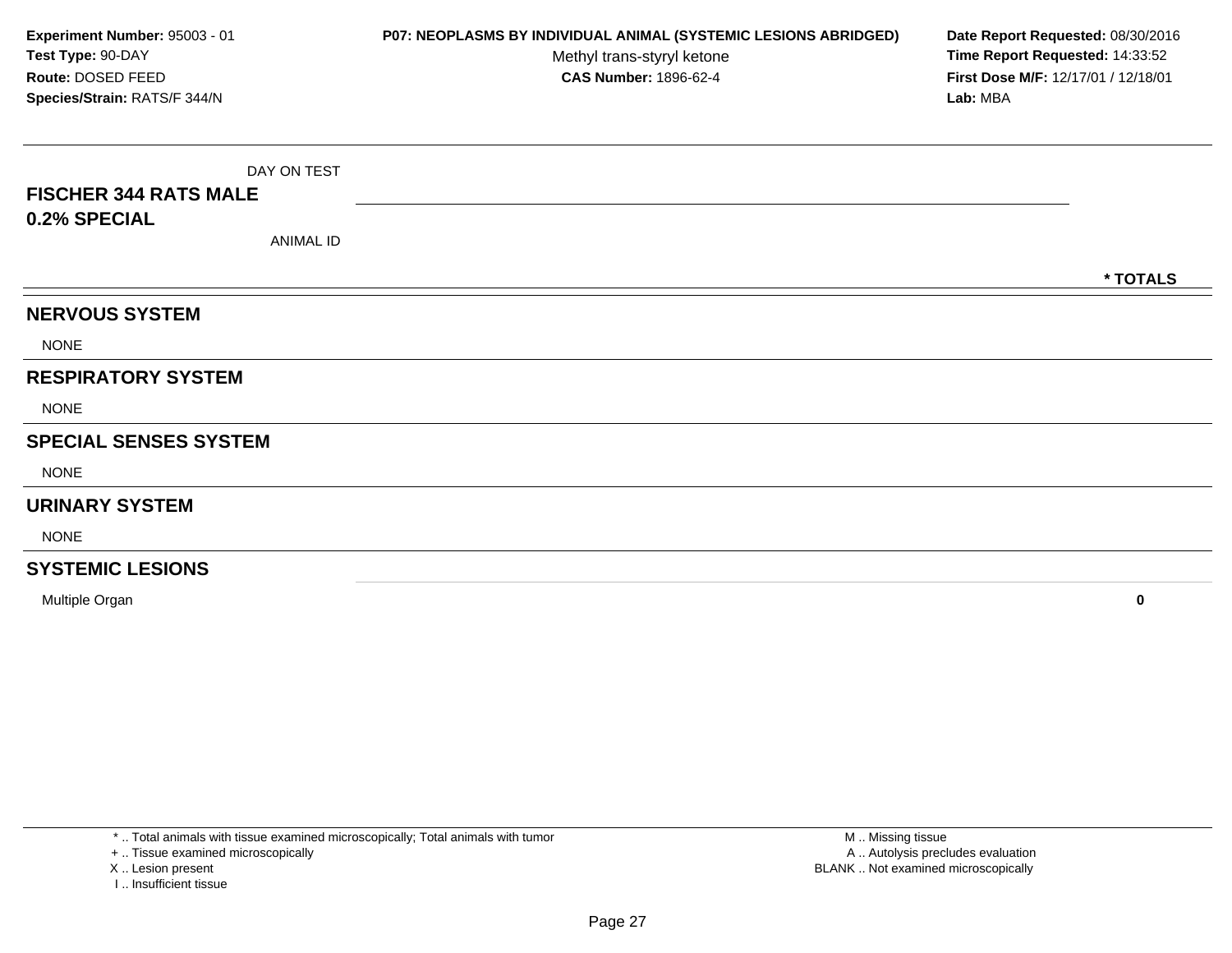DAY ON TEST**FISCHER 344 RATS MALE0.4% SPECIAL**ANIMAL ID**\* TOTALSALIMENTARY SYSTEM**NONE**CARDIOVASCULAR SYSTEM**NONE**ENDOCRINE SYSTEM**NONE**GENERAL BODY SYSTEM**NONE**GENITAL SYSTEM**NONE**HEMATOPOIETIC SYSTEMNONE INTEGUMENTARY SYSTEM**NONE**MUSCULOSKELETAL SYSTEM**NONE**Experiment Number:** 95003 - 01 **P07: NEOPLASMS BY INDIVIDUAL ANIMAL (SYSTEMIC LESIONS ABRIDGED) Date Report Requested:** 08/30/2016 **Test Type:** 90-DAYMethyl trans-styryl ketone<br>CAS Number: 1896-62-4 **Time Report Requested:** 14:33:52 **Route:** DOSED FEED**First Dose M/F:** 12/17/01 / 12/18/01<br>**Lab:** MBA **Species/Strain:** RATS/F 344/N**Lab:** MBA

\* .. Total animals with tissue examined microscopically; Total animals with tumor

+ .. Tissue examined microscopically

X .. Lesion present

I .. Insufficient tissue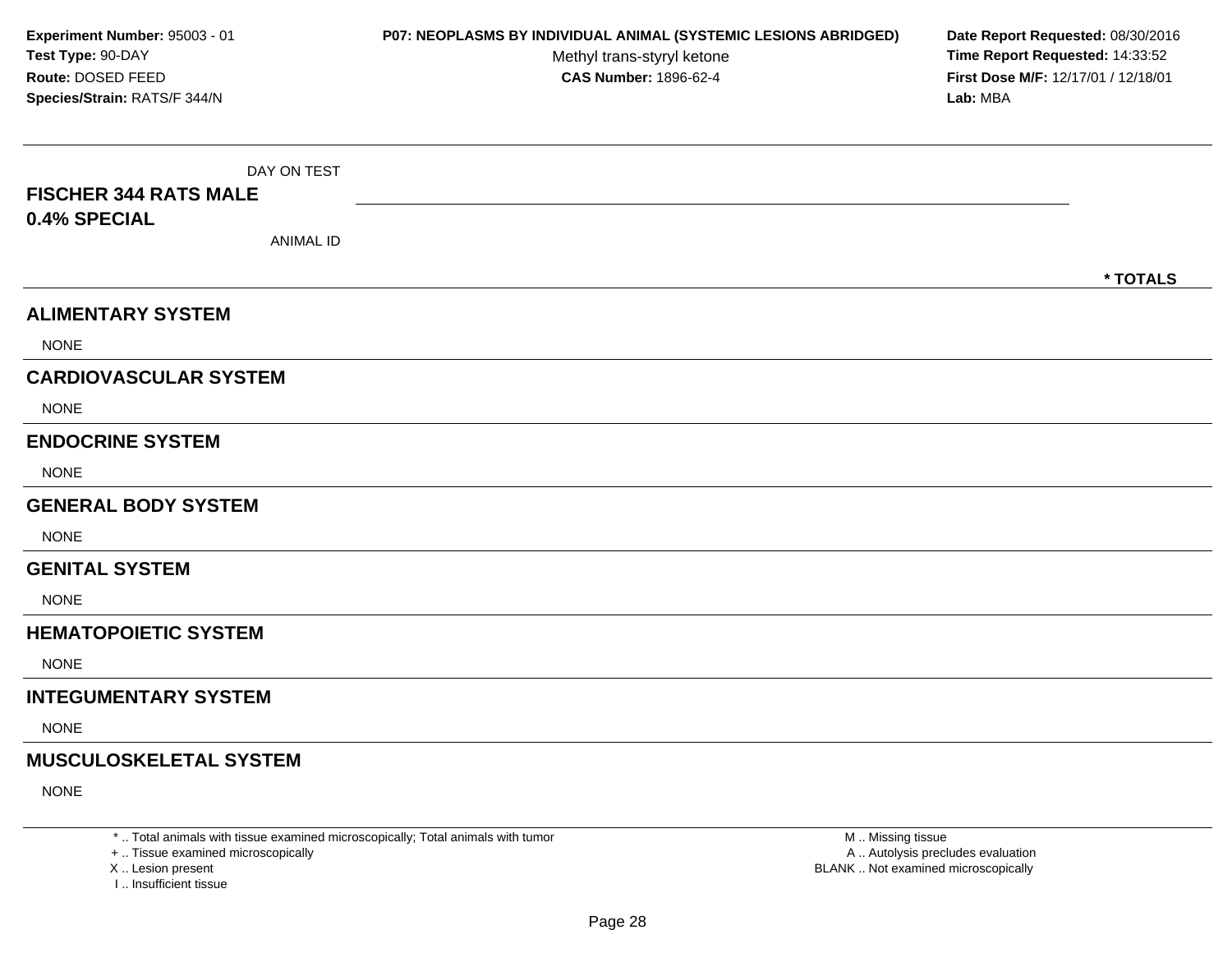DAY ON TEST**FISCHER 344 RATS MALE0.4% SPECIAL**ANIMAL ID**\* TOTALSNERVOUS SYSTEM**NONE**RESPIRATORY SYSTEM**NONE**SPECIAL SENSES SYSTEM**NONE**URINARY SYSTEM**NONE**SYSTEMIC LESIONS**Multiple Organ **<sup>0</sup> Experiment Number:** 95003 - 01 **P07: NEOPLASMS BY INDIVIDUAL ANIMAL (SYSTEMIC LESIONS ABRIDGED) Date Report Requested:** 08/30/2016 **Test Type:** 90-DAYMethyl trans-styryl ketone<br>CAS Number: 1896-62-4 **Time Report Requested:** 14:33:52 **Route:** DOSED FEED**First Dose M/F:** 12/17/01 / 12/18/01<br>**Lab:** MBA **Species/Strain:** RATS/F 344/N**Lab:** MBA

\*\*\* END OF MALE DATA \*\*\*

\* .. Total animals with tissue examined microscopically; Total animals with tumor

+ .. Tissue examined microscopically

X .. Lesion present

I .. Insufficient tissue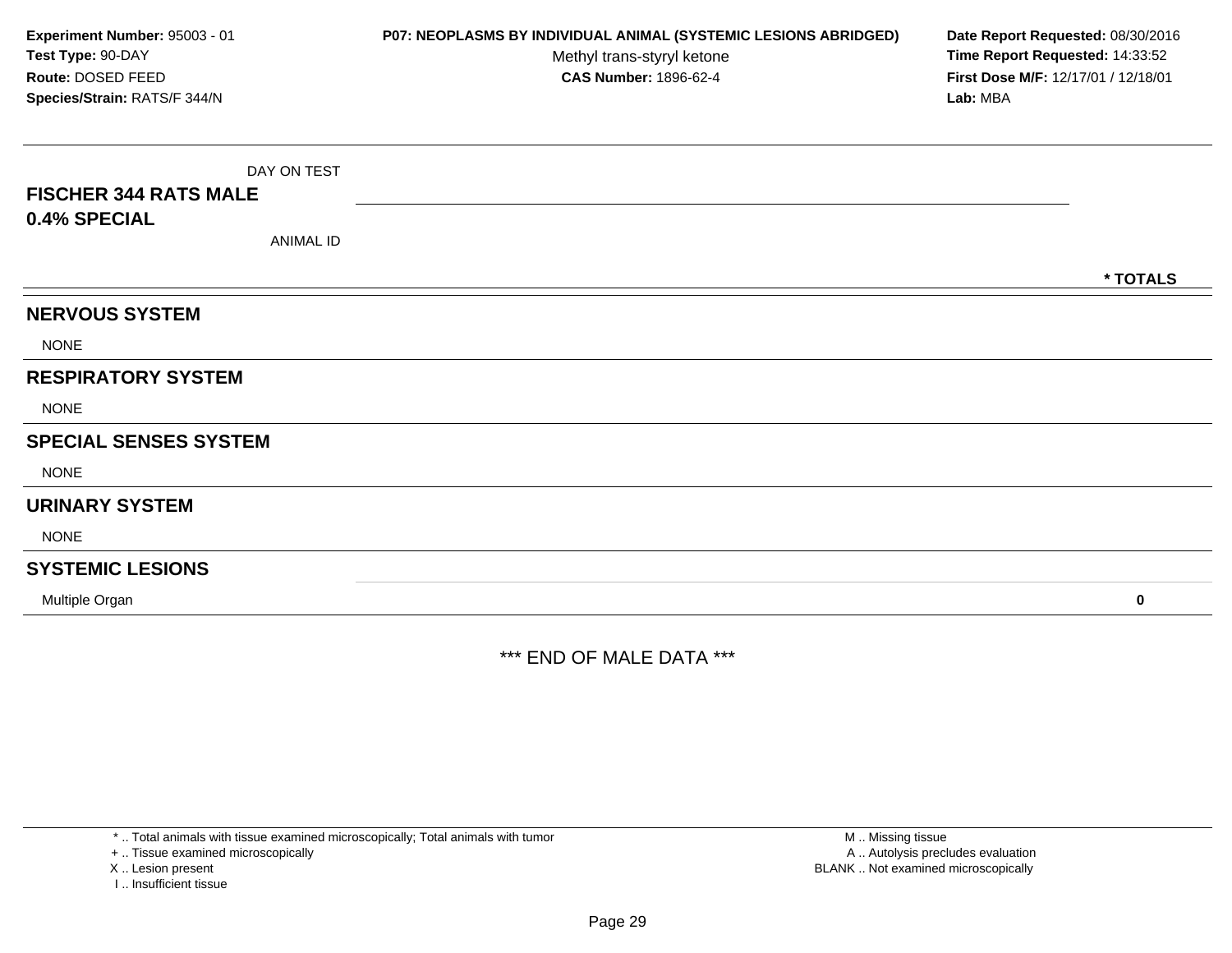### **P07: NEOPLASMS BY INDIVIDUAL ANIMAL (SYSTEMIC LESIONS ABRIDGED) Date Report Requested:** 08/30/2016

Methyl trans-styryl ketone<br>CAS Number: 1896-62-4

| DAY ON TEST<br><b>FISCHER 344 RATS FEMALE</b>                                                                                                                       | $\pmb{0}$<br>$\mathsf{O}\xspace$<br>$\frac{9}{2}$                                                    | $\pmb{0}$<br>$\overline{0}$<br>$9\,$<br>$\overline{2}$     | $\pmb{0}$<br>$\mathbf 0$<br>$9\,$<br>$\sqrt{2}$                          | $\pmb{0}$<br>$\mathbf 0$<br>$\boldsymbol{9}$<br>$\overline{2}$       | $\boldsymbol{0}$<br>$\ddot{\mathbf{0}}$<br>$\overline{9}$<br>$\overline{2}$ | $\begin{smallmatrix}0\0\0\9\end{smallmatrix}$<br>$\overline{2}$ | $\pmb{0}$<br>$\mathbf 0$<br>$\boldsymbol{9}$<br>$\overline{2}$       | $\boldsymbol{0}$<br>$\mathsf 0$<br>$\boldsymbol{9}$<br>$\overline{2}$ | $\mathbf 0$<br>$\mathbf 0$<br>9<br>$\overline{2}$       | 0<br>$\mathbf 0$<br>9<br>$\overline{2}$                                |                                                                                               |          |
|---------------------------------------------------------------------------------------------------------------------------------------------------------------------|------------------------------------------------------------------------------------------------------|------------------------------------------------------------|--------------------------------------------------------------------------|----------------------------------------------------------------------|-----------------------------------------------------------------------------|-----------------------------------------------------------------|----------------------------------------------------------------------|-----------------------------------------------------------------------|---------------------------------------------------------|------------------------------------------------------------------------|-----------------------------------------------------------------------------------------------|----------|
| <b>VEHICLE CONTROL</b><br><b>ANIMAL ID</b>                                                                                                                          | $\mathsf{O}\xspace$<br>$\begin{smallmatrix}0\0\0\end{smallmatrix}$<br>$6\phantom{a}$<br>$\mathbf{1}$ | $\mathbf 0$<br>$\mathbf 0$<br>$\mathbf 0$<br>$\frac{6}{2}$ | $\mathbf 0$<br>$\overline{0}$<br>$\overline{0}$<br>$\,6$<br>$\mathbf{3}$ | $\mathbf 0$<br>$\mathbf 0$<br>$\mathbf 0$<br>$\,6$<br>$\overline{4}$ | 0<br>$\mathbf 0$<br>0<br>$\frac{6}{5}$                                      | $\pmb{0}$<br>$\mathbf 0$<br>$\mathbf 0$<br>$\frac{6}{6}$        | $\mathbf 0$<br>$\mathbf 0$<br>$\mathbf 0$<br>$\,6$<br>$\overline{7}$ | $\boldsymbol{0}$<br>$\mathbf 0$<br>$\mathbf 0$<br>$\,6$<br>8          | $\pmb{0}$<br>$\mathbf 0$<br>$\mathbf 0$<br>$\,6\,$<br>9 | $\pmb{0}$<br>$\mathbf 0$<br>$\mathbf 0$<br>$\overline{7}$<br>$\pmb{0}$ |                                                                                               | * TOTALS |
| <b>ALIMENTARY SYSTEM</b>                                                                                                                                            |                                                                                                      |                                                            |                                                                          |                                                                      |                                                                             |                                                                 |                                                                      |                                                                       |                                                         |                                                                        |                                                                                               |          |
| Esophagus                                                                                                                                                           |                                                                                                      |                                                            |                                                                          |                                                                      |                                                                             |                                                                 |                                                                      |                                                                       |                                                         | $\ddot{}$                                                              |                                                                                               | 10       |
| Intestine Large, Cecum                                                                                                                                              |                                                                                                      |                                                            |                                                                          |                                                                      |                                                                             |                                                                 |                                                                      |                                                                       |                                                         | $\ddot{}$                                                              |                                                                                               | 10       |
| Intestine Large, Colon                                                                                                                                              |                                                                                                      |                                                            |                                                                          |                                                                      |                                                                             |                                                                 |                                                                      |                                                                       |                                                         | $\overline{+}$                                                         |                                                                                               | 10       |
| Intestine Large, Rectum                                                                                                                                             | $^+$                                                                                                 |                                                            |                                                                          |                                                                      |                                                                             |                                                                 |                                                                      |                                                                       | $\ddot{}$                                               | $\overline{+}$                                                         |                                                                                               | 10       |
| Intestine Small, Duodenum                                                                                                                                           |                                                                                                      |                                                            |                                                                          |                                                                      |                                                                             |                                                                 |                                                                      |                                                                       |                                                         | $\ddot{}$                                                              |                                                                                               | 10       |
| Intestine Small, Ileum                                                                                                                                              |                                                                                                      |                                                            |                                                                          |                                                                      |                                                                             |                                                                 |                                                                      |                                                                       |                                                         | $\ddot{}$                                                              |                                                                                               | 10       |
| Intestine Small, Jejunum                                                                                                                                            | $\div$                                                                                               |                                                            |                                                                          |                                                                      |                                                                             |                                                                 |                                                                      |                                                                       |                                                         | $\overline{+}$                                                         |                                                                                               | 10       |
| Liver                                                                                                                                                               |                                                                                                      |                                                            |                                                                          |                                                                      |                                                                             |                                                                 |                                                                      |                                                                       |                                                         | $\ddot{}$                                                              |                                                                                               | 10       |
| Pancreas                                                                                                                                                            |                                                                                                      |                                                            |                                                                          |                                                                      |                                                                             |                                                                 |                                                                      |                                                                       |                                                         | $\ddot{}$                                                              |                                                                                               | 10       |
| Salivary Glands                                                                                                                                                     |                                                                                                      |                                                            |                                                                          |                                                                      |                                                                             |                                                                 |                                                                      |                                                                       |                                                         | $\ddot{}$                                                              |                                                                                               | 10       |
| Stomach, Forestomach                                                                                                                                                |                                                                                                      |                                                            |                                                                          |                                                                      |                                                                             |                                                                 |                                                                      |                                                                       |                                                         | $\overline{+}$                                                         |                                                                                               | 10       |
| Stomach, Glandular                                                                                                                                                  |                                                                                                      |                                                            |                                                                          |                                                                      |                                                                             |                                                                 |                                                                      |                                                                       |                                                         | $\overline{+}$                                                         |                                                                                               | 10       |
| Tongue                                                                                                                                                              |                                                                                                      |                                                            |                                                                          |                                                                      |                                                                             |                                                                 |                                                                      |                                                                       |                                                         | $\overline{+}$                                                         |                                                                                               | 10       |
| <b>CARDIOVASCULAR SYSTEM</b>                                                                                                                                        |                                                                                                      |                                                            |                                                                          |                                                                      |                                                                             |                                                                 |                                                                      |                                                                       |                                                         |                                                                        |                                                                                               |          |
| <b>Blood Vessel</b>                                                                                                                                                 | $\pm$                                                                                                |                                                            |                                                                          |                                                                      |                                                                             |                                                                 |                                                                      |                                                                       |                                                         | $+$                                                                    |                                                                                               | 10       |
| *  Total animals with tissue examined microscopically; Total animals with tumor<br>+  Tissue examined microscopically<br>X  Lesion present<br>I Insufficient tissue |                                                                                                      |                                                            |                                                                          |                                                                      |                                                                             |                                                                 |                                                                      |                                                                       |                                                         |                                                                        | M  Missing tissue<br>A  Autolysis precludes evaluation<br>BLANK  Not examined microscopically |          |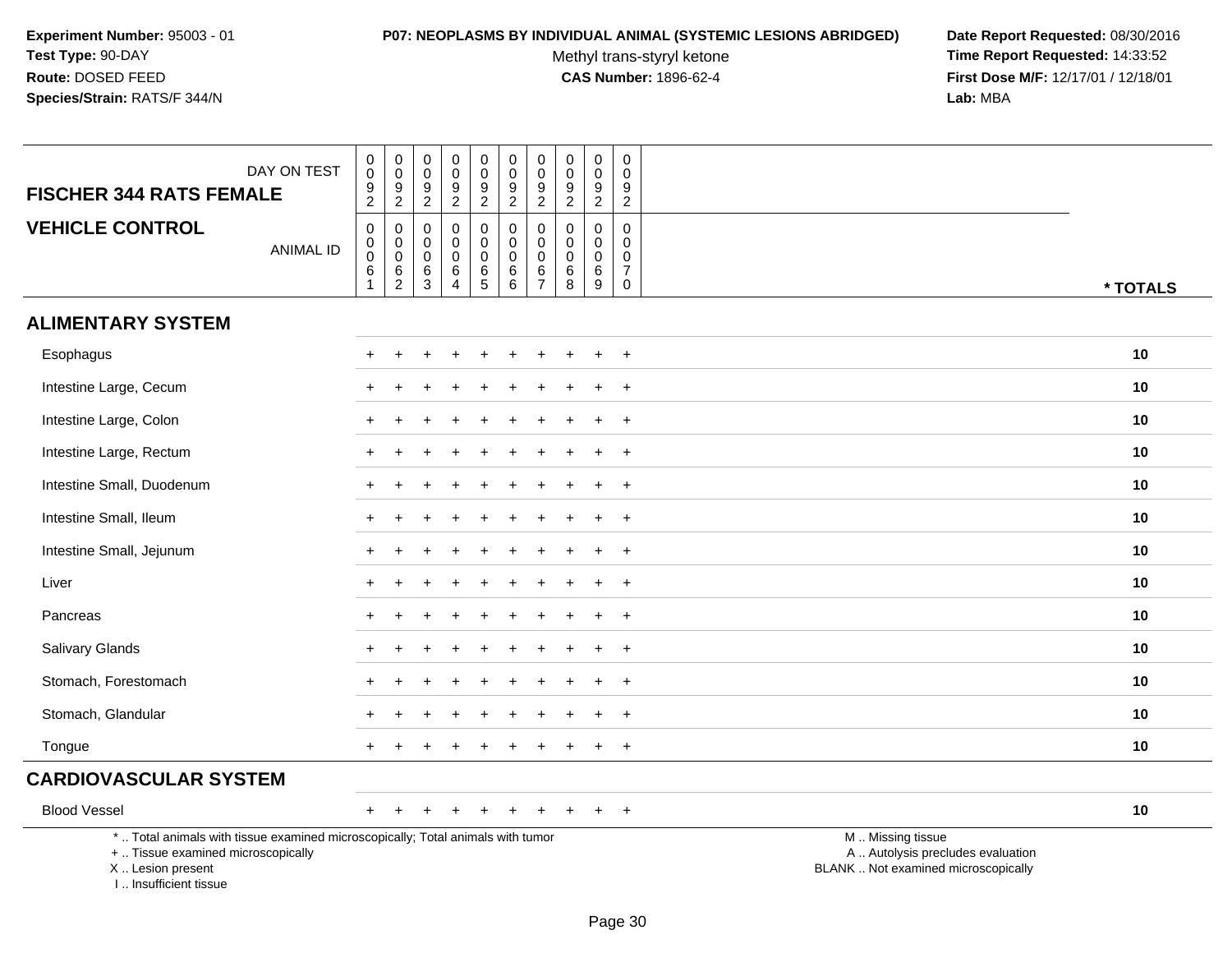### **P07: NEOPLASMS BY INDIVIDUAL ANIMAL (SYSTEMIC LESIONS ABRIDGED) Date Report Requested:** 08/30/2016

Methyl trans-styryl ketone<br>CAS Number: 1896-62-4

| DAY ON TEST<br><b>FISCHER 344 RATS FEMALE</b>                                                                                                                      | $\mathbf 0$<br>$\pmb{0}$<br>9<br>$\overline{c}$        | $\mathbf 0$<br>$\mathsf{O}\xspace$<br>$\frac{9}{2}$                            | $\pmb{0}$<br>$\mathbf 0$<br>$\frac{9}{2}$            | $\pmb{0}$<br>$\pmb{0}$<br>$\overline{9}$<br>$\overline{2}$           | $\pmb{0}$<br>$\mathbf 0$<br>$\boldsymbol{9}$<br>$\overline{2}$                     | $\mathbf 0$<br>$\mathbf 0$<br>$9\,$<br>$\overline{2}$   | 0<br>$\pmb{0}$<br>9<br>$\overline{c}$                         | $\mathbf 0$<br>$\mathsf{O}\xspace$<br>9<br>$\overline{2}$ | $\pmb{0}$<br>$\pmb{0}$<br>$\boldsymbol{9}$<br>$\overline{2}$ | 0<br>$\mathbf 0$<br>9<br>$\overline{2}$                                 |                                                                                               |          |
|--------------------------------------------------------------------------------------------------------------------------------------------------------------------|--------------------------------------------------------|--------------------------------------------------------------------------------|------------------------------------------------------|----------------------------------------------------------------------|------------------------------------------------------------------------------------|---------------------------------------------------------|---------------------------------------------------------------|-----------------------------------------------------------|--------------------------------------------------------------|-------------------------------------------------------------------------|-----------------------------------------------------------------------------------------------|----------|
| <b>VEHICLE CONTROL</b><br><b>ANIMAL ID</b>                                                                                                                         | $\pmb{0}$<br>$\mathsf 0$<br>0<br>$\,6$<br>$\mathbf{1}$ | $\mathbf 0$<br>$\mathbf 0$<br>$\mathsf{O}\xspace$<br>$\,6\,$<br>$\overline{c}$ | $\mathbf 0$<br>0<br>$\boldsymbol{0}$<br>$\,6\,$<br>3 | $\pmb{0}$<br>$\mathbf 0$<br>$\mathbf 0$<br>$\,6\,$<br>$\overline{4}$ | $\mathbf 0$<br>$\mathbf 0$<br>$\mathbf 0$<br>$\begin{array}{c} 6 \\ 5 \end{array}$ | $\pmb{0}$<br>$\mathbf 0$<br>$\mathbf 0$<br>$\,6\,$<br>6 | $\Omega$<br>$\mathbf 0$<br>$\mathbf 0$<br>6<br>$\overline{7}$ | $\mathbf 0$<br>$\mathbf 0$<br>$\mathbf 0$<br>$\,6\,$<br>8 | $\pmb{0}$<br>$\mathbf 0$<br>$\pmb{0}$<br>$\,6\,$<br>9        | $\Omega$<br>$\mathbf 0$<br>$\mathbf 0$<br>$\overline{7}$<br>$\mathbf 0$ |                                                                                               | * TOTALS |
| Heart                                                                                                                                                              | $+$                                                    | $\ddot{}$                                                                      |                                                      | ÷                                                                    | $\div$                                                                             | $\ddot{}$                                               | $\pm$                                                         | $\pm$                                                     | $\ddot{}$                                                    | $+$                                                                     |                                                                                               | 10       |
| <b>ENDOCRINE SYSTEM</b>                                                                                                                                            |                                                        |                                                                                |                                                      |                                                                      |                                                                                    |                                                         |                                                               |                                                           |                                                              |                                                                         |                                                                                               |          |
| <b>Adrenal Cortex</b>                                                                                                                                              |                                                        |                                                                                |                                                      |                                                                      |                                                                                    |                                                         |                                                               |                                                           | $\ddot{}$                                                    | $+$                                                                     |                                                                                               | 10       |
| Adrenal Medulla                                                                                                                                                    |                                                        |                                                                                |                                                      |                                                                      |                                                                                    |                                                         |                                                               |                                                           | $\ddot{}$                                                    | $\ddot{}$                                                               |                                                                                               | 10       |
| Islets, Pancreatic                                                                                                                                                 |                                                        |                                                                                |                                                      |                                                                      |                                                                                    |                                                         |                                                               |                                                           | $\ddot{}$                                                    | $+$                                                                     |                                                                                               | 10       |
| Parathyroid Gland                                                                                                                                                  |                                                        |                                                                                |                                                      |                                                                      | $+$                                                                                | м                                                       | $\ddot{}$                                                     |                                                           | $\ddot{+}$                                                   | M                                                                       |                                                                                               | 8        |
| <b>Pituitary Gland</b>                                                                                                                                             |                                                        |                                                                                |                                                      |                                                                      |                                                                                    |                                                         |                                                               |                                                           | $\div$                                                       | $+$                                                                     |                                                                                               | 10       |
| <b>Thyroid Gland</b>                                                                                                                                               |                                                        |                                                                                |                                                      |                                                                      |                                                                                    |                                                         |                                                               |                                                           | $\pm$                                                        | $\overline{+}$                                                          |                                                                                               | 10       |
| <b>GENERAL BODY SYSTEM</b>                                                                                                                                         |                                                        |                                                                                |                                                      |                                                                      |                                                                                    |                                                         |                                                               |                                                           |                                                              |                                                                         |                                                                                               |          |
| <b>NONE</b>                                                                                                                                                        |                                                        |                                                                                |                                                      |                                                                      |                                                                                    |                                                         |                                                               |                                                           |                                                              |                                                                         |                                                                                               |          |
| <b>GENITAL SYSTEM</b>                                                                                                                                              |                                                        |                                                                                |                                                      |                                                                      |                                                                                    |                                                         |                                                               |                                                           |                                                              |                                                                         |                                                                                               |          |
| <b>Clitoral Gland</b>                                                                                                                                              |                                                        |                                                                                |                                                      |                                                                      |                                                                                    |                                                         |                                                               |                                                           |                                                              | $\ddot{}$                                                               |                                                                                               | 10       |
| Ovary                                                                                                                                                              |                                                        |                                                                                |                                                      |                                                                      |                                                                                    |                                                         |                                                               |                                                           |                                                              | $\ddot{}$                                                               |                                                                                               | 10       |
| Uterus                                                                                                                                                             |                                                        |                                                                                |                                                      |                                                                      |                                                                                    |                                                         |                                                               |                                                           | $\pm$                                                        | $^{+}$                                                                  |                                                                                               | 10       |
| <b>HEMATOPOIETIC SYSTEM</b>                                                                                                                                        |                                                        |                                                                                |                                                      |                                                                      |                                                                                    |                                                         |                                                               |                                                           |                                                              |                                                                         |                                                                                               |          |
| <b>Bone Marrow</b>                                                                                                                                                 |                                                        |                                                                                |                                                      |                                                                      |                                                                                    |                                                         |                                                               |                                                           | $\pm$                                                        | $+$                                                                     |                                                                                               | 10       |
| *  Total animals with tissue examined microscopically; Total animals with tumor<br>+  Tissue examined microscopically<br>X Lesion present<br>I Insufficient tissue |                                                        |                                                                                |                                                      |                                                                      |                                                                                    |                                                         |                                                               |                                                           |                                                              |                                                                         | M  Missing tissue<br>A  Autolysis precludes evaluation<br>BLANK  Not examined microscopically |          |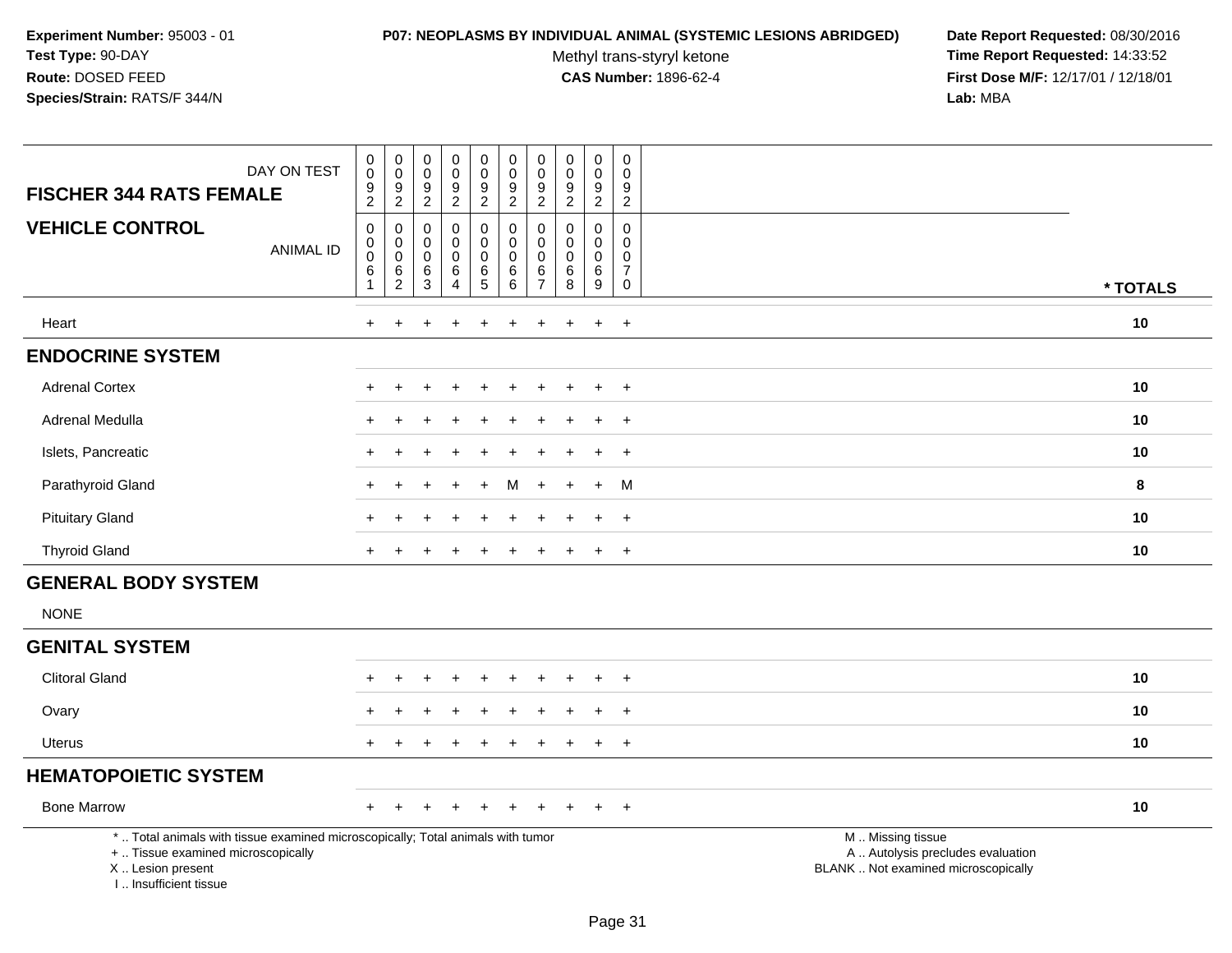### **P07: NEOPLASMS BY INDIVIDUAL ANIMAL (SYSTEMIC LESIONS ABRIDGED) Date Report Requested:** 08/30/2016

Methyl trans-styryl ketone<br>CAS Number: 1896-62-4

| <b>FISCHER 344 RATS FEMALE</b>                                                                                                                                       | DAY ON TEST      | ${\bf 0}$<br>$\pmb{0}$<br>$\boldsymbol{9}$<br>$\overline{c}$ | $\begin{smallmatrix} 0\\0 \end{smallmatrix}$<br>$\frac{9}{2}$                | $\mathbf 0$<br>$\mathbf 0$<br>$\boldsymbol{9}$<br>$\sqrt{2}$ | $\pmb{0}$<br>$\mathbf 0$<br>$\boldsymbol{9}$<br>$\boldsymbol{2}$     | $\pmb{0}$<br>$\mathbf 0$<br>$\frac{9}{2}$                            | $\pmb{0}$<br>$\mathsf{O}\xspace$<br>$\boldsymbol{9}$<br>$\overline{2}$ | $\mathsf{O}\xspace$<br>0<br>9<br>$\overline{2}$            | $_{\rm 0}^{\rm 0}$<br>$\boldsymbol{9}$<br>$\overline{2}$  | $\pmb{0}$<br>$\mathbf 0$<br>$\boldsymbol{9}$<br>$\overline{2}$ | $\mathbf 0$<br>$\mathbf 0$<br>9<br>2                                       |                                                                                               |                |
|----------------------------------------------------------------------------------------------------------------------------------------------------------------------|------------------|--------------------------------------------------------------|------------------------------------------------------------------------------|--------------------------------------------------------------|----------------------------------------------------------------------|----------------------------------------------------------------------|------------------------------------------------------------------------|------------------------------------------------------------|-----------------------------------------------------------|----------------------------------------------------------------|----------------------------------------------------------------------------|-----------------------------------------------------------------------------------------------|----------------|
| <b>VEHICLE CONTROL</b>                                                                                                                                               | <b>ANIMAL ID</b> | $\pmb{0}$<br>$\pmb{0}$<br>$\mathbf 0$<br>6<br>$\overline{1}$ | $\mathbf 0$<br>$\pmb{0}$<br>$\mathsf{O}\xspace$<br>$\,6\,$<br>$\overline{2}$ | $\mathbf 0$<br>$\mathbf 0$<br>$\mathbf 0$<br>6<br>3          | $\mathbf 0$<br>$\mathbf 0$<br>$\mathbf 0$<br>$\,6$<br>$\overline{4}$ | $\pmb{0}$<br>$\pmb{0}$<br>$\mathsf{O}\xspace$<br>$\overline{6}$<br>5 | $\mathbf 0$<br>$\mathbf 0$<br>$\mathbf 0$<br>6<br>6                    | $\Omega$<br>$\Omega$<br>$\mathbf 0$<br>6<br>$\overline{7}$ | $\mathbf 0$<br>$\mathbf 0$<br>$\mathbf 0$<br>$\,6\,$<br>8 | $\Omega$<br>0<br>$\mathbf 0$<br>$\,6$<br>9                     | $\Omega$<br>$\mathbf 0$<br>$\mathbf 0$<br>$\overline{7}$<br>$\overline{0}$ |                                                                                               | * TOTALS       |
| Lymph Node                                                                                                                                                           |                  |                                                              |                                                                              |                                                              |                                                                      |                                                                      |                                                                        |                                                            | $\ddot{}$                                                 |                                                                |                                                                            |                                                                                               | 1              |
| Lymph Node, Mandibular                                                                                                                                               |                  | м                                                            | M                                                                            | $+$                                                          | M                                                                    | М                                                                    | $+$                                                                    | M                                                          | M                                                         | M                                                              | M                                                                          |                                                                                               | $\overline{2}$ |
| Lymph Node, Mesenteric                                                                                                                                               |                  |                                                              |                                                                              |                                                              |                                                                      |                                                                      |                                                                        |                                                            |                                                           | +                                                              | $\overline{+}$                                                             |                                                                                               | 10             |
| Spleen                                                                                                                                                               |                  |                                                              |                                                                              |                                                              |                                                                      |                                                                      |                                                                        |                                                            |                                                           | ÷                                                              | $\overline{+}$                                                             |                                                                                               | 10             |
| Thymus                                                                                                                                                               |                  | $\ddot{}$                                                    |                                                                              |                                                              |                                                                      |                                                                      |                                                                        |                                                            |                                                           | $\ddot{}$                                                      | $+$                                                                        |                                                                                               | 10             |
| <b>INTEGUMENTARY SYSTEM</b>                                                                                                                                          |                  |                                                              |                                                                              |                                                              |                                                                      |                                                                      |                                                                        |                                                            |                                                           |                                                                |                                                                            |                                                                                               |                |
| Mammary Gland                                                                                                                                                        |                  |                                                              |                                                                              |                                                              |                                                                      |                                                                      |                                                                        |                                                            |                                                           |                                                                | $+$                                                                        |                                                                                               | 10             |
| Skin                                                                                                                                                                 |                  | $\pm$                                                        | +                                                                            |                                                              | $\ddot{}$                                                            |                                                                      |                                                                        |                                                            |                                                           | $\ddot{}$                                                      | $+$                                                                        |                                                                                               | 10             |
| <b>MUSCULOSKELETAL SYSTEM</b>                                                                                                                                        |                  |                                                              |                                                                              |                                                              |                                                                      |                                                                      |                                                                        |                                                            |                                                           |                                                                |                                                                            |                                                                                               |                |
| <b>Bone</b>                                                                                                                                                          |                  | $\ddot{}$                                                    |                                                                              |                                                              |                                                                      |                                                                      |                                                                        |                                                            |                                                           | $+$                                                            | $+$                                                                        |                                                                                               | 10             |
| <b>NERVOUS SYSTEM</b>                                                                                                                                                |                  |                                                              |                                                                              |                                                              |                                                                      |                                                                      |                                                                        |                                                            |                                                           |                                                                |                                                                            |                                                                                               |                |
| <b>Brain</b>                                                                                                                                                         |                  | $+$                                                          | $\ddot{}$                                                                    |                                                              | $\div$                                                               |                                                                      | $\ddot{}$                                                              | $+$                                                        | $\ddot{}$                                                 | $+$                                                            | $+$                                                                        |                                                                                               | 10             |
| <b>RESPIRATORY SYSTEM</b>                                                                                                                                            |                  |                                                              |                                                                              |                                                              |                                                                      |                                                                      |                                                                        |                                                            |                                                           |                                                                |                                                                            |                                                                                               |                |
| Lung                                                                                                                                                                 |                  |                                                              |                                                                              |                                                              |                                                                      |                                                                      |                                                                        |                                                            |                                                           |                                                                | $\ddot{}$                                                                  |                                                                                               | 10             |
| Nose                                                                                                                                                                 |                  |                                                              |                                                                              |                                                              |                                                                      |                                                                      |                                                                        |                                                            |                                                           |                                                                | $\ddot{}$                                                                  |                                                                                               | 10             |
| Trachea                                                                                                                                                              |                  | $\div$                                                       |                                                                              |                                                              |                                                                      |                                                                      |                                                                        |                                                            |                                                           |                                                                | $\overline{+}$                                                             |                                                                                               | 10             |
| *  Total animals with tissue examined microscopically; Total animals with tumor<br>+  Tissue examined microscopically<br>X  Lesion present<br>I  Insufficient tissue |                  |                                                              |                                                                              |                                                              |                                                                      |                                                                      |                                                                        |                                                            |                                                           |                                                                |                                                                            | M  Missing tissue<br>A  Autolysis precludes evaluation<br>BLANK  Not examined microscopically |                |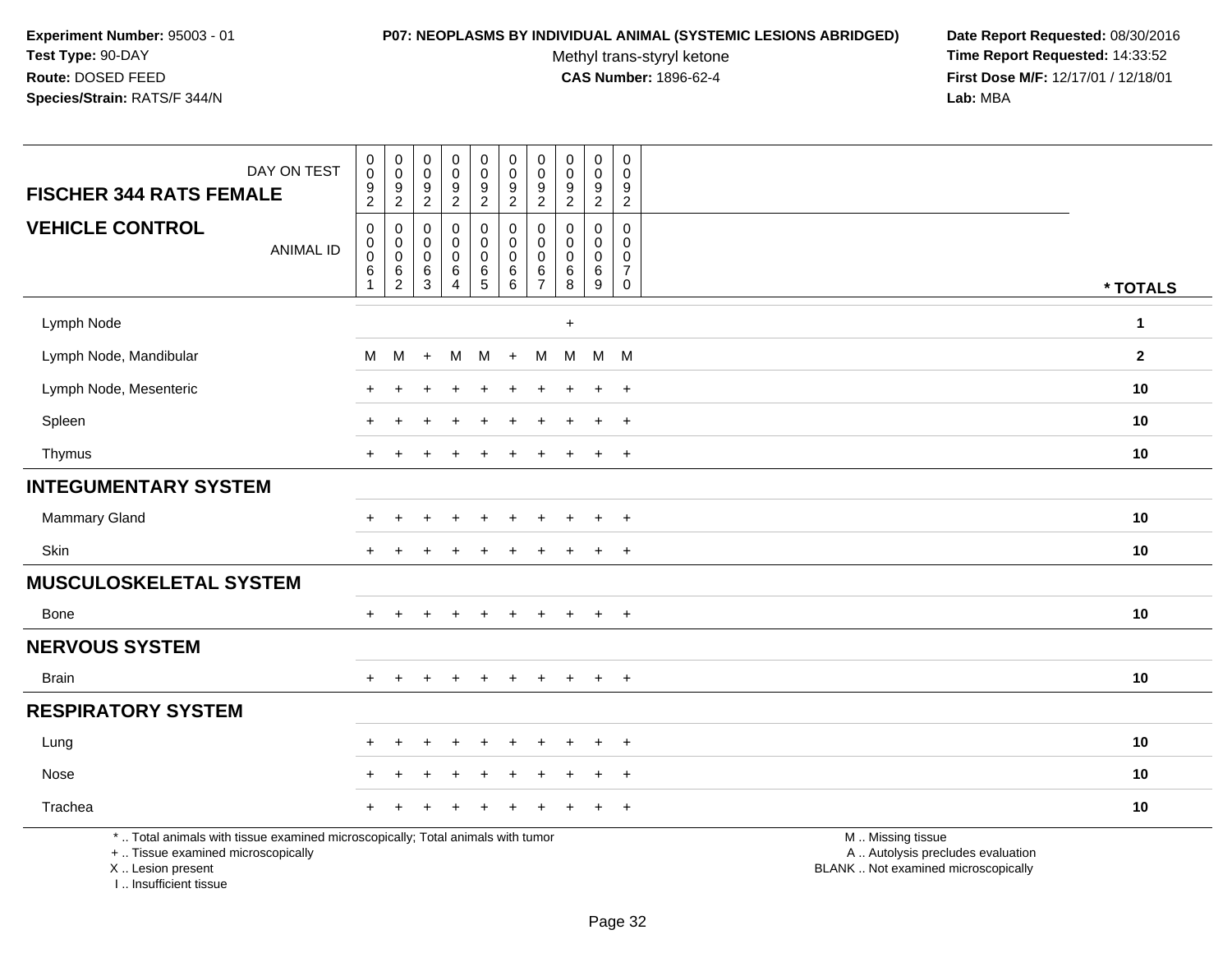# **P07: NEOPLASMS BY INDIVIDUAL ANIMAL (SYSTEMIC LESIONS ABRIDGED) Date Report Requested:** 08/30/2016

Methyl trans-styryl ketone<br>CAS Number: 1896-62-4

 **Time Report Requested:** 14:33:52 **First Dose M/F:** 12/17/01 / 12/18/01<br>**Lab:** MBA **Lab:** MBA

| DAY ON TEST                                | 0<br>$\mathbf 0$                 | $_{\rm 0}^{\rm 0}$                                                           | $_{\rm 0}^{\rm 0}$                                                | $\begin{smallmatrix}0\0\0\end{smallmatrix}$  | $_{0}^{0}$                             | $_0^0$                                 | $_{\rm 0}^{\rm 0}$    | $\begin{smallmatrix} 0\\0 \end{smallmatrix}$ | $\begin{smallmatrix} 0\\0 \end{smallmatrix}$ | 0<br>0                        |          |
|--------------------------------------------|----------------------------------|------------------------------------------------------------------------------|-------------------------------------------------------------------|----------------------------------------------|----------------------------------------|----------------------------------------|-----------------------|----------------------------------------------|----------------------------------------------|-------------------------------|----------|
| <b>FISCHER 344 RATS FEMALE</b>             | 9<br>$\overline{c}$              | $\boldsymbol{9}$<br>$\overline{c}$                                           | $\boldsymbol{9}$<br>$\overline{c}$                                | 9<br>$\overline{2}$                          | $\boldsymbol{9}$<br>$\boldsymbol{2}$   | 9<br>$\overline{2}$                    | 9<br>$\overline{2}$   | $\boldsymbol{9}$<br>$\overline{2}$           | $\boldsymbol{9}$<br>$\overline{2}$           | 9<br>$\overline{2}$           |          |
| <b>VEHICLE CONTROL</b><br><b>ANIMAL ID</b> | 0<br>$\pmb{0}$<br>$\pmb{0}$<br>6 | 0<br>$\begin{smallmatrix} 0\\0 \end{smallmatrix}$<br>$\,6$<br>$\overline{c}$ | $\pmb{0}$<br>$\begin{smallmatrix}0\\0\end{smallmatrix}$<br>6<br>3 | 0<br>0<br>$\mathbf 0$<br>6<br>$\overline{4}$ | $\pmb{0}$<br>$\mathbf 0$<br>$\,6$<br>5 | 0<br>$\pmb{0}$<br>$\mbox{O}$<br>6<br>6 | 0<br>$\mathbf 0$<br>6 | 0<br>$\pmb{0}$<br>$\pmb{0}$<br>$\,6$<br>8    | 0<br>$\pmb{0}$<br>$\pmb{0}$<br>$\,6\,$<br>9  | 0<br>0<br>$\overline{ }$<br>0 | * TOTALS |
| <b>SPECIAL SENSES SYSTEM</b>               |                                  |                                                                              |                                                                   |                                              |                                        |                                        |                       |                                              |                                              |                               |          |
| Eye                                        | $+$                              |                                                                              | $\div$                                                            | $\div$                                       | $\pm$                                  | $+$                                    | $\pm$                 | $\pm$                                        | $\pm$                                        | $+$                           | 10       |
| Harderian Gland                            | $+$                              |                                                                              |                                                                   | $\pm$                                        |                                        | $+$                                    | $+$                   | $+$                                          | $+$                                          | $+$                           | 10       |
| <b>URINARY SYSTEM</b>                      |                                  |                                                                              |                                                                   |                                              |                                        |                                        |                       |                                              |                                              |                               |          |
| Kidney                                     |                                  |                                                                              |                                                                   | $\div$                                       |                                        |                                        |                       |                                              | $\pm$                                        | $+$                           | 10       |
| <b>Urinary Bladder</b>                     | $+$                              |                                                                              | $\div$                                                            | $\pm$                                        | $+$                                    | $+$                                    | $\ddot{}$             | $+$                                          | $+$                                          | $+$                           | 10       |
| <b>SYSTEMIC LESIONS</b>                    |                                  |                                                                              |                                                                   |                                              |                                        |                                        |                       |                                              |                                              |                               |          |
| Multiple Organ                             |                                  |                                                                              |                                                                   |                                              |                                        |                                        |                       |                                              | $\ddot{}$                                    | $+$                           | 10       |

\* .. Total animals with tissue examined microscopically; Total animals with tumor

+ .. Tissue examined microscopically

- X .. Lesion present
- I .. Insufficient tissue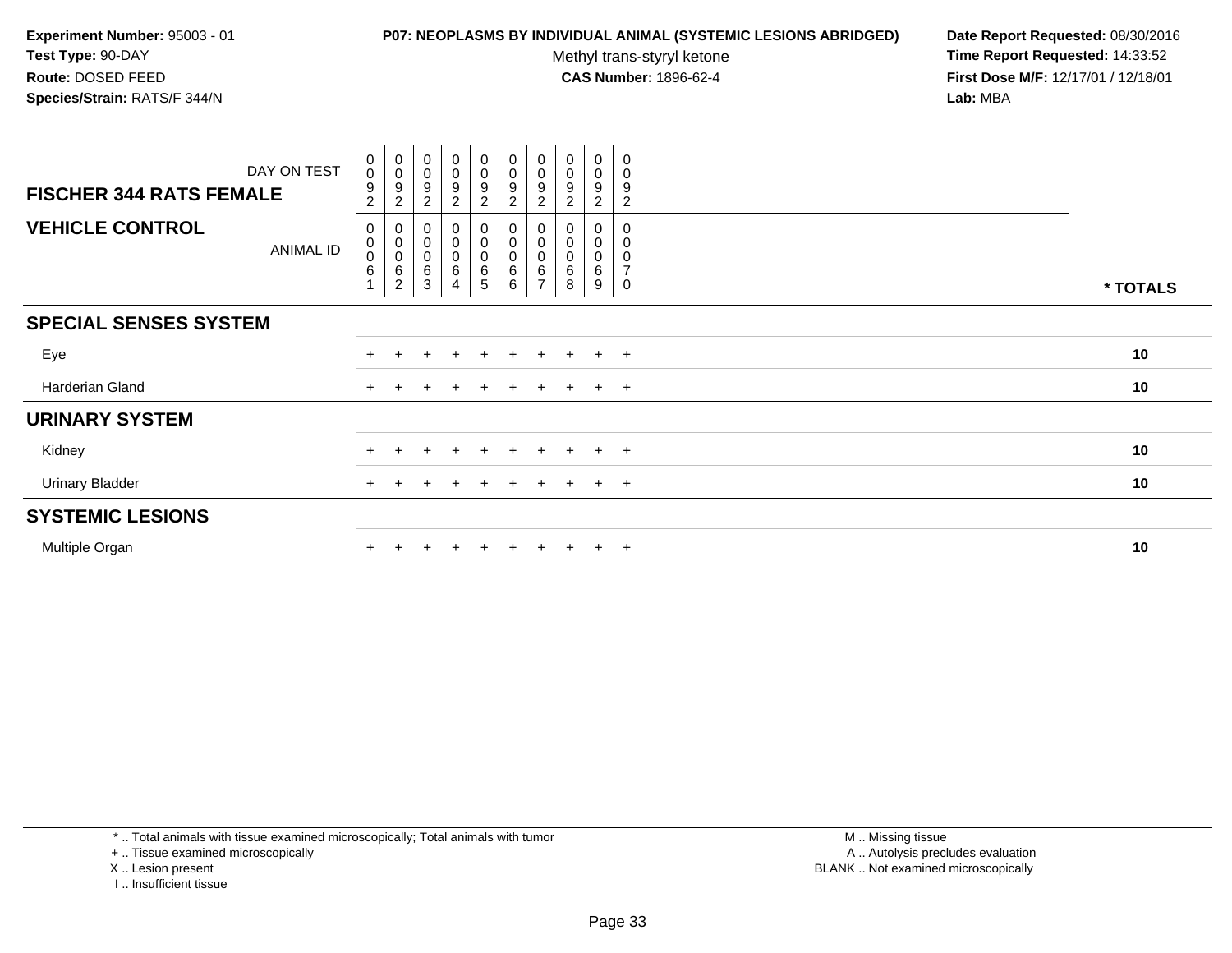# **P07: NEOPLASMS BY INDIVIDUAL ANIMAL (SYSTEMIC LESIONS ABRIDGED) Date Report Requested:** 08/30/2016

Methyl trans-styryl ketone<br>CAS Number: 1896-62-4

 **Time Report Requested:** 14:33:52 **First Dose M/F:** 12/17/01 / 12/18/01<br>**Lab:** MBA **Lab:** MBA

| <b>FISCHER 344 RATS FEMALE</b> | DAY ON TEST      | 0<br>$\pmb{0}$<br>$\frac{9}{2}$                 | 0<br>0<br>$\frac{9}{2}$                           | 0<br>0<br>9<br>$\overline{c}$      | 0<br>0<br>9<br>$\overline{2}$                   | 0<br>0<br>$\frac{9}{2}$            | 0<br>$\pmb{0}$<br>$\frac{9}{2}$              | 0<br>$\mathbf 0$<br>$\frac{9}{2}$               | 0<br>0<br>$\frac{9}{2}$            | 0<br>0<br>$\frac{9}{2}$            | 0<br>0<br>9<br>$\overline{c}$           |              |
|--------------------------------|------------------|-------------------------------------------------|---------------------------------------------------|------------------------------------|-------------------------------------------------|------------------------------------|----------------------------------------------|-------------------------------------------------|------------------------------------|------------------------------------|-----------------------------------------|--------------|
| 0.025%                         | <b>ANIMAL ID</b> | 0<br>0<br>$\mathsf{O}\xspace$<br>$\overline{7}$ | 0<br>0<br>0<br>$\boldsymbol{7}$<br>$\overline{c}$ | 0<br>0<br>0<br>$\overline{7}$<br>3 | 0<br>0<br>0<br>$\overline{7}$<br>$\overline{4}$ | 0<br>0<br>0<br>$\overline{7}$<br>5 | 0<br>0<br>$\pmb{0}$<br>$\boldsymbol{7}$<br>6 | 0<br>0<br>0<br>$\overline{7}$<br>$\overline{7}$ | 0<br>0<br>0<br>$\overline{7}$<br>8 | 0<br>0<br>0<br>$\overline{7}$<br>9 | 0<br>0<br>0<br>8<br>$\mathsf{O}\xspace$ | * TOTALS     |
| <b>ALIMENTARY SYSTEM</b>       |                  |                                                 |                                                   |                                    |                                                 |                                    |                                              |                                                 |                                    |                                    |                                         |              |
| Stomach, Glandular             |                  |                                                 |                                                   |                                    |                                                 |                                    |                                              |                                                 |                                    | $+$                                | $+$                                     | 10           |
| <b>CARDIOVASCULAR SYSTEM</b>   |                  |                                                 |                                                   |                                    |                                                 |                                    |                                              |                                                 |                                    |                                    |                                         |              |
| <b>NONE</b>                    |                  |                                                 |                                                   |                                    |                                                 |                                    |                                              |                                                 |                                    |                                    |                                         |              |
| <b>ENDOCRINE SYSTEM</b>        |                  |                                                 |                                                   |                                    |                                                 |                                    |                                              |                                                 |                                    |                                    |                                         |              |
| <b>NONE</b>                    |                  |                                                 |                                                   |                                    |                                                 |                                    |                                              |                                                 |                                    |                                    |                                         |              |
| <b>GENERAL BODY SYSTEM</b>     |                  |                                                 |                                                   |                                    |                                                 |                                    |                                              |                                                 |                                    |                                    |                                         |              |
| <b>NONE</b>                    |                  |                                                 |                                                   |                                    |                                                 |                                    |                                              |                                                 |                                    |                                    |                                         |              |
| <b>GENITAL SYSTEM</b>          |                  |                                                 |                                                   |                                    |                                                 |                                    |                                              |                                                 |                                    |                                    |                                         |              |
| Ovary                          |                  |                                                 |                                                   |                                    |                                                 |                                    | $+$                                          |                                                 |                                    |                                    |                                         | $\mathbf{1}$ |
| <b>HEMATOPOIETIC SYSTEM</b>    |                  |                                                 |                                                   |                                    |                                                 |                                    |                                              |                                                 |                                    |                                    |                                         |              |
| Lymph Node                     |                  |                                                 |                                                   | $\ddot{}$                          |                                                 |                                    |                                              |                                                 | $+$                                |                                    |                                         | $\mathbf{2}$ |
| <b>INTEGUMENTARY SYSTEM</b>    |                  |                                                 |                                                   |                                    |                                                 |                                    |                                              |                                                 |                                    |                                    |                                         |              |
| <b>NONE</b>                    |                  |                                                 |                                                   |                                    |                                                 |                                    |                                              |                                                 |                                    |                                    |                                         |              |
| <b>MUSCULOSKELETAL SYSTEM</b>  |                  |                                                 |                                                   |                                    |                                                 |                                    |                                              |                                                 |                                    |                                    |                                         |              |

NONE

\* .. Total animals with tissue examined microscopically; Total animals with tumor

+ .. Tissue examined microscopically

X .. Lesion present

I .. Insufficient tissue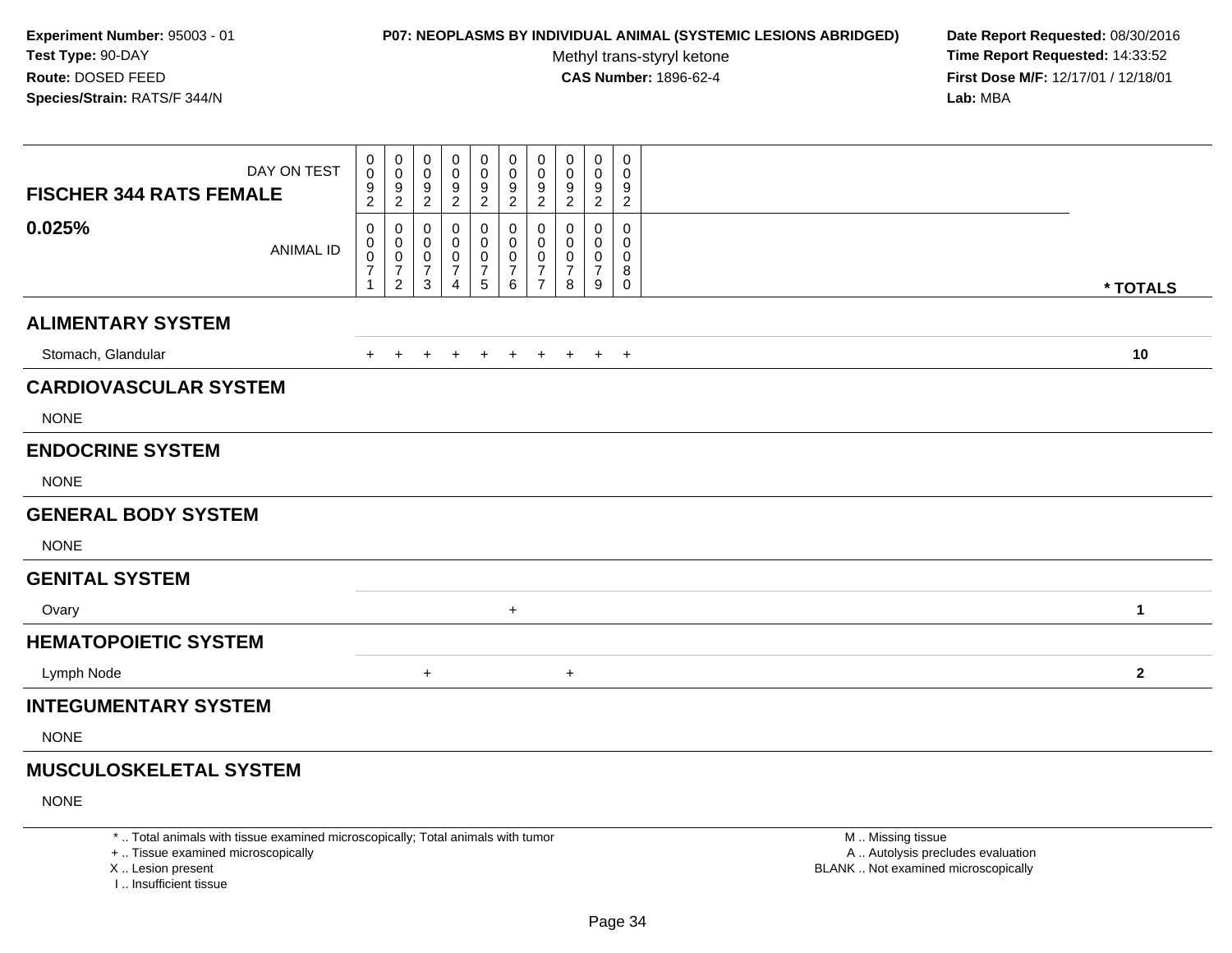# **P07: NEOPLASMS BY INDIVIDUAL ANIMAL (SYSTEMIC LESIONS ABRIDGED) Date Report Requested:** 08/30/2016

Methyl trans-styryl ketone<br>CAS Number: 1896-62-4

 **Time Report Requested:** 14:33:52 **First Dose M/F:** 12/17/01 / 12/18/01<br>**Lab:** MBA **Lab:** MBA

| <b>FISCHER 344 RATS FEMALE</b> | DAY ON TEST      | $_0^0$<br>9<br>$\overline{c}$                  | $\begin{smallmatrix}0\\0\end{smallmatrix}$<br>$9\,$<br>$\boldsymbol{2}$ | 0<br>$\pmb{0}$<br>9<br>$\overline{2}$              | $\pmb{0}$<br>$\mathbf 0$<br>9<br>$\overline{c}$ | $\pmb{0}$<br>$\mathbf 0$<br>$\boldsymbol{9}$<br>$\overline{2}$   | $\mathbf 0$<br>$\pmb{0}$<br>$\frac{9}{2}$ | $\begin{smallmatrix}0\\0\end{smallmatrix}$<br>$\boldsymbol{9}$<br>$\sqrt{2}$ | 0<br>0<br>9<br>$\overline{c}$              | $\boldsymbol{0}$<br>$\mathbf 0$<br>9<br>2         | 0<br>0<br>9<br>$\overline{c}$   |          |
|--------------------------------|------------------|------------------------------------------------|-------------------------------------------------------------------------|----------------------------------------------------|-------------------------------------------------|------------------------------------------------------------------|-------------------------------------------|------------------------------------------------------------------------------|--------------------------------------------|---------------------------------------------------|---------------------------------|----------|
| 0.025%                         | <b>ANIMAL ID</b> | 0<br>$\begin{matrix} 0 \\ 0 \\ 7 \end{matrix}$ | $\pmb{0}$<br>$\begin{matrix} 0 \\ 0 \\ 7 \end{matrix}$<br>$\sqrt{2}$    | 0<br>$\pmb{0}$<br>$\pmb{0}$<br>$\overline{7}$<br>3 | $\mathbf 0$<br>$\pmb{0}$<br>$\overline{7}$      | 0<br>$\pmb{0}$<br>$\pmb{0}$<br>$\overline{7}$<br>$5\phantom{.0}$ | 0<br>0<br>$\frac{0}{7}$<br>6              | $\pmb{0}$<br>$\overline{0}$<br>0<br>$\overline{7}$<br>$\overline{ }$         | 0<br>0<br>$\pmb{0}$<br>$\overline{7}$<br>8 | 0<br>0<br>$\boldsymbol{0}$<br>$\overline{7}$<br>9 | 0<br>0<br>0<br>8<br>$\mathbf 0$ | * TOTALS |
| <b>NERVOUS SYSTEM</b>          |                  |                                                |                                                                         |                                                    |                                                 |                                                                  |                                           |                                                                              |                                            |                                                   |                                 |          |
| <b>NONE</b>                    |                  |                                                |                                                                         |                                                    |                                                 |                                                                  |                                           |                                                                              |                                            |                                                   |                                 |          |
| <b>RESPIRATORY SYSTEM</b>      |                  |                                                |                                                                         |                                                    |                                                 |                                                                  |                                           |                                                                              |                                            |                                                   |                                 |          |
| Nose                           |                  |                                                |                                                                         | ÷                                                  | $\pm$                                           | $+$                                                              | $+$                                       | $+$                                                                          | $+$                                        |                                                   | $+$ $+$                         | 10       |
| <b>SPECIAL SENSES SYSTEM</b>   |                  |                                                |                                                                         |                                                    |                                                 |                                                                  |                                           |                                                                              |                                            |                                                   |                                 |          |
| <b>NONE</b>                    |                  |                                                |                                                                         |                                                    |                                                 |                                                                  |                                           |                                                                              |                                            |                                                   |                                 |          |
| <b>URINARY SYSTEM</b>          |                  |                                                |                                                                         |                                                    |                                                 |                                                                  |                                           |                                                                              |                                            |                                                   |                                 |          |
| Kidney                         |                  | $+$                                            | $\pm$                                                                   | $\pm$                                              | $\pm$                                           | $+$                                                              | $+$                                       | $+$                                                                          | $+$                                        |                                                   | $+$ $+$                         | 10       |
| <b>SYSTEMIC LESIONS</b>        |                  |                                                |                                                                         |                                                    |                                                 |                                                                  |                                           |                                                                              |                                            |                                                   |                                 |          |
| Multiple Organ                 |                  |                                                |                                                                         |                                                    |                                                 |                                                                  |                                           |                                                                              |                                            |                                                   | $\overline{ }$                  | 10       |

\* .. Total animals with tissue examined microscopically; Total animals with tumor

+ .. Tissue examined microscopically

X .. Lesion present

I .. Insufficient tissue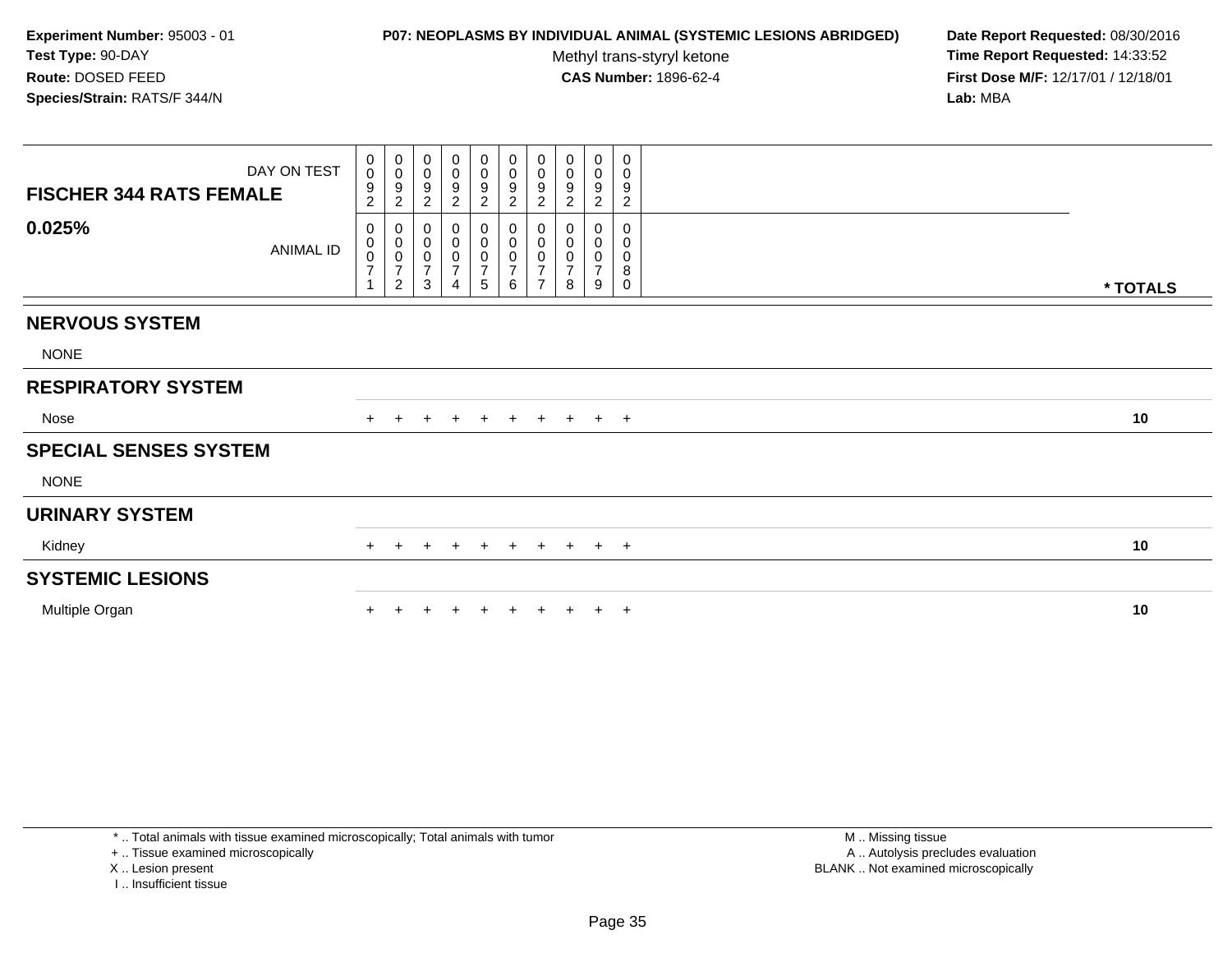# **P07: NEOPLASMS BY INDIVIDUAL ANIMAL (SYSTEMIC LESIONS ABRIDGED) Date Report Requested:** 08/30/2016

Methyl trans-styryl ketone<br>CAS Number: 1896-62-4

 **Time Report Requested:** 14:33:52 **First Dose M/F:** 12/17/01 / 12/18/01<br>**Lab:** MBA **Lab:** MBA

| DAY ON TEST<br><b>FISCHER 344 RATS FEMALE</b><br>0.05% | 0<br>$\mathbf 0$<br>9<br>$\sqrt{2}$ | $\mathbf 0$<br>0<br>9<br>$\sqrt{2}$                                   | 0<br>0<br>9<br>$\overline{c}$            | 0<br>0<br>9<br>2      | 0<br>0<br>9<br>$\boldsymbol{2}$ | 0<br>0<br>9<br>$\boldsymbol{2}$ | $\pmb{0}$<br>0<br>9<br>$\sqrt{2}$  | 0<br>0<br>9<br>$\overline{2}$ | 0<br>0<br>9<br>$\overline{2}$   | 0<br>0<br>9<br>$\overline{2}$<br>0 |              |
|--------------------------------------------------------|-------------------------------------|-----------------------------------------------------------------------|------------------------------------------|-----------------------|---------------------------------|---------------------------------|------------------------------------|-------------------------------|---------------------------------|------------------------------------|--------------|
| <b>ANIMAL ID</b>                                       | 0<br>0<br>$\pmb{0}$<br>8<br>1       | 0<br>0<br>$\pmb{0}$<br>$\begin{smallmatrix} 8 \\ 2 \end{smallmatrix}$ | 0<br>0<br>$\mathbf 0$<br>8<br>$\sqrt{3}$ | 0<br>0<br>0<br>8<br>4 | 0<br>0<br>0<br>8<br>5           | 0<br>0<br>0<br>8<br>6           | 0<br>0<br>0<br>8<br>$\overline{7}$ | 0<br>0<br>0<br>8<br>8         | 0<br>$\mathbf 0$<br>0<br>8<br>9 | 0<br>0<br>9<br>$\mathsf 0$         | * TOTALS     |
| <b>ALIMENTARY SYSTEM</b>                               |                                     |                                                                       |                                          |                       |                                 |                                 |                                    |                               |                                 |                                    |              |
| Stomach, Glandular                                     | $+$                                 | $\ddot{}$                                                             | $\ddot{}$                                | $\ddot{}$             | $\ddot{}$                       | $+$                             | $\pm$                              | $+$                           | $+$ $+$                         |                                    | 10           |
| <b>CARDIOVASCULAR SYSTEM</b>                           |                                     |                                                                       |                                          |                       |                                 |                                 |                                    |                               |                                 |                                    |              |
| <b>NONE</b>                                            |                                     |                                                                       |                                          |                       |                                 |                                 |                                    |                               |                                 |                                    |              |
| <b>ENDOCRINE SYSTEM</b>                                |                                     |                                                                       |                                          |                       |                                 |                                 |                                    |                               |                                 |                                    |              |
| <b>NONE</b>                                            |                                     |                                                                       |                                          |                       |                                 |                                 |                                    |                               |                                 |                                    |              |
| <b>GENERAL BODY SYSTEM</b>                             |                                     |                                                                       |                                          |                       |                                 |                                 |                                    |                               |                                 |                                    |              |
| <b>NONE</b>                                            |                                     |                                                                       |                                          |                       |                                 |                                 |                                    |                               |                                 |                                    |              |
| <b>GENITAL SYSTEM</b>                                  |                                     |                                                                       |                                          |                       |                                 |                                 |                                    |                               |                                 |                                    |              |
| Ovary                                                  |                                     |                                                                       |                                          |                       |                                 |                                 | $+$                                | $\ddot{}$                     |                                 |                                    | $\mathbf{2}$ |
| <b>HEMATOPOIETIC SYSTEM</b>                            |                                     |                                                                       |                                          |                       |                                 |                                 |                                    |                               |                                 |                                    |              |
| Lymph Node                                             |                                     |                                                                       |                                          | $+$                   |                                 |                                 |                                    | $+$                           |                                 |                                    | $\mathbf{2}$ |
| <b>INTEGUMENTARY SYSTEM</b>                            |                                     |                                                                       |                                          |                       |                                 |                                 |                                    |                               |                                 |                                    |              |
| <b>NONE</b>                                            |                                     |                                                                       |                                          |                       |                                 |                                 |                                    |                               |                                 |                                    |              |
| <b>MUSCULOSKELETAL SYSTEM</b>                          |                                     |                                                                       |                                          |                       |                                 |                                 |                                    |                               |                                 |                                    |              |
| <b>NONE</b>                                            |                                     |                                                                       |                                          |                       |                                 |                                 |                                    |                               |                                 |                                    |              |

\* .. Total animals with tissue examined microscopically; Total animals with tumor

+ .. Tissue examined microscopically

X .. Lesion present

I .. Insufficient tissue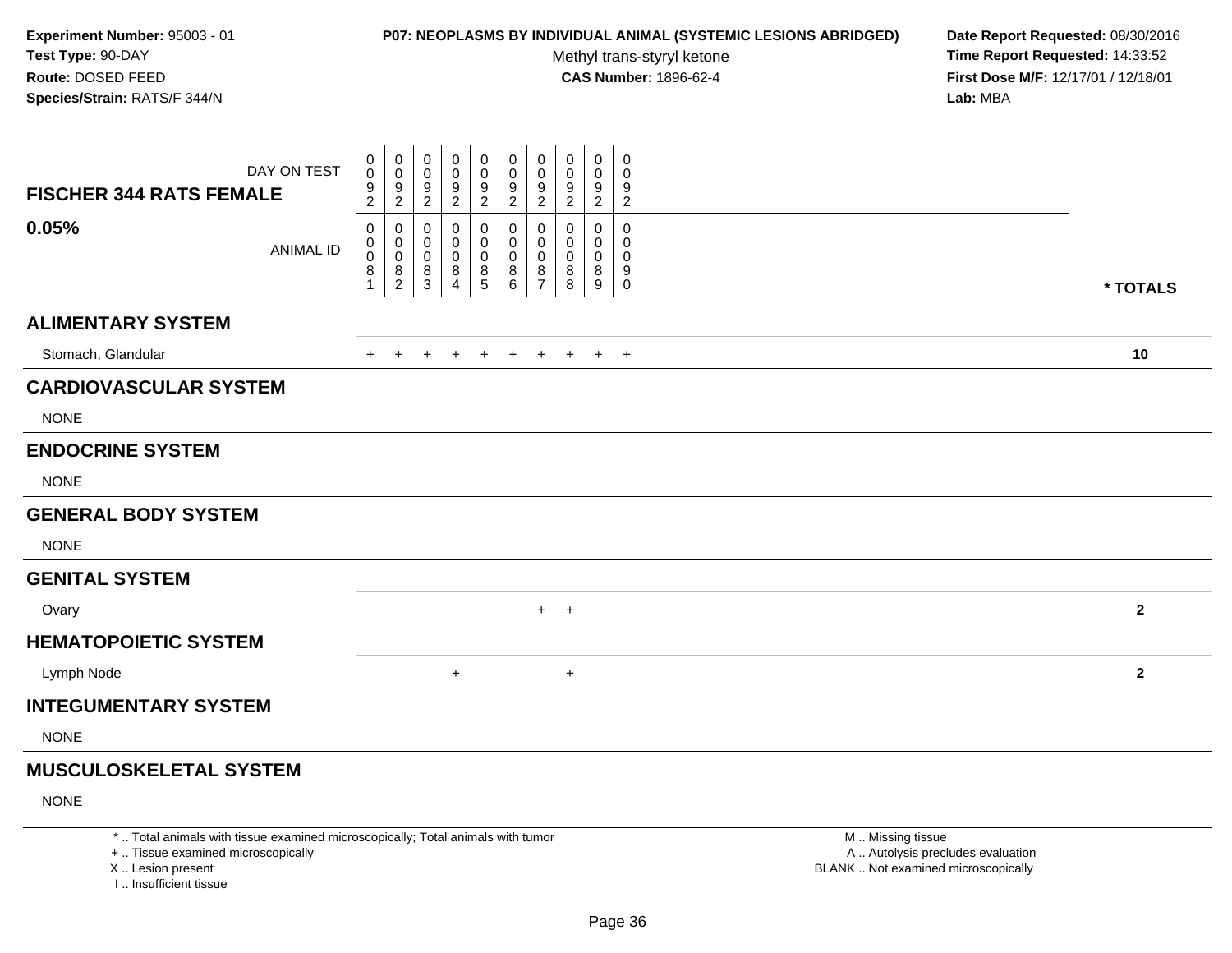# **P07: NEOPLASMS BY INDIVIDUAL ANIMAL (SYSTEMIC LESIONS ABRIDGED) Date Report Requested:** 08/30/2016

Methyl trans-styryl ketone<br>CAS Number: 1896-62-4

| DAY ON TEST<br><b>FISCHER 344 RATS FEMALE</b> | $\begin{smallmatrix}0\0\0\end{smallmatrix}$<br>9<br>$\overline{c}$ | $\begin{smallmatrix}0\\0\end{smallmatrix}$<br>$\overline{9}$<br>$\sqrt{2}$ | $\pmb{0}$<br>$\pmb{0}$<br>9<br>$\overline{c}$ | $_{\rm 0}^{\rm 0}$<br>9<br>$\overline{c}$ | $\begin{smallmatrix}0\0\0\9\end{smallmatrix}$<br>$\overline{2}$ | 0<br>$\begin{array}{c} 0 \\ 9 \\ 2 \end{array}$ | $\begin{smallmatrix}0\0\0\9\end{smallmatrix}$<br>$\sqrt{2}$     | 0<br>$\pmb{0}$<br>9<br>$\sqrt{2}$ | $\boldsymbol{0}$<br>$\pmb{0}$<br>9<br>$\overline{c}$ | 0<br>$\mathbf 0$<br>9<br>$\overline{c}$ |          |
|-----------------------------------------------|--------------------------------------------------------------------|----------------------------------------------------------------------------|-----------------------------------------------|-------------------------------------------|-----------------------------------------------------------------|-------------------------------------------------|-----------------------------------------------------------------|-----------------------------------|------------------------------------------------------|-----------------------------------------|----------|
| 0.05%<br>ANIMAL ID                            | 0<br>0<br>$\mathsf 0$<br>8                                         | $\mathbf 0$<br>$\begin{matrix} 0 \\ 0 \\ 8 \end{matrix}$<br>$\overline{2}$ | 0<br>$\pmb{0}$<br>$\pmb{0}$<br>8<br>3         | $\boldsymbol{0}$<br>0<br>8                | 0<br>$\pmb{0}$<br>$\pmb{0}$<br>$\bf 8$<br>5                     | 0<br>0<br>0<br>8<br>6                           | $\begin{matrix}0\\0\\0\end{matrix}$<br>$\, 8$<br>$\overline{ }$ | 0<br>0<br>$\pmb{0}$<br>8<br>8     | 0<br>0<br>0<br>8<br>9                                | 0<br>0<br>$\mathbf 0$<br>9<br>0         | * TOTALS |
| <b>NERVOUS SYSTEM</b>                         |                                                                    |                                                                            |                                               |                                           |                                                                 |                                                 |                                                                 |                                   |                                                      |                                         |          |
| <b>NONE</b>                                   |                                                                    |                                                                            |                                               |                                           |                                                                 |                                                 |                                                                 |                                   |                                                      |                                         |          |
| <b>RESPIRATORY SYSTEM</b>                     |                                                                    |                                                                            |                                               |                                           |                                                                 |                                                 |                                                                 |                                   |                                                      |                                         |          |
| Nose                                          | $+$                                                                | $+$                                                                        | $\ddot{}$                                     | $+$                                       | $+$                                                             | $+$                                             |                                                                 | $+ + + +$                         |                                                      |                                         | 10       |
| <b>SPECIAL SENSES SYSTEM</b>                  |                                                                    |                                                                            |                                               |                                           |                                                                 |                                                 |                                                                 |                                   |                                                      |                                         |          |
| <b>NONE</b>                                   |                                                                    |                                                                            |                                               |                                           |                                                                 |                                                 |                                                                 |                                   |                                                      |                                         |          |
| <b>URINARY SYSTEM</b>                         |                                                                    |                                                                            |                                               |                                           |                                                                 |                                                 |                                                                 |                                   |                                                      |                                         |          |
| Kidney                                        | $+$                                                                | $+$                                                                        | $\pm$                                         | $+$                                       | $+$                                                             |                                                 | + + + + +                                                       |                                   |                                                      |                                         | 10       |
| <b>SYSTEMIC LESIONS</b>                       |                                                                    |                                                                            |                                               |                                           |                                                                 |                                                 |                                                                 |                                   |                                                      |                                         |          |
| Multiple Organ                                |                                                                    |                                                                            |                                               |                                           |                                                                 |                                                 |                                                                 |                                   |                                                      | $\pm$                                   | 10       |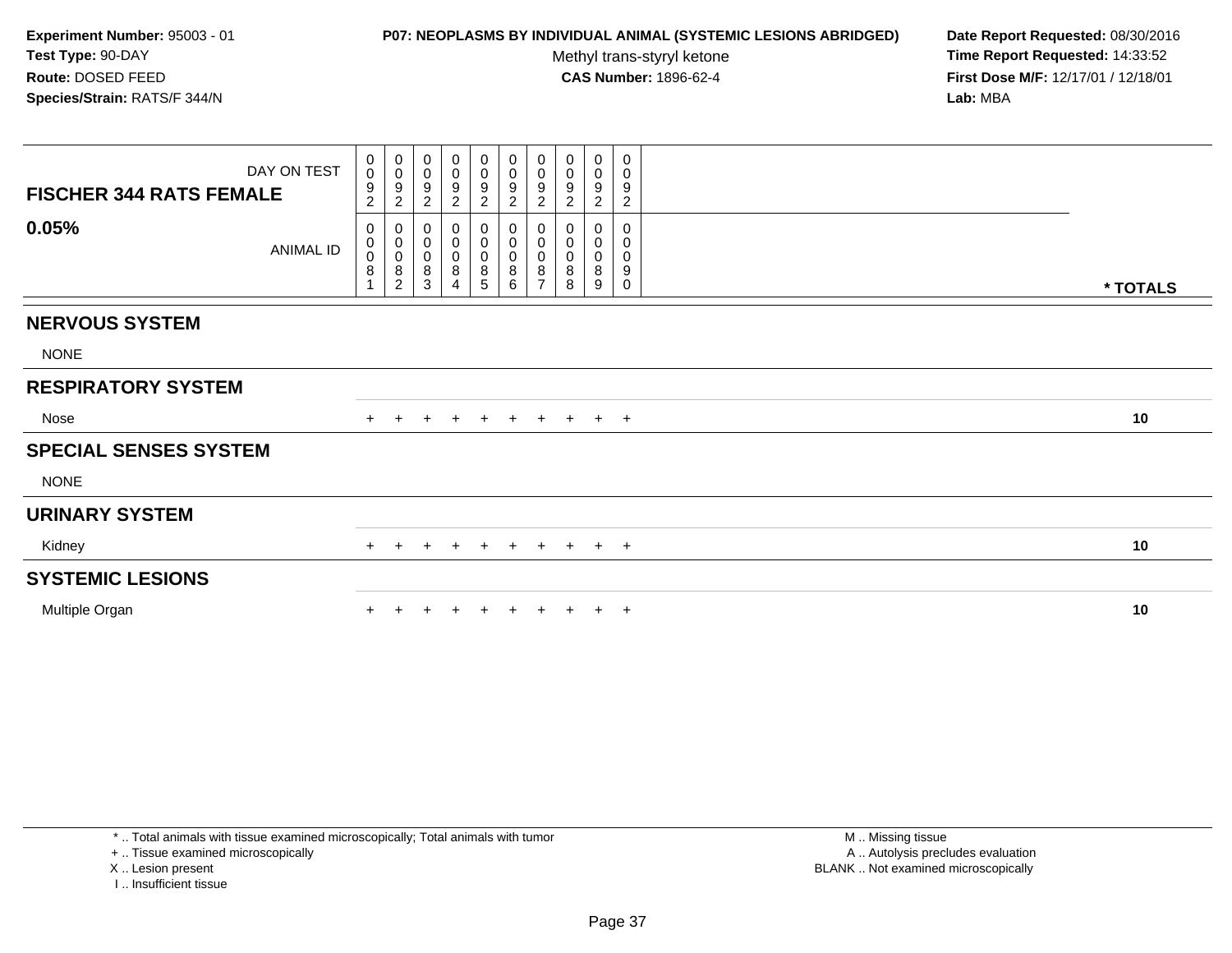# **P07: NEOPLASMS BY INDIVIDUAL ANIMAL (SYSTEMIC LESIONS ABRIDGED) Date Report Requested:** 08/30/2016

Methyl trans-styryl ketone<br>CAS Number: 1896-62-4

 **Time Report Requested:** 14:33:52 **First Dose M/F:** 12/17/01 / 12/18/01<br>**Lab:** MBA **Lab:** MBA

| <b>FISCHER 344 RATS FEMALE</b> | DAY ON TEST      | 0<br>0<br>9<br>$\overline{2}$ | $\mathbf 0$<br>$\mathbf 0$<br>$\boldsymbol{9}$<br>$\overline{2}$ | 0<br>0<br>9<br>$\overline{2}$ | 0<br>0<br>9<br>$\boldsymbol{2}$    | 0<br>0<br>$\frac{9}{2}$      | 0<br>0<br>$\frac{9}{2}$                              | 0<br>$\mathbf 0$<br>$\frac{9}{2}$                           | 0<br>0<br>9<br>$\sqrt{2}$ | $\mathbf 0$<br>0<br>9<br>$\overline{2}$ | 0<br>0<br>9<br>$\overline{a}$ |              |
|--------------------------------|------------------|-------------------------------|------------------------------------------------------------------|-------------------------------|------------------------------------|------------------------------|------------------------------------------------------|-------------------------------------------------------------|---------------------------|-----------------------------------------|-------------------------------|--------------|
| 0.1%                           | <b>ANIMAL ID</b> | 0<br>0<br>0<br>9              | 0<br>0<br>$\mathbf 0$<br>$\boldsymbol{9}$<br>$\overline{c}$      | 0<br>0<br>0<br>9<br>3         | 0<br>0<br>0<br>9<br>$\overline{4}$ | 0<br>0<br>0<br>$\frac{9}{5}$ | 0<br>0<br>0<br>$\begin{array}{c} 9 \\ 6 \end{array}$ | 0<br>$\mathbf 0$<br>0<br>$\boldsymbol{9}$<br>$\overline{7}$ | 0<br>0<br>0<br>9<br>8     | 0<br>0<br>0<br>9<br>9                   | 0<br>0<br>0<br>$\mathbf 0$    | * TOTALS     |
| <b>ALIMENTARY SYSTEM</b>       |                  |                               |                                                                  |                               |                                    |                              |                                                      |                                                             |                           |                                         |                               |              |
| Stomach, Glandular             |                  | $+$                           |                                                                  |                               |                                    | $\overline{+}$               | $\ddot{}$                                            | $+$                                                         | $+$                       |                                         | $+$ $+$                       | 10           |
| <b>CARDIOVASCULAR SYSTEM</b>   |                  |                               |                                                                  |                               |                                    |                              |                                                      |                                                             |                           |                                         |                               |              |
| <b>NONE</b>                    |                  |                               |                                                                  |                               |                                    |                              |                                                      |                                                             |                           |                                         |                               |              |
| <b>ENDOCRINE SYSTEM</b>        |                  |                               |                                                                  |                               |                                    |                              |                                                      |                                                             |                           |                                         |                               |              |
| <b>NONE</b>                    |                  |                               |                                                                  |                               |                                    |                              |                                                      |                                                             |                           |                                         |                               |              |
| <b>GENERAL BODY SYSTEM</b>     |                  |                               |                                                                  |                               |                                    |                              |                                                      |                                                             |                           |                                         |                               |              |
| <b>NONE</b>                    |                  |                               |                                                                  |                               |                                    |                              |                                                      |                                                             |                           |                                         |                               |              |
| <b>GENITAL SYSTEM</b>          |                  |                               |                                                                  |                               |                                    |                              |                                                      |                                                             |                           |                                         |                               |              |
| Ovary                          |                  |                               | $+$                                                              |                               |                                    |                              |                                                      |                                                             |                           |                                         |                               | $\mathbf{1}$ |
| <b>HEMATOPOIETIC SYSTEM</b>    |                  |                               |                                                                  |                               |                                    |                              |                                                      |                                                             |                           |                                         |                               |              |
| Lymph Node                     |                  |                               | $\ddot{}$                                                        |                               |                                    |                              |                                                      |                                                             |                           |                                         | $+$                           | $\mathbf{2}$ |
| <b>INTEGUMENTARY SYSTEM</b>    |                  |                               |                                                                  |                               |                                    |                              |                                                      |                                                             |                           |                                         |                               |              |
| <b>NONE</b>                    |                  |                               |                                                                  |                               |                                    |                              |                                                      |                                                             |                           |                                         |                               |              |
| <b>MUSCULOSKELETAL SYSTEM</b>  |                  |                               |                                                                  |                               |                                    |                              |                                                      |                                                             |                           |                                         |                               |              |

## NONE

\* .. Total animals with tissue examined microscopically; Total animals with tumor

+ .. Tissue examined microscopically

X .. Lesion present

I .. Insufficient tissue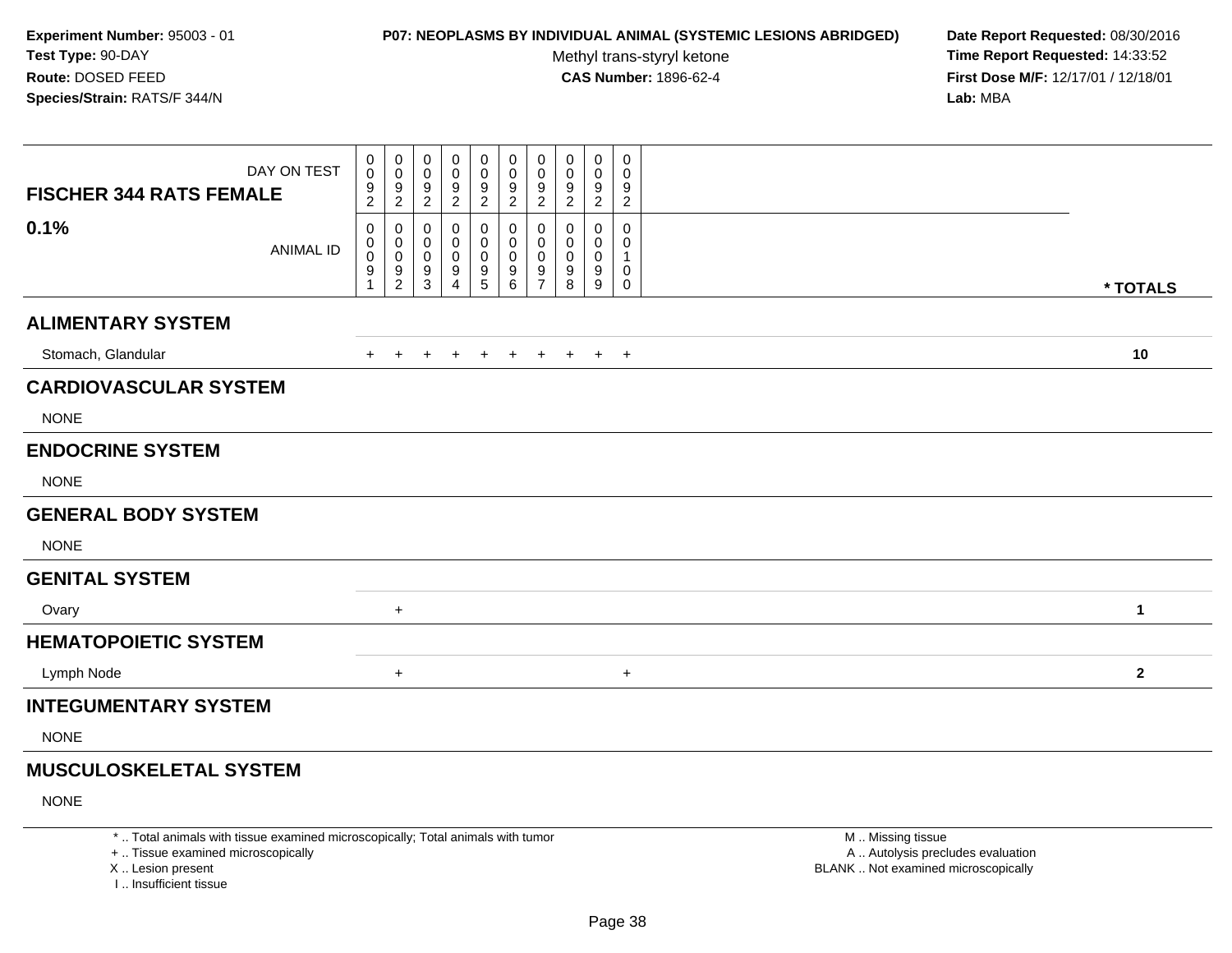# **P07: NEOPLASMS BY INDIVIDUAL ANIMAL (SYSTEMIC LESIONS ABRIDGED) Date Report Requested:** 08/30/2016

Methyl trans-styryl ketone<br>CAS Number: 1896-62-4

| DAY ON TEST<br><b>FISCHER 344 RATS FEMALE</b> | $\begin{smallmatrix}0\0\0\end{smallmatrix}$<br>9<br>$\overline{c}$ | $\begin{smallmatrix}0\\0\end{smallmatrix}$<br>$\frac{9}{2}$  | $\pmb{0}$<br>$\pmb{0}$<br>9<br>$\overline{c}$ | $_{\rm 0}^{\rm 0}$<br>9<br>$\overline{2}$ | $\begin{smallmatrix}0\0\0\9\end{smallmatrix}$<br>$\overline{2}$        | 0<br>$\begin{array}{c} 0 \\ 9 \\ 2 \end{array}$ | $\begin{array}{c} 0 \\ 0 \\ 9 \\ 2 \end{array}$                           | 0<br>$\pmb{0}$<br>9<br>$\sqrt{2}$ | $\boldsymbol{0}$<br>$\pmb{0}$<br>$\boldsymbol{9}$<br>$\overline{c}$ | 0<br>$\mathbf 0$<br>9<br>$\overline{c}$ |          |
|-----------------------------------------------|--------------------------------------------------------------------|--------------------------------------------------------------|-----------------------------------------------|-------------------------------------------|------------------------------------------------------------------------|-------------------------------------------------|---------------------------------------------------------------------------|-----------------------------------|---------------------------------------------------------------------|-----------------------------------------|----------|
| 0.1%<br>ANIMAL ID                             | 0<br>$\mathbf 0$<br>$\ddot{\mathbf{0}}$<br>9                       | $\pmb{0}$<br>$\begin{array}{c} 0 \\ 0 \\ 9 \\ 2 \end{array}$ | 0<br>$\pmb{0}$<br>$\pmb{0}$<br>9<br>3         | 0<br>$\mathbf 0$<br>9                     | 0<br>$\pmb{0}$<br>$\mathbf 0$<br>$\begin{array}{c} 9 \\ 5 \end{array}$ | 0<br>0<br>0<br>9<br>6                           | $\begin{matrix}0\\0\\0\end{matrix}$<br>$\boldsymbol{9}$<br>$\overline{ }$ | 0<br>0<br>$\pmb{0}$<br>9<br>8     | 0<br>0<br>$\pmb{0}$<br>9<br>9                                       | 0<br>0<br>$\mathbf 0$<br>0              | * TOTALS |
| <b>NERVOUS SYSTEM</b>                         |                                                                    |                                                              |                                               |                                           |                                                                        |                                                 |                                                                           |                                   |                                                                     |                                         |          |
| <b>NONE</b>                                   |                                                                    |                                                              |                                               |                                           |                                                                        |                                                 |                                                                           |                                   |                                                                     |                                         |          |
| <b>RESPIRATORY SYSTEM</b>                     |                                                                    |                                                              |                                               |                                           |                                                                        |                                                 |                                                                           |                                   |                                                                     |                                         |          |
| Nose                                          | $+$                                                                | $+$                                                          | $\ddot{}$                                     | $+$                                       | $+$                                                                    | $+$                                             |                                                                           |                                   | $+ + + +$                                                           |                                         | 10       |
| <b>SPECIAL SENSES SYSTEM</b>                  |                                                                    |                                                              |                                               |                                           |                                                                        |                                                 |                                                                           |                                   |                                                                     |                                         |          |
| <b>NONE</b>                                   |                                                                    |                                                              |                                               |                                           |                                                                        |                                                 |                                                                           |                                   |                                                                     |                                         |          |
| <b>URINARY SYSTEM</b>                         |                                                                    |                                                              |                                               |                                           |                                                                        |                                                 |                                                                           |                                   |                                                                     |                                         |          |
| Kidney                                        | $+$                                                                | $+$                                                          | $\pm$                                         | $+$                                       | $+$                                                                    |                                                 | + + + + +                                                                 |                                   |                                                                     |                                         | 10       |
| <b>SYSTEMIC LESIONS</b>                       |                                                                    |                                                              |                                               |                                           |                                                                        |                                                 |                                                                           |                                   |                                                                     |                                         |          |
| Multiple Organ                                |                                                                    |                                                              |                                               |                                           |                                                                        |                                                 |                                                                           |                                   |                                                                     | $\pm$                                   | 10       |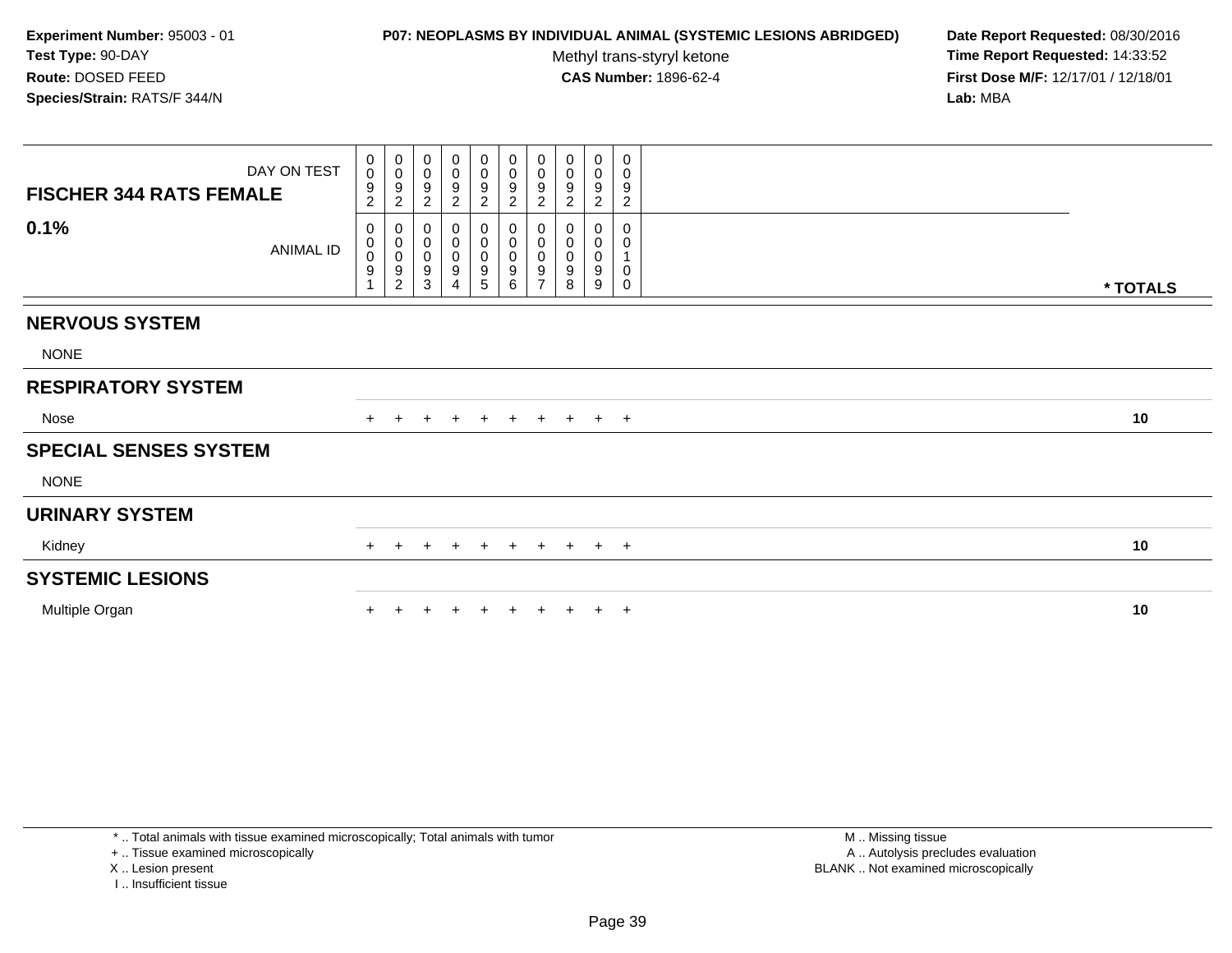#### **P07: NEOPLASMS BY INDIVIDUAL ANIMAL (SYSTEMIC LESIONS ABRIDGED) Date Report Requested:** 08/30/2016

Methyl trans-styryl ketone<br>CAS Number: 1896-62-4

 **Time Report Requested:** 14:33:52 **First Dose M/F:** 12/17/01 / 12/18/01<br>**Lab:** MBA **Lab:** MBA

| DAY ON TEST<br><b>FISCHER 344 RATS FEMALE</b> | $\mathbf 0$<br>$\pmb{0}$      | 0<br>$\pmb{0}$                                    | 0<br>0<br>9      | 0<br>0                           | 0<br>0                                   | 0<br>0           | 0<br>0                                                                        | 0<br>0<br>9      | 0<br>0<br>9                     | 0<br>0<br>9    |                         |
|-----------------------------------------------|-------------------------------|---------------------------------------------------|------------------|----------------------------------|------------------------------------------|------------------|-------------------------------------------------------------------------------|------------------|---------------------------------|----------------|-------------------------|
|                                               | $\frac{9}{2}$                 | $\frac{9}{2}$                                     | $\overline{c}$   | $\frac{9}{2}$                    | $\frac{9}{2}$                            | $\frac{9}{2}$    | $\frac{9}{2}$                                                                 | $\overline{2}$   | $\overline{2}$                  | $\overline{c}$ |                         |
| 0.2%<br><b>ANIMAL ID</b>                      | 0<br>0<br>$\overline{1}$<br>0 | 0<br>0<br>$\mathbf{1}$<br>$\pmb{0}$<br>$\sqrt{2}$ | 0<br>0<br>0<br>3 | 0<br>0<br>$\mathbf{1}$<br>0<br>4 | 0<br>0<br>$\mathbf{1}$<br>$\pmb{0}$<br>5 | 0<br>0<br>0<br>6 | 0<br>$\boldsymbol{0}$<br>$\overline{1}$<br>$\boldsymbol{0}$<br>$\overline{7}$ | 0<br>0<br>0<br>8 | 0<br>0<br>$\mathbf 1$<br>0<br>9 | 0<br>0<br>0    | * TOTALS                |
| <b>ALIMENTARY SYSTEM</b>                      |                               |                                                   |                  |                                  |                                          |                  |                                                                               |                  |                                 |                |                         |
| Liver                                         |                               |                                                   |                  |                                  | $+$                                      |                  |                                                                               |                  |                                 |                | $\mathbf{1}$            |
| Stomach, Glandular                            | $+$                           | $\ddot{}$                                         | $\ddot{}$        | $\ddot{}$                        | $+$                                      | $+$              | $+$                                                                           | $+$              | $+$ $+$                         |                | 10                      |
| <b>CARDIOVASCULAR SYSTEM</b>                  |                               |                                                   |                  |                                  |                                          |                  |                                                                               |                  |                                 |                |                         |
| <b>NONE</b>                                   |                               |                                                   |                  |                                  |                                          |                  |                                                                               |                  |                                 |                |                         |
| <b>ENDOCRINE SYSTEM</b>                       |                               |                                                   |                  |                                  |                                          |                  |                                                                               |                  |                                 |                |                         |
| <b>NONE</b>                                   |                               |                                                   |                  |                                  |                                          |                  |                                                                               |                  |                                 |                |                         |
| <b>GENERAL BODY SYSTEM</b>                    |                               |                                                   |                  |                                  |                                          |                  |                                                                               |                  |                                 |                |                         |
| <b>NONE</b>                                   |                               |                                                   |                  |                                  |                                          |                  |                                                                               |                  |                                 |                |                         |
| <b>GENITAL SYSTEM</b>                         |                               |                                                   |                  |                                  |                                          |                  |                                                                               |                  |                                 |                |                         |
| Ovary                                         |                               |                                                   |                  |                                  |                                          | $+$              |                                                                               | $+$              |                                 |                | $\overline{\mathbf{2}}$ |
| <b>HEMATOPOIETIC SYSTEM</b>                   |                               |                                                   |                  |                                  |                                          |                  |                                                                               |                  |                                 |                |                         |
| Lymph Node                                    |                               |                                                   |                  |                                  | $+$ $+$                                  |                  |                                                                               | $+$              |                                 |                | 3                       |
| <b>INTEGUMENTARY SYSTEM</b>                   |                               |                                                   |                  |                                  |                                          |                  |                                                                               |                  |                                 |                |                         |
| <b>NONE</b>                                   |                               |                                                   |                  |                                  |                                          |                  |                                                                               |                  |                                 |                |                         |

# **MUSCULOSKELETAL SYSTEM**

\* .. Total animals with tissue examined microscopically; Total animals with tumor

+ .. Tissue examined microscopically

X .. Lesion present

I .. Insufficient tissue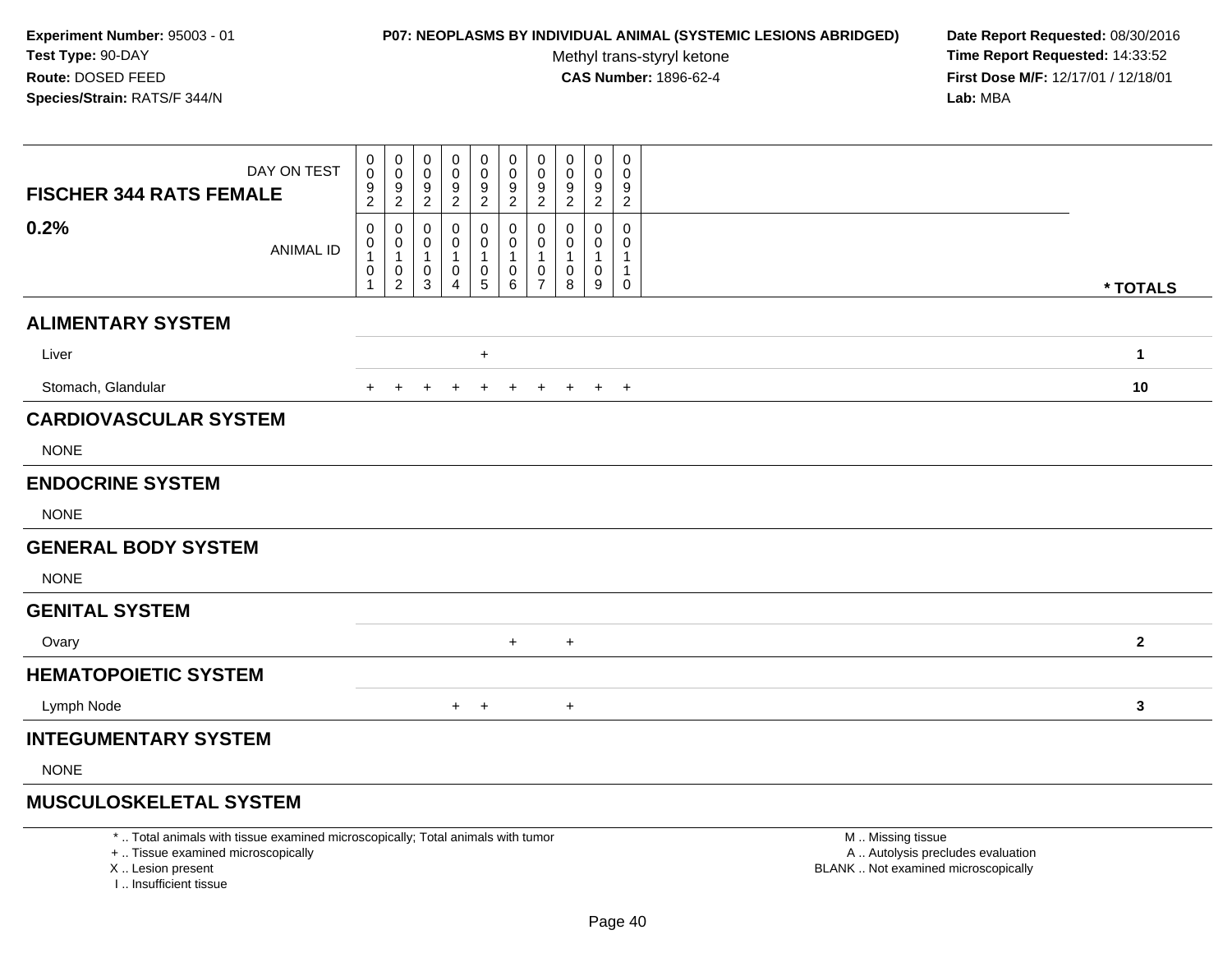# **P07: NEOPLASMS BY INDIVIDUAL ANIMAL (SYSTEMIC LESIONS ABRIDGED) Date Report Requested:** 08/30/2016

Methyl trans-styryl ketone<br>CAS Number: 1896-62-4

| <b>FISCHER 344 RATS FEMALE</b> | DAY ON TEST | $_{\rm 0}^{\rm 0}$<br>$\frac{9}{2}$                   | $\begin{smallmatrix}0\\0\end{smallmatrix}$<br>$\boldsymbol{9}$<br>$\sqrt{2}$ | 0<br>0<br>9<br>$\overline{c}$      | $\pmb{0}$<br>0<br>9<br>2                              | $_{\rm 0}^{\rm 0}$<br>9<br>2     | $\begin{smallmatrix}0\0\0\end{smallmatrix}$<br>$\boldsymbol{9}$<br>$\overline{2}$ | $\begin{smallmatrix}0\\0\end{smallmatrix}$<br>$\boldsymbol{9}$<br>$\overline{c}$ | $_{\rm 0}^{\rm 0}$<br>9<br>$\sqrt{2}$      | 0<br>$\pmb{0}$<br>$\boldsymbol{9}$<br>$\overline{2}$ | 0<br>0<br>9<br>$\overline{c}$ |          |  |
|--------------------------------|-------------|-------------------------------------------------------|------------------------------------------------------------------------------|------------------------------------|-------------------------------------------------------|----------------------------------|-----------------------------------------------------------------------------------|----------------------------------------------------------------------------------|--------------------------------------------|------------------------------------------------------|-------------------------------|----------|--|
| 0.2%                           | ANIMAL ID   | 0<br>0<br>$\mathbf{1}$<br>$\pmb{0}$<br>$\overline{A}$ | 0<br>$\pmb{0}$<br>$\mathbf{1}$<br>$\frac{0}{2}$                              | 0<br>0<br>$\overline{1}$<br>0<br>3 | 0<br>0<br>$\mathbf 1$<br>0<br>$\overline{\mathbf{4}}$ | 0<br>$\pmb{0}$<br>$\pmb{0}$<br>5 | 0<br>$\pmb{0}$<br>$\mathbf{1}$<br>$\pmb{0}$<br>6                                  | 0<br>$\pmb{0}$<br>0<br>$\overline{7}$                                            | 0<br>0<br>$\overline{1}$<br>$\pmb{0}$<br>8 | 0<br>0<br>$\mathbf{1}$<br>$\pmb{0}$<br>9             | 0<br>0<br>1<br>0              | * TOTALS |  |
| <b>NONE</b>                    |             |                                                       |                                                                              |                                    |                                                       |                                  |                                                                                   |                                                                                  |                                            |                                                      |                               |          |  |
| <b>NERVOUS SYSTEM</b>          |             |                                                       |                                                                              |                                    |                                                       |                                  |                                                                                   |                                                                                  |                                            |                                                      |                               |          |  |
| <b>NONE</b>                    |             |                                                       |                                                                              |                                    |                                                       |                                  |                                                                                   |                                                                                  |                                            |                                                      |                               |          |  |
| <b>RESPIRATORY SYSTEM</b>      |             |                                                       |                                                                              |                                    |                                                       |                                  |                                                                                   |                                                                                  |                                            |                                                      |                               |          |  |
| Nose                           |             | $+$                                                   |                                                                              |                                    | $+$                                                   | $+$                              | $+$                                                                               | $+$                                                                              | $+$                                        | $+$ $+$                                              |                               | 10       |  |
| <b>SPECIAL SENSES SYSTEM</b>   |             |                                                       |                                                                              |                                    |                                                       |                                  |                                                                                   |                                                                                  |                                            |                                                      |                               |          |  |
| <b>NONE</b>                    |             |                                                       |                                                                              |                                    |                                                       |                                  |                                                                                   |                                                                                  |                                            |                                                      |                               |          |  |
| <b>URINARY SYSTEM</b>          |             |                                                       |                                                                              |                                    |                                                       |                                  |                                                                                   |                                                                                  |                                            |                                                      |                               |          |  |
| Kidney                         |             | $+$                                                   | $\ddot{}$                                                                    | $\pm$                              | $+$                                                   | $+$                              | $+$                                                                               | $+$                                                                              |                                            | $+$ $+$ $+$                                          |                               | 10       |  |
| <b>SYSTEMIC LESIONS</b>        |             |                                                       |                                                                              |                                    |                                                       |                                  |                                                                                   |                                                                                  |                                            |                                                      |                               |          |  |
| Multiple Organ                 |             |                                                       |                                                                              |                                    |                                                       | $\ddot{}$                        | $+$                                                                               | $\ddot{}$                                                                        | $\ddot{}$                                  |                                                      | $+$ $+$                       | 10       |  |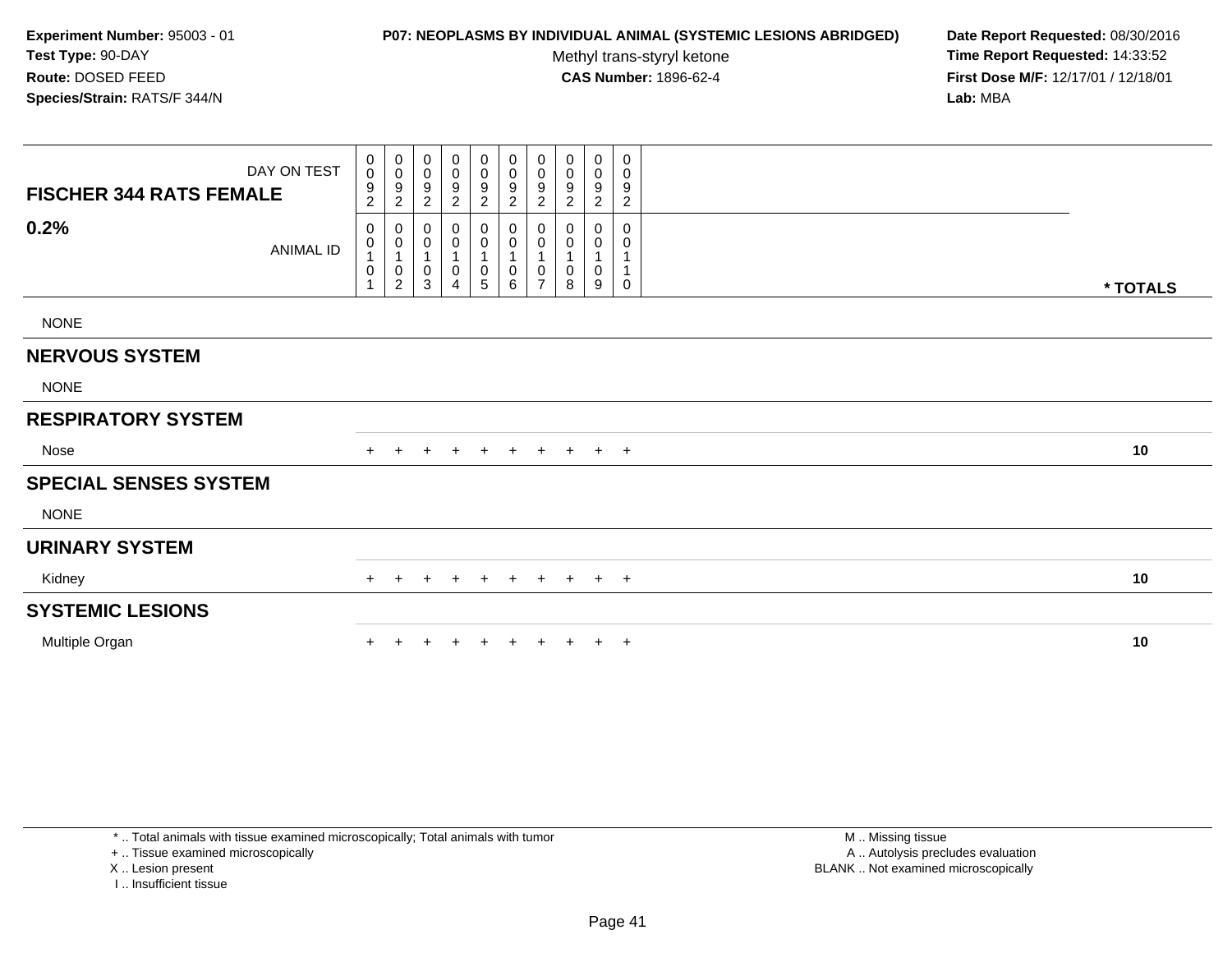### **P07: NEOPLASMS BY INDIVIDUAL ANIMAL (SYSTEMIC LESIONS ABRIDGED) Date Report Requested:** 08/30/2016

Methyl trans-styryl ketone<br>CAS Number: 1896-62-4

| <b>FISCHER 344 RATS FEMALE</b>                                                   | DAY ON TEST                                                                     | $\begin{smallmatrix}0\0\0\end{smallmatrix}$<br>9<br>$\overline{2}$ | $\pmb{0}$<br>$\frac{0}{9}$                                      | $\boldsymbol{0}$<br>$\mathsf{O}\xspace$<br>$\boldsymbol{9}$<br>$\overline{2}$ | $\pmb{0}$<br>$\mathbf 0$<br>9<br>$\overline{2}$                              | 0<br>$\mathbf 0$<br>$\boldsymbol{9}$<br>$\boldsymbol{2}$ | $_{\rm 0}^{\rm 0}$<br>$\overline{9}$<br>$\overline{2}$          | $\mathbf 0$<br>$\mathbf 0$<br>9<br>$\overline{2}$                            | $\pmb{0}$<br>$\pmb{0}$<br>$\boldsymbol{9}$<br>$\overline{2}$ | $\pmb{0}$<br>$\ddot{\mathbf{0}}$<br>$\boldsymbol{9}$<br>$\overline{2}$ | $\mathbf 0$<br>$\mathbf 0$<br>9<br>$\sqrt{2}$                |                                                                                               |
|----------------------------------------------------------------------------------|---------------------------------------------------------------------------------|--------------------------------------------------------------------|-----------------------------------------------------------------|-------------------------------------------------------------------------------|------------------------------------------------------------------------------|----------------------------------------------------------|-----------------------------------------------------------------|------------------------------------------------------------------------------|--------------------------------------------------------------|------------------------------------------------------------------------|--------------------------------------------------------------|-----------------------------------------------------------------------------------------------|
| 0.4%                                                                             | <b>ANIMAL ID</b>                                                                | $\mathbf 0$<br>0<br>$\mathbf{1}$<br>$\overline{1}$<br>1            | $\mathbf 0$<br>$\pmb{0}$<br>$\mathbf{1}$<br>1<br>$\overline{c}$ | $\mathbf 0$<br>$\mathbf 0$<br>$\mathbf{1}$<br>$\mathbf{1}$<br>3               | $\mathbf 0$<br>$\mathbf 0$<br>$\mathbf{1}$<br>$\mathbf{1}$<br>$\overline{4}$ | 0<br>$\pmb{0}$<br>$\mathbf{1}$<br>$\mathbf{1}$<br>5      | $\mathbf 0$<br>$\mathbf 0$<br>$\mathbf{1}$<br>$\mathbf{1}$<br>6 | $\mathbf 0$<br>$\mathbf 0$<br>$\mathbf{1}$<br>$\mathbf{1}$<br>$\overline{7}$ | $\mathbf 0$<br>0<br>$\mathbf{1}$<br>8                        | $\mathbf 0$<br>$\mathbf 0$<br>$\mathbf{1}$<br>$\mathbf{1}$<br>9        | $\mathbf 0$<br>$\mathbf 0$<br>$\overline{1}$<br>$^2_{\rm 0}$ | * TOTALS                                                                                      |
| <b>ALIMENTARY SYSTEM</b>                                                         |                                                                                 |                                                                    |                                                                 |                                                                               |                                                                              |                                                          |                                                                 |                                                                              |                                                              |                                                                        |                                                              |                                                                                               |
| Esophagus                                                                        |                                                                                 |                                                                    |                                                                 |                                                                               |                                                                              |                                                          |                                                                 |                                                                              |                                                              |                                                                        | $\overline{+}$                                               | 10                                                                                            |
| Intestine Large, Cecum                                                           |                                                                                 |                                                                    |                                                                 |                                                                               |                                                                              |                                                          |                                                                 |                                                                              |                                                              |                                                                        | $\ddot{}$                                                    | 10                                                                                            |
| Intestine Large, Colon                                                           |                                                                                 |                                                                    |                                                                 |                                                                               |                                                                              |                                                          |                                                                 |                                                                              |                                                              |                                                                        | $+$                                                          | 10                                                                                            |
| Intestine Large, Rectum                                                          |                                                                                 |                                                                    |                                                                 |                                                                               |                                                                              |                                                          |                                                                 |                                                                              |                                                              |                                                                        | $+$                                                          | 10                                                                                            |
| Intestine Small, Duodenum                                                        |                                                                                 |                                                                    |                                                                 |                                                                               |                                                                              |                                                          |                                                                 |                                                                              |                                                              |                                                                        | $\ddot{}$                                                    | 10                                                                                            |
| Intestine Small, Ileum                                                           |                                                                                 |                                                                    |                                                                 |                                                                               |                                                                              |                                                          |                                                                 |                                                                              |                                                              |                                                                        | $\div$                                                       | 10                                                                                            |
| Intestine Small, Jejunum                                                         |                                                                                 | $+$                                                                |                                                                 |                                                                               |                                                                              |                                                          |                                                                 |                                                                              |                                                              |                                                                        | $+$                                                          | 10                                                                                            |
| Liver                                                                            |                                                                                 | $\pm$                                                              |                                                                 |                                                                               |                                                                              |                                                          |                                                                 |                                                                              |                                                              |                                                                        | $\overline{+}$                                               | 10                                                                                            |
| Pancreas                                                                         |                                                                                 |                                                                    |                                                                 |                                                                               |                                                                              |                                                          |                                                                 |                                                                              |                                                              |                                                                        | $\div$                                                       | 10                                                                                            |
| Salivary Glands                                                                  |                                                                                 |                                                                    |                                                                 |                                                                               |                                                                              |                                                          |                                                                 |                                                                              |                                                              |                                                                        | $\overline{ }$                                               | 10                                                                                            |
| Stomach, Forestomach                                                             |                                                                                 |                                                                    |                                                                 |                                                                               |                                                                              |                                                          |                                                                 |                                                                              |                                                              |                                                                        | $+$                                                          | 10                                                                                            |
| Stomach, Glandular                                                               |                                                                                 |                                                                    |                                                                 |                                                                               |                                                                              |                                                          |                                                                 |                                                                              |                                                              |                                                                        | $\ddot{}$                                                    | 10                                                                                            |
| Tongue                                                                           |                                                                                 |                                                                    |                                                                 |                                                                               |                                                                              |                                                          |                                                                 |                                                                              |                                                              |                                                                        | $\ddot{}$                                                    | 10                                                                                            |
| <b>CARDIOVASCULAR SYSTEM</b>                                                     |                                                                                 |                                                                    |                                                                 |                                                                               |                                                                              |                                                          |                                                                 |                                                                              |                                                              |                                                                        |                                                              |                                                                                               |
| <b>Blood Vessel</b>                                                              |                                                                                 | $+$                                                                | $\pm$                                                           |                                                                               |                                                                              | $\div$                                                   |                                                                 | $\div$                                                                       |                                                              | $\pm$                                                                  | $+$                                                          | 10                                                                                            |
| +  Tissue examined microscopically<br>X  Lesion present<br>I Insufficient tissue | *  Total animals with tissue examined microscopically; Total animals with tumor |                                                                    |                                                                 |                                                                               |                                                                              |                                                          |                                                                 |                                                                              |                                                              |                                                                        |                                                              | M  Missing tissue<br>A  Autolysis precludes evaluation<br>BLANK  Not examined microscopically |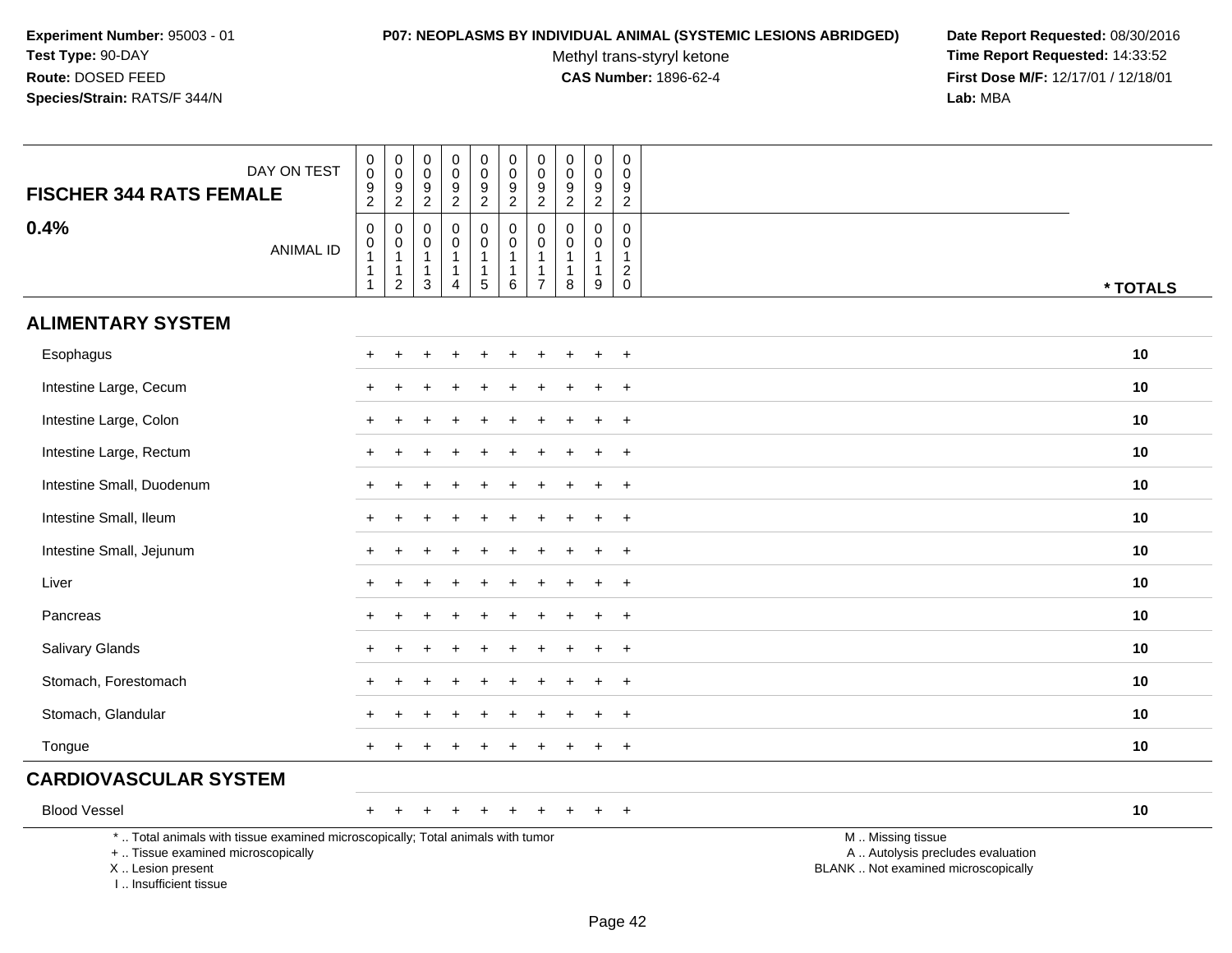# **P07: NEOPLASMS BY INDIVIDUAL ANIMAL (SYSTEMIC LESIONS ABRIDGED) Date Report Requested:** 08/30/2016

Methyl trans-styryl ketone<br>CAS Number: 1896-62-4

| DAY ON TEST<br><b>FISCHER 344 RATS FEMALE</b>                                                                                                                         | $\pmb{0}$<br>$\pmb{0}$<br>9<br>$\sqrt{2}$                                          | $\pmb{0}$<br>$\mathbf 0$<br>$9\,$<br>$\overline{2}$   | $\boldsymbol{0}$<br>$\mathbf 0$<br>$\frac{9}{2}$      | $\pmb{0}$<br>$_{9}^{\rm 0}$<br>$\overline{2}$                    | $\pmb{0}$<br>$\mathbf 0$<br>$\frac{9}{2}$                               | $\boldsymbol{0}$<br>$\mathbf 0$<br>$\boldsymbol{9}$<br>$\overline{2}$ | $\pmb{0}$<br>$\mathbf 0$<br>$\boldsymbol{9}$<br>$\sqrt{2}$        | $\pmb{0}$<br>$\mathbf 0$<br>$\frac{9}{2}$                           | $\pmb{0}$<br>$\mathbf 0$<br>9<br>$\overline{2}$               | $\pmb{0}$<br>$\mathbf 0$<br>$\frac{9}{2}$                         |                                                                                               |              |
|-----------------------------------------------------------------------------------------------------------------------------------------------------------------------|------------------------------------------------------------------------------------|-------------------------------------------------------|-------------------------------------------------------|------------------------------------------------------------------|-------------------------------------------------------------------------|-----------------------------------------------------------------------|-------------------------------------------------------------------|---------------------------------------------------------------------|---------------------------------------------------------------|-------------------------------------------------------------------|-----------------------------------------------------------------------------------------------|--------------|
| 0.4%<br><b>ANIMAL ID</b>                                                                                                                                              | $\mathsf{O}\xspace$<br>$\pmb{0}$<br>$\overline{1}$<br>$\mathbf{1}$<br>$\mathbf{1}$ | 0<br>$\pmb{0}$<br>$\mathbf{1}$<br>1<br>$\overline{c}$ | 0<br>0<br>$\mathbf{1}$<br>$\mathbf{1}$<br>$\mathsf 3$ | 0<br>$\pmb{0}$<br>$\mathbf{1}$<br>$\mathbf{1}$<br>$\overline{4}$ | $\mathbf 0$<br>$\mathsf{O}\xspace$<br>$\mathbf{1}$<br>$\mathbf{1}$<br>5 | 0<br>$\mathbf 0$<br>$\overline{1}$<br>$\mathbf{1}$<br>$\,6\,$         | $\mathbf 0$<br>$\mathbf 0$<br>$\mathbf{1}$<br>1<br>$\overline{7}$ | $\mathbf 0$<br>$\pmb{0}$<br>$\mathbf{1}$<br>$\mathbf{1}$<br>$\,8\,$ | 0<br>$\mathsf{O}\xspace$<br>$\mathbf{1}$<br>$\mathbf{1}$<br>9 | 0<br>$\mathbf 0$<br>$\mathbf{1}$<br>$\overline{c}$<br>$\mathbf 0$ |                                                                                               | * TOTALS     |
| Heart                                                                                                                                                                 | $\ddot{}$                                                                          | $\ddot{}$                                             |                                                       | $\ddot{}$                                                        | $\ddot{}$                                                               | $\ddot{}$                                                             | $\ddot{}$                                                         | ÷.                                                                  | $\ddot{}$                                                     | $+$                                                               |                                                                                               | 10           |
| <b>ENDOCRINE SYSTEM</b>                                                                                                                                               |                                                                                    |                                                       |                                                       |                                                                  |                                                                         |                                                                       |                                                                   |                                                                     |                                                               |                                                                   |                                                                                               |              |
| <b>Adrenal Cortex</b>                                                                                                                                                 |                                                                                    |                                                       |                                                       |                                                                  |                                                                         |                                                                       |                                                                   |                                                                     | $\ddot{}$                                                     | $+$                                                               |                                                                                               | $10$         |
| Adrenal Medulla                                                                                                                                                       |                                                                                    |                                                       |                                                       |                                                                  |                                                                         |                                                                       |                                                                   |                                                                     | м                                                             | $+$                                                               |                                                                                               | 9            |
| Islets, Pancreatic                                                                                                                                                    |                                                                                    |                                                       |                                                       |                                                                  |                                                                         |                                                                       |                                                                   |                                                                     | $+$                                                           | $+$                                                               |                                                                                               | $10$         |
| Parathyroid Gland                                                                                                                                                     | M                                                                                  | М                                                     | M                                                     | M                                                                | $+$                                                                     | м                                                                     | M                                                                 |                                                                     | $\ddot{}$                                                     | $+$                                                               |                                                                                               | 4            |
| <b>Pituitary Gland</b>                                                                                                                                                |                                                                                    |                                                       |                                                       |                                                                  |                                                                         |                                                                       |                                                                   |                                                                     |                                                               | $+$                                                               |                                                                                               | 10           |
| <b>Thyroid Gland</b>                                                                                                                                                  | $+$                                                                                |                                                       |                                                       |                                                                  |                                                                         |                                                                       |                                                                   |                                                                     | $+$                                                           | $+$                                                               |                                                                                               | 10           |
| <b>GENERAL BODY SYSTEM</b>                                                                                                                                            |                                                                                    |                                                       |                                                       |                                                                  |                                                                         |                                                                       |                                                                   |                                                                     |                                                               |                                                                   |                                                                                               |              |
| <b>Tissue NOS</b>                                                                                                                                                     | $\ddot{}$                                                                          |                                                       |                                                       |                                                                  |                                                                         |                                                                       |                                                                   |                                                                     |                                                               |                                                                   |                                                                                               | $\mathbf{1}$ |
| <b>GENITAL SYSTEM</b>                                                                                                                                                 |                                                                                    |                                                       |                                                       |                                                                  |                                                                         |                                                                       |                                                                   |                                                                     |                                                               |                                                                   |                                                                                               |              |
| <b>Clitoral Gland</b>                                                                                                                                                 |                                                                                    |                                                       |                                                       |                                                                  |                                                                         |                                                                       |                                                                   |                                                                     | $\div$                                                        | $+$                                                               |                                                                                               | 10           |
| Ovary                                                                                                                                                                 |                                                                                    |                                                       |                                                       |                                                                  |                                                                         |                                                                       |                                                                   |                                                                     | $\ddot{}$                                                     | $+$                                                               |                                                                                               | 10           |
| Uterus                                                                                                                                                                |                                                                                    |                                                       |                                                       |                                                                  |                                                                         |                                                                       |                                                                   |                                                                     | $\ddot{}$                                                     | $+$                                                               |                                                                                               | 10           |
| <b>HEMATOPOIETIC SYSTEM</b>                                                                                                                                           |                                                                                    |                                                       |                                                       |                                                                  |                                                                         |                                                                       |                                                                   |                                                                     |                                                               |                                                                   |                                                                                               |              |
| <b>Bone Marrow</b>                                                                                                                                                    |                                                                                    |                                                       |                                                       |                                                                  |                                                                         |                                                                       |                                                                   |                                                                     |                                                               | $\overline{+}$                                                    |                                                                                               | 10           |
| *  Total animals with tissue examined microscopically; Total animals with tumor<br>+  Tissue examined microscopically<br>X  Lesion present<br>I., Insufficient tissue |                                                                                    |                                                       |                                                       |                                                                  |                                                                         |                                                                       |                                                                   |                                                                     |                                                               |                                                                   | M  Missing tissue<br>A  Autolysis precludes evaluation<br>BLANK  Not examined microscopically |              |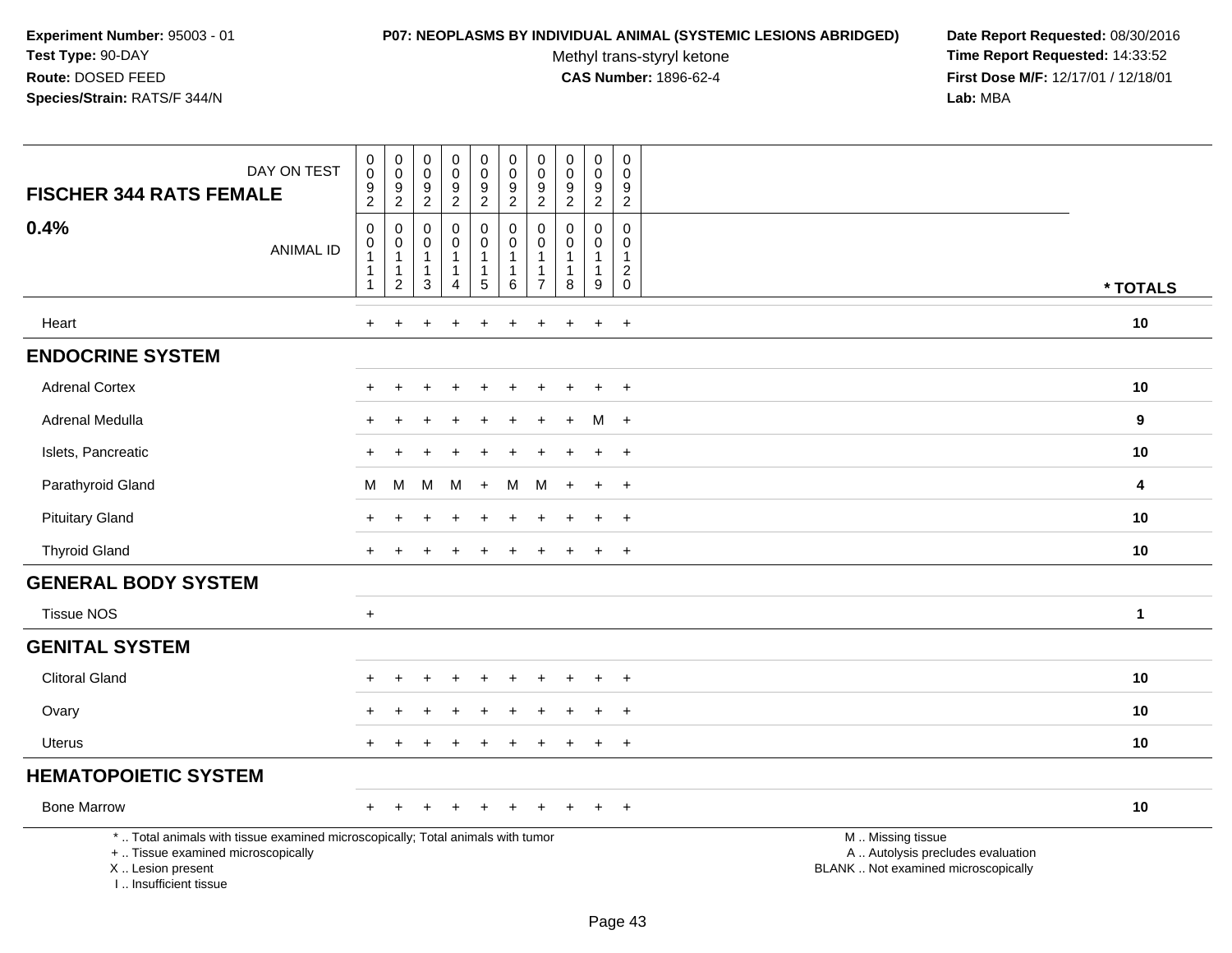### **P07: NEOPLASMS BY INDIVIDUAL ANIMAL (SYSTEMIC LESIONS ABRIDGED) Date Report Requested:** 08/30/2016

Methyl trans-styryl ketone<br>CAS Number: 1896-62-4

 **Time Report Requested:** 14:33:52 **First Dose M/F:** 12/17/01 / 12/18/01<br>Lab: MBA **Lab:** MBA

| <b>FISCHER 344 RATS FEMALE</b>                                                                                                             | DAY ON TEST      | $_{\rm 0}^{\rm 0}$<br>$\boldsymbol{9}$<br>$\overline{2}$                 | $\pmb{0}$<br>$\mathsf 0$<br>9<br>$\sqrt{2}$                        | 0<br>$\mathbf 0$<br>$\boldsymbol{9}$<br>$\sqrt{2}$          | $\pmb{0}$<br>$\pmb{0}$<br>$\boldsymbol{9}$<br>$\overline{c}$ | $\pmb{0}$<br>$\ddot{\mathbf{0}}$<br>9<br>$\overline{2}$                             | $\pmb{0}$<br>$\pmb{0}$<br>$\boldsymbol{9}$<br>$\overline{2}$ | $\pmb{0}$<br>$\pmb{0}$<br>$\boldsymbol{9}$<br>$\boldsymbol{2}$ | $\pmb{0}$<br>$\mathbf 0$<br>$\boldsymbol{9}$<br>$\overline{2}$                      | $\pmb{0}$<br>$\mathbf 0$<br>9<br>$\overline{2}$ | $\pmb{0}$<br>$\mathbf 0$<br>$\boldsymbol{9}$<br>$\overline{2}$ |                                                                                               |              |
|--------------------------------------------------------------------------------------------------------------------------------------------|------------------|--------------------------------------------------------------------------|--------------------------------------------------------------------|-------------------------------------------------------------|--------------------------------------------------------------|-------------------------------------------------------------------------------------|--------------------------------------------------------------|----------------------------------------------------------------|-------------------------------------------------------------------------------------|-------------------------------------------------|----------------------------------------------------------------|-----------------------------------------------------------------------------------------------|--------------|
| 0.4%                                                                                                                                       | <b>ANIMAL ID</b> | $\boldsymbol{0}$<br>0<br>$\mathbf 1$<br>$\overline{1}$<br>$\overline{1}$ | $\mathbf 0$<br>0<br>$\mathbf{1}$<br>$\mathbf{1}$<br>$\overline{2}$ | $\Omega$<br>$\Omega$<br>$\overline{1}$<br>1<br>$\mathbf{3}$ | 0<br>0<br>$\mathbf 1$<br>$\mathbf{1}$<br>$\overline{4}$      | $\mathbf 0$<br>$\mathbf 0$<br>$\mathbf{1}$<br>$\begin{array}{c} 1 \\ 5 \end{array}$ | $\mathbf 0$<br>$\mathbf 0$<br>1<br>1<br>$\,6\,$              | $\mathbf 0$<br>0<br>$\frac{1}{7}$                              | $\mathbf 0$<br>$\mathbf 0$<br>$\mathbf{1}$<br>$\begin{array}{c} 1 \\ 8 \end{array}$ | $\mathbf 0$<br>$\overline{0}$<br>1<br>9         | $\mathbf 0$<br>$\Omega$<br>$\mathbf{1}$<br>$^2_{\rm 0}$        |                                                                                               | * TOTALS     |
| Lymph Node                                                                                                                                 |                  |                                                                          |                                                                    |                                                             |                                                              | $+$                                                                                 |                                                              | $\ddot{}$                                                      |                                                                                     |                                                 |                                                                |                                                                                               | $\mathbf{2}$ |
| Lymph Node, Mandibular                                                                                                                     |                  | М                                                                        | М                                                                  | M                                                           | M                                                            | M                                                                                   | M                                                            | M                                                              | M                                                                                   | $M$ M                                           |                                                                |                                                                                               | $\mathbf 0$  |
| Lymph Node, Mesenteric                                                                                                                     |                  |                                                                          |                                                                    |                                                             |                                                              |                                                                                     |                                                              |                                                                |                                                                                     | ÷                                               | $\overline{+}$                                                 |                                                                                               | 10           |
| Spleen                                                                                                                                     |                  |                                                                          |                                                                    |                                                             |                                                              |                                                                                     |                                                              |                                                                |                                                                                     | $\ddot{}$                                       | $\ddot{}$                                                      |                                                                                               | 10           |
| Thymus                                                                                                                                     |                  | $+$                                                                      |                                                                    |                                                             |                                                              |                                                                                     |                                                              |                                                                |                                                                                     | $\ddot{}$                                       | $+$                                                            |                                                                                               | 10           |
| <b>INTEGUMENTARY SYSTEM</b>                                                                                                                |                  |                                                                          |                                                                    |                                                             |                                                              |                                                                                     |                                                              |                                                                |                                                                                     |                                                 |                                                                |                                                                                               |              |
| Mammary Gland                                                                                                                              |                  |                                                                          |                                                                    |                                                             |                                                              |                                                                                     |                                                              |                                                                |                                                                                     |                                                 | $\ddot{}$                                                      |                                                                                               | 10           |
| Skin                                                                                                                                       |                  | $+$                                                                      | $\div$                                                             |                                                             |                                                              | $\div$                                                                              | $\ddot{}$                                                    |                                                                | ÷.                                                                                  | $+$                                             | $+$                                                            |                                                                                               | 10           |
| <b>MUSCULOSKELETAL SYSTEM</b>                                                                                                              |                  |                                                                          |                                                                    |                                                             |                                                              |                                                                                     |                                                              |                                                                |                                                                                     |                                                 |                                                                |                                                                                               |              |
| Bone                                                                                                                                       |                  |                                                                          |                                                                    |                                                             |                                                              |                                                                                     | $\ddot{}$                                                    |                                                                |                                                                                     | $\overline{+}$                                  | $+$                                                            |                                                                                               | 10           |
| <b>NERVOUS SYSTEM</b>                                                                                                                      |                  |                                                                          |                                                                    |                                                             |                                                              |                                                                                     |                                                              |                                                                |                                                                                     |                                                 |                                                                |                                                                                               |              |
| <b>Brain</b>                                                                                                                               |                  | $+$                                                                      | $+$                                                                | $\ddot{}$                                                   | $\ddot{}$                                                    | $+$                                                                                 | $\ddot{}$                                                    | $+$                                                            | $\ddot{}$                                                                           | $+$                                             | $+$                                                            |                                                                                               | 10           |
| <b>RESPIRATORY SYSTEM</b>                                                                                                                  |                  |                                                                          |                                                                    |                                                             |                                                              |                                                                                     |                                                              |                                                                |                                                                                     |                                                 |                                                                |                                                                                               |              |
| Lung                                                                                                                                       |                  |                                                                          |                                                                    |                                                             |                                                              |                                                                                     |                                                              |                                                                |                                                                                     |                                                 |                                                                |                                                                                               | 10           |
| Nose                                                                                                                                       |                  |                                                                          |                                                                    |                                                             |                                                              |                                                                                     |                                                              |                                                                |                                                                                     | $\ddot{}$                                       | $\overline{+}$                                                 |                                                                                               | 10           |
| Trachea                                                                                                                                    |                  |                                                                          |                                                                    |                                                             |                                                              |                                                                                     |                                                              |                                                                |                                                                                     |                                                 | $\ddot{}$                                                      |                                                                                               | 10           |
| *  Total animals with tissue examined microscopically; Total animals with tumor<br>+  Tissue examined microscopically<br>X  Lesion present |                  |                                                                          |                                                                    |                                                             |                                                              |                                                                                     |                                                              |                                                                |                                                                                     |                                                 |                                                                | M  Missing tissue<br>A  Autolysis precludes evaluation<br>BLANK  Not examined microscopically |              |

I .. Insufficient tissue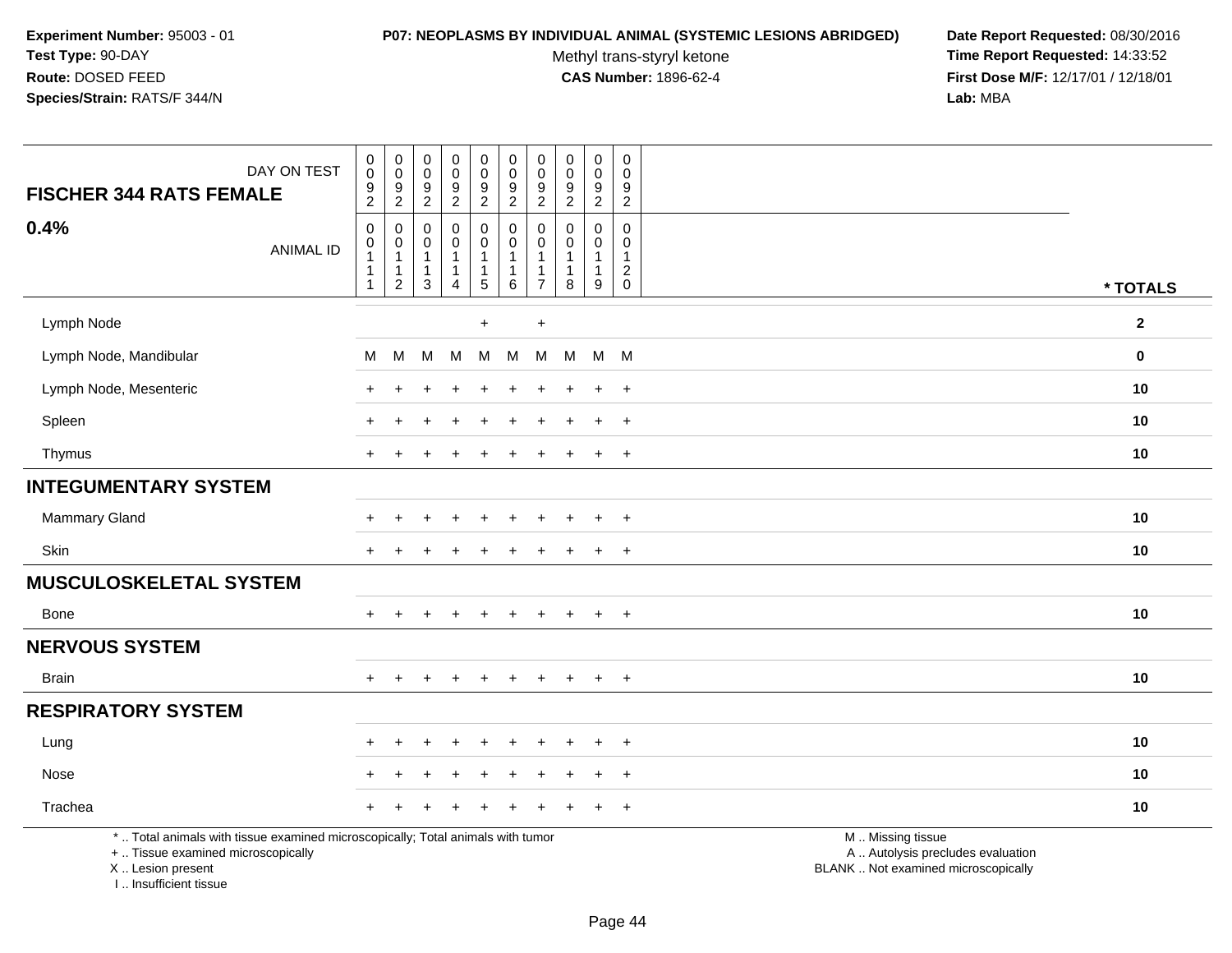## **P07: NEOPLASMS BY INDIVIDUAL ANIMAL (SYSTEMIC LESIONS ABRIDGED) Date Report Requested:** 08/30/2016

Methyl trans-styryl ketone<br>CAS Number: 1896-62-4

 **Time Report Requested:** 14:33:52 **First Dose M/F:** 12/17/01 / 12/18/01<br>**Lab:** MBA **Lab:** MBA

| DAY ON TEST<br><b>FISCHER 344 RATS FEMALE</b> | $\mathbf 0$<br>$\pmb{0}$<br>9<br>$\overline{c}$ | $_{\rm 0}^{\rm 0}$<br>9<br>$\boldsymbol{2}$ | $_{\rm 0}^{\rm 0}$<br>$\boldsymbol{9}$<br>$\overline{c}$ | $_{\rm 0}^{\rm 0}$<br>$\boldsymbol{9}$<br>$\overline{c}$ | $\begin{smallmatrix}0\0\0\9\end{smallmatrix}$<br>$\overline{c}$ | $\begin{smallmatrix}0\\0\end{smallmatrix}$<br>$\boldsymbol{9}$<br>$\overline{c}$ | $\begin{smallmatrix} 0\\0 \end{smallmatrix}$<br>$\boldsymbol{9}$<br>2 | $\begin{smallmatrix}0\0\0\end{smallmatrix}$<br>9<br>$\overline{2}$ | $\begin{smallmatrix} 0\\0 \end{smallmatrix}$<br>$\boldsymbol{9}$<br>$\overline{c}$ | 0<br>$\pmb{0}$<br>$\boldsymbol{9}$<br>$\overline{2}$ |          |
|-----------------------------------------------|-------------------------------------------------|---------------------------------------------|----------------------------------------------------------|----------------------------------------------------------|-----------------------------------------------------------------|----------------------------------------------------------------------------------|-----------------------------------------------------------------------|--------------------------------------------------------------------|------------------------------------------------------------------------------------|------------------------------------------------------|----------|
| 0.4%<br><b>ANIMAL ID</b>                      | 0<br>$\boldsymbol{0}$<br>$\overline{A}$         | 0<br>0<br>$\overline{c}$                    | 0<br>3                                                   | $\pmb{0}$<br>$\pmb{0}$<br>4                              | 0<br>0<br>5                                                     | $\pmb{0}$<br>$\pmb{0}$<br>6                                                      | $\pmb{0}$                                                             | 0<br>8                                                             | 0<br>0<br>9                                                                        | 0<br>0<br>$\boldsymbol{2}$<br>$\mathbf 0$            | * TOTALS |
| <b>SPECIAL SENSES SYSTEM</b>                  |                                                 |                                             |                                                          |                                                          |                                                                 |                                                                                  |                                                                       |                                                                    |                                                                                    |                                                      |          |
| Eye                                           | $+$                                             |                                             |                                                          |                                                          | $\ddot{}$                                                       | $\pm$                                                                            |                                                                       | $+$                                                                | $+$                                                                                | $+$                                                  | 10       |
| Harderian Gland                               | $+$                                             |                                             |                                                          |                                                          | $\pm$                                                           | $\pm$                                                                            | $\pm$                                                                 | $+$                                                                | $+$ $+$                                                                            |                                                      | 10       |
| <b>URINARY SYSTEM</b>                         |                                                 |                                             |                                                          |                                                          |                                                                 |                                                                                  |                                                                       |                                                                    |                                                                                    |                                                      |          |
| Kidney                                        |                                                 |                                             |                                                          |                                                          | $\div$                                                          | $+$                                                                              |                                                                       |                                                                    | $+$                                                                                | $+$                                                  | 10       |
| <b>Urinary Bladder</b>                        |                                                 |                                             |                                                          |                                                          |                                                                 | $\pm$                                                                            |                                                                       |                                                                    | $+$                                                                                | $+$                                                  | 10       |
| <b>SYSTEMIC LESIONS</b>                       |                                                 |                                             |                                                          |                                                          |                                                                 |                                                                                  |                                                                       |                                                                    |                                                                                    |                                                      |          |
| Multiple Organ                                |                                                 |                                             |                                                          |                                                          | $\div$                                                          | $+$                                                                              |                                                                       | $+$                                                                | $\pm$                                                                              | $+$                                                  | 10       |

\* .. Total animals with tissue examined microscopically; Total animals with tumor

+ .. Tissue examined microscopically

- X .. Lesion present
- I .. Insufficient tissue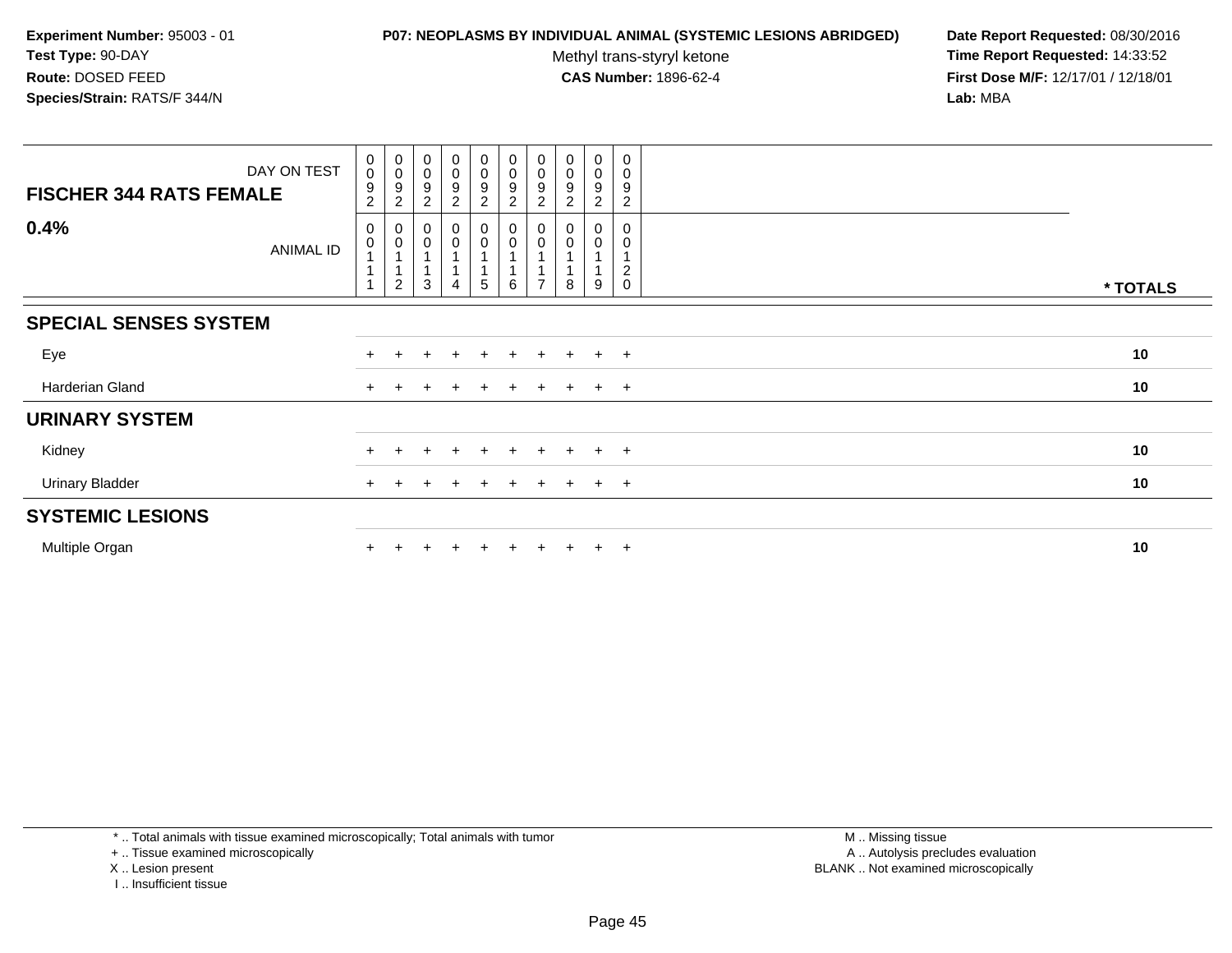DAY ON TEST**FISCHER 344 RATS FEMALECONTROL SPECIAL**ANIMAL ID**\* TOTALSALIMENTARY SYSTEM**NONE**CARDIOVASCULAR SYSTEM**NONE**ENDOCRINE SYSTEM**NONE**GENERAL BODY SYSTEM**NONE**GENITAL SYSTEM**NONE**HEMATOPOIETIC SYSTEMNONE INTEGUMENTARY SYSTEM**NONE**MUSCULOSKELETAL SYSTEM**NONE**Experiment Number:** 95003 - 01 **P07: NEOPLASMS BY INDIVIDUAL ANIMAL (SYSTEMIC LESIONS ABRIDGED) Date Report Requested:** 08/30/2016 **Test Type:** 90-DAYMethyl trans-styryl ketone<br>CAS Number: 1896-62-4 **Time Report Requested:** 14:33:52 **Route:** DOSED FEED**First Dose M/F:** 12/17/01 / 12/18/01<br>**Lab:** MBA **Species/Strain:** RATS/F 344/N**Lab:** MBA

\* .. Total animals with tissue examined microscopically; Total animals with tumor

+ .. Tissue examined microscopically

X .. Lesion present

I .. Insufficient tissue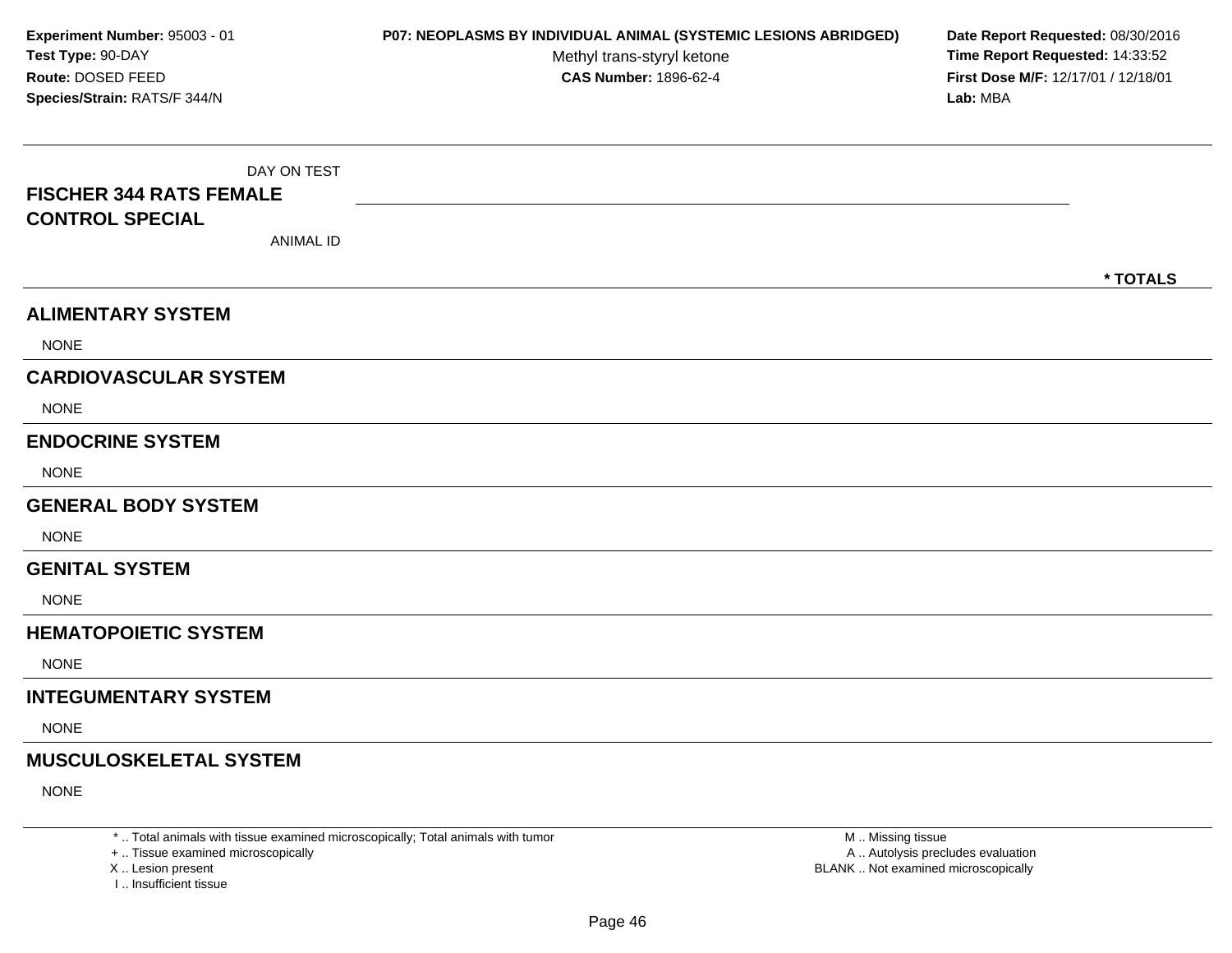DAY ON TEST**FISCHER 344 RATS FEMALECONTROL SPECIAL**ANIMAL ID**\* TOTALSNERVOUS SYSTEM**NONE**RESPIRATORY SYSTEM**NONE**SPECIAL SENSES SYSTEM**NONE**URINARY SYSTEM**NONE**SYSTEMIC LESIONSExperiment Number:** 95003 - 01 **P07: NEOPLASMS BY INDIVIDUAL ANIMAL (SYSTEMIC LESIONS ABRIDGED) Date Report Requested:** 08/30/2016 **Test Type:** 90-DAYMethyl trans-styryl ketone<br>CAS Number: 1896-62-4 **Time Report Requested:** 14:33:52 **Route:** DOSED FEED**First Dose M/F:** 12/17/01 / 12/18/01<br>**Lab:** MBA **Species/Strain:** RATS/F 344/N**Lab:** MBA

Multiple Organ**<sup>0</sup>**

\* .. Total animals with tissue examined microscopically; Total animals with tumor

+ .. Tissue examined microscopically

X .. Lesion present

I .. Insufficient tissue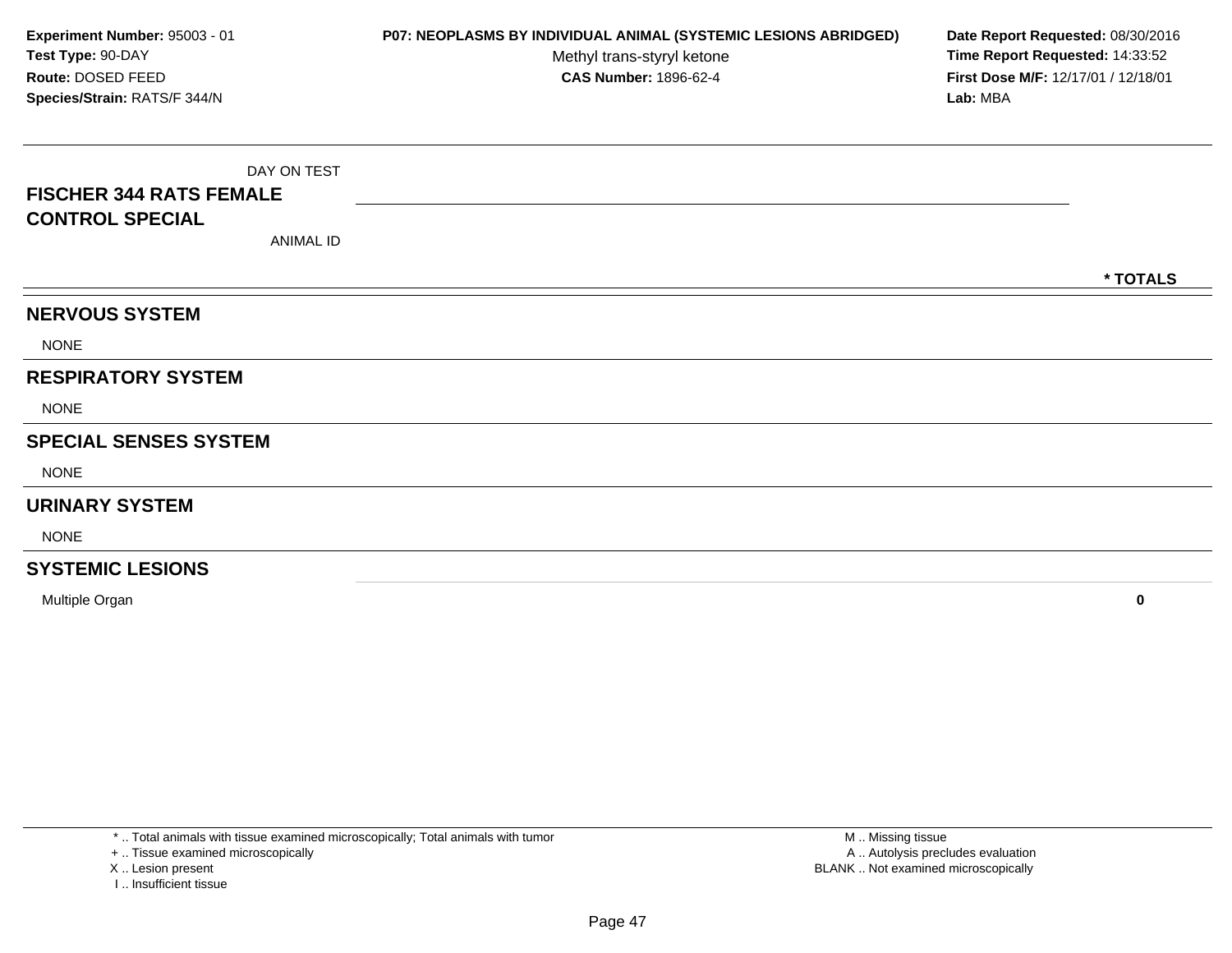DAY ON TEST**FISCHER 344 RATS FEMALE0.025% SPECIAL**ANIMAL ID**\* TOTALSALIMENTARY SYSTEM**NONE**CARDIOVASCULAR SYSTEM**NONE**ENDOCRINE SYSTEM**NONE**GENERAL BODY SYSTEM**NONE**GENITAL SYSTEM**NONE**HEMATOPOIETIC SYSTEMNONE INTEGUMENTARY SYSTEM**NONE**MUSCULOSKELETAL SYSTEM**NONE**Experiment Number:** 95003 - 01 **P07: NEOPLASMS BY INDIVIDUAL ANIMAL (SYSTEMIC LESIONS ABRIDGED) Date Report Requested:** 08/30/2016 **Test Type:** 90-DAYMethyl trans-styryl ketone<br>CAS Number: 1896-62-4 **Time Report Requested:** 14:33:52 **Route:** DOSED FEED**First Dose M/F:** 12/17/01 / 12/18/01<br>**Lab:** MBA **Species/Strain:** RATS/F 344/N**Lab:** MBA

\* .. Total animals with tissue examined microscopically; Total animals with tumor

+ .. Tissue examined microscopically

X .. Lesion present

I .. Insufficient tissue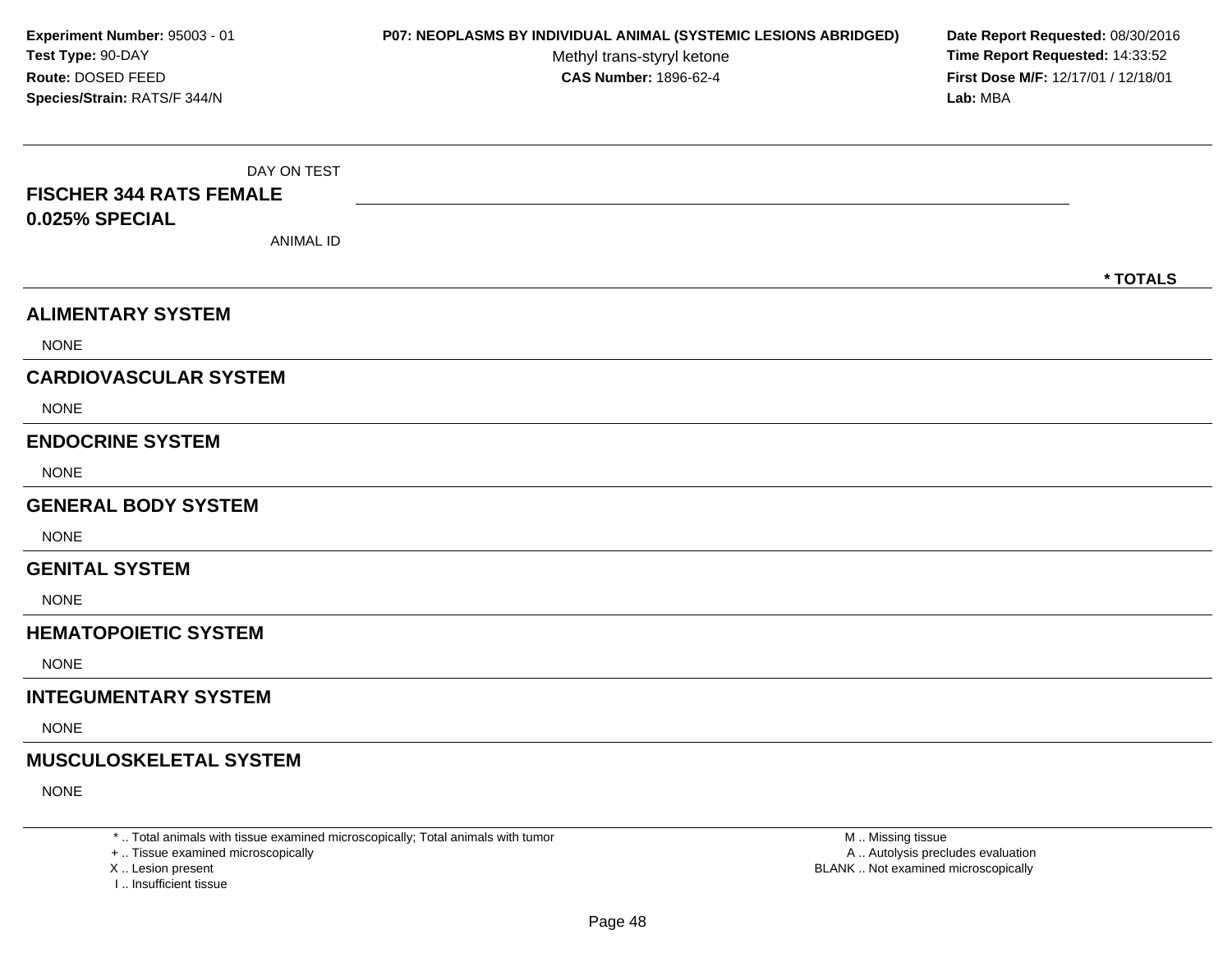DAY ON TEST**FISCHER 344 RATS FEMALE0.025% SPECIAL**ANIMAL ID**\* TOTALSNERVOUS SYSTEM**NONE**RESPIRATORY SYSTEM**NONE**SPECIAL SENSES SYSTEM**NONE**URINARY SYSTEM**NONE**SYSTEMIC LESIONSExperiment Number:** 95003 - 01 **P07: NEOPLASMS BY INDIVIDUAL ANIMAL (SYSTEMIC LESIONS ABRIDGED) Date Report Requested:** 08/30/2016 **Test Type:** 90-DAYMethyl trans-styryl ketone<br>CAS Number: 1896-62-4 **Time Report Requested:** 14:33:52 **Route:** DOSED FEED**First Dose M/F:** 12/17/01 / 12/18/01<br>**Lab:** MBA **Species/Strain:** RATS/F 344/N**Lab:** MBA

Multiple Organ**<sup>0</sup>**

\* .. Total animals with tissue examined microscopically; Total animals with tumor

+ .. Tissue examined microscopically

X .. Lesion present

I .. Insufficient tissue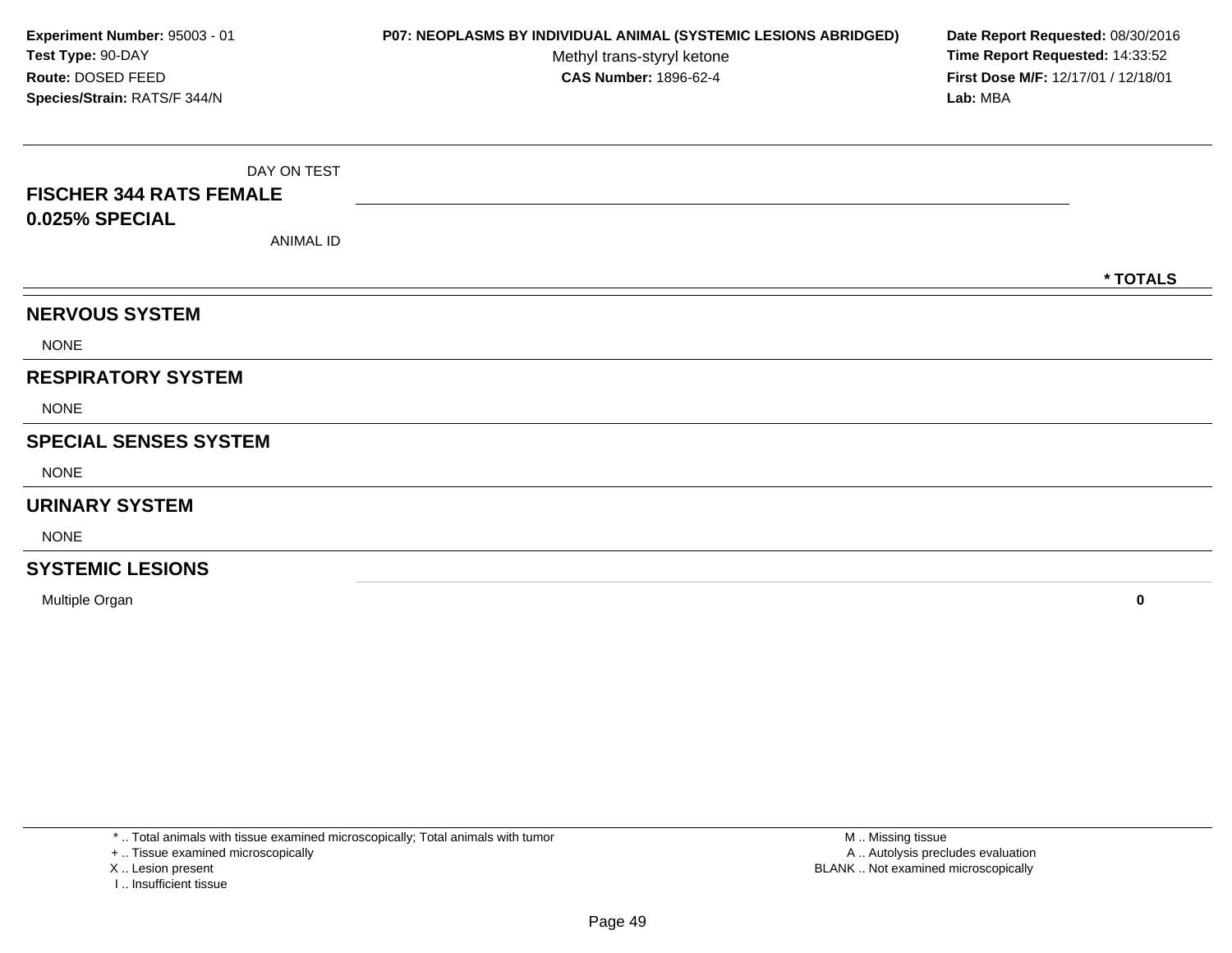DAY ON TEST**FISCHER 344 RATS FEMALE0.05% SPECIAL**ANIMAL ID**\* TOTALSALIMENTARY SYSTEM**NONE**CARDIOVASCULAR SYSTEM**NONE**ENDOCRINE SYSTEM**NONE**GENERAL BODY SYSTEM**NONE**GENITAL SYSTEM**NONE**HEMATOPOIETIC SYSTEMNONE INTEGUMENTARY SYSTEM**NONE**MUSCULOSKELETAL SYSTEM**NONE**Experiment Number:** 95003 - 01 **P07: NEOPLASMS BY INDIVIDUAL ANIMAL (SYSTEMIC LESIONS ABRIDGED) Date Report Requested:** 08/30/2016 **Test Type:** 90-DAYMethyl trans-styryl ketone<br>CAS Number: 1896-62-4 **Time Report Requested:** 14:33:52 **Route:** DOSED FEED**First Dose M/F:** 12/17/01 / 12/18/01<br>**Lab:** MBA **Species/Strain:** RATS/F 344/N**Lab:** MBA

\* .. Total animals with tissue examined microscopically; Total animals with tumor

+ .. Tissue examined microscopically

X .. Lesion present

I .. Insufficient tissue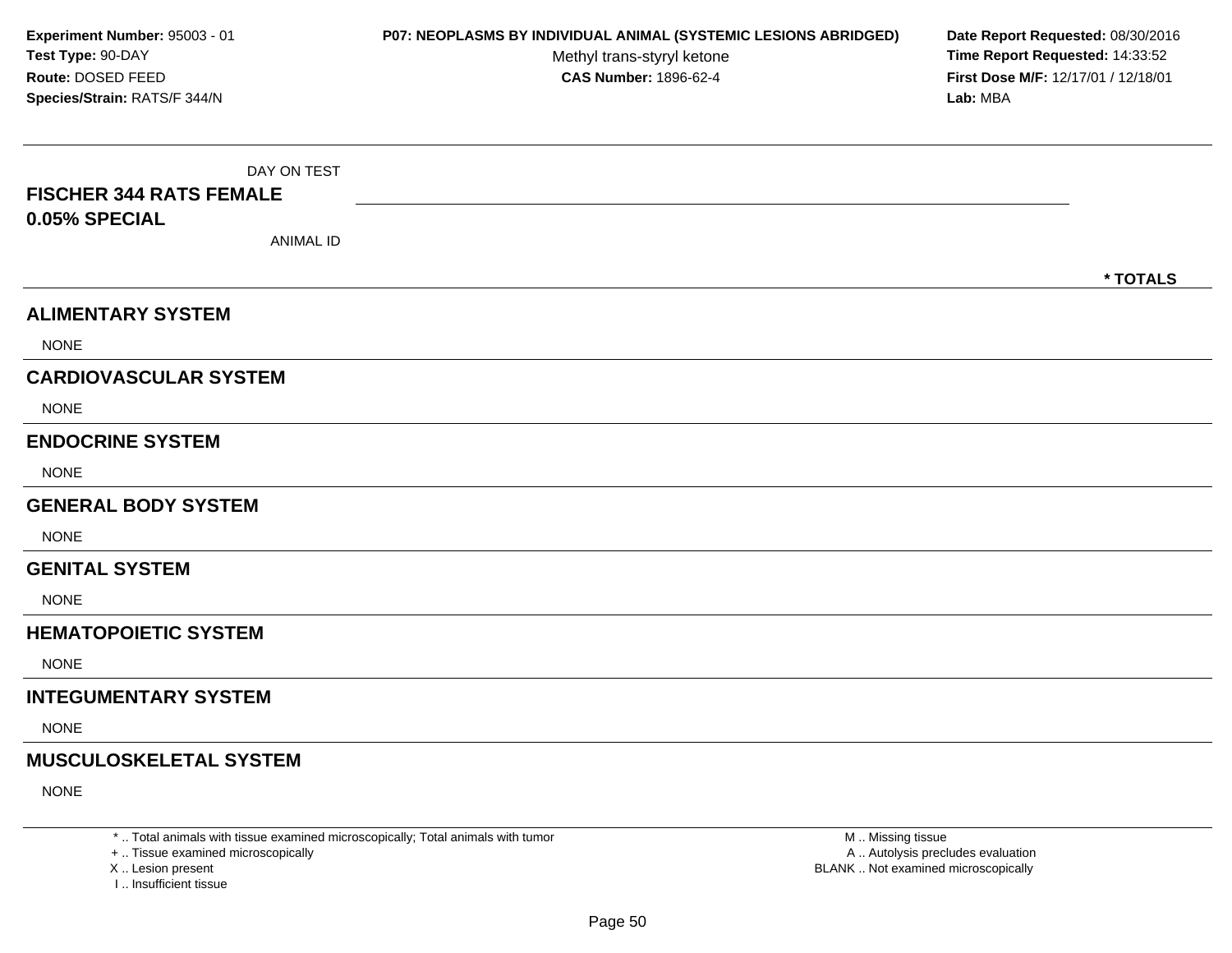DAY ON TEST**FISCHER 344 RATS FEMALE0.05% SPECIAL**ANIMAL ID**\* TOTALSNERVOUS SYSTEM**NONE**RESPIRATORY SYSTEM**NONE**SPECIAL SENSES SYSTEM**NONE**URINARY SYSTEM**NONE**SYSTEMIC LESIONSExperiment Number:** 95003 - 01 **P07: NEOPLASMS BY INDIVIDUAL ANIMAL (SYSTEMIC LESIONS ABRIDGED) Date Report Requested:** 08/30/2016 **Test Type:** 90-DAYMethyl trans-styryl ketone<br>CAS Number: 1896-62-4 **Time Report Requested:** 14:33:52 **Route:** DOSED FEED**First Dose M/F:** 12/17/01 / 12/18/01<br>**Lab:** MBA **Species/Strain:** RATS/F 344/N**Lab:** MBA

Multiple Organ**<sup>0</sup>**

\* .. Total animals with tissue examined microscopically; Total animals with tumor

+ .. Tissue examined microscopically

X .. Lesion present

I .. Insufficient tissue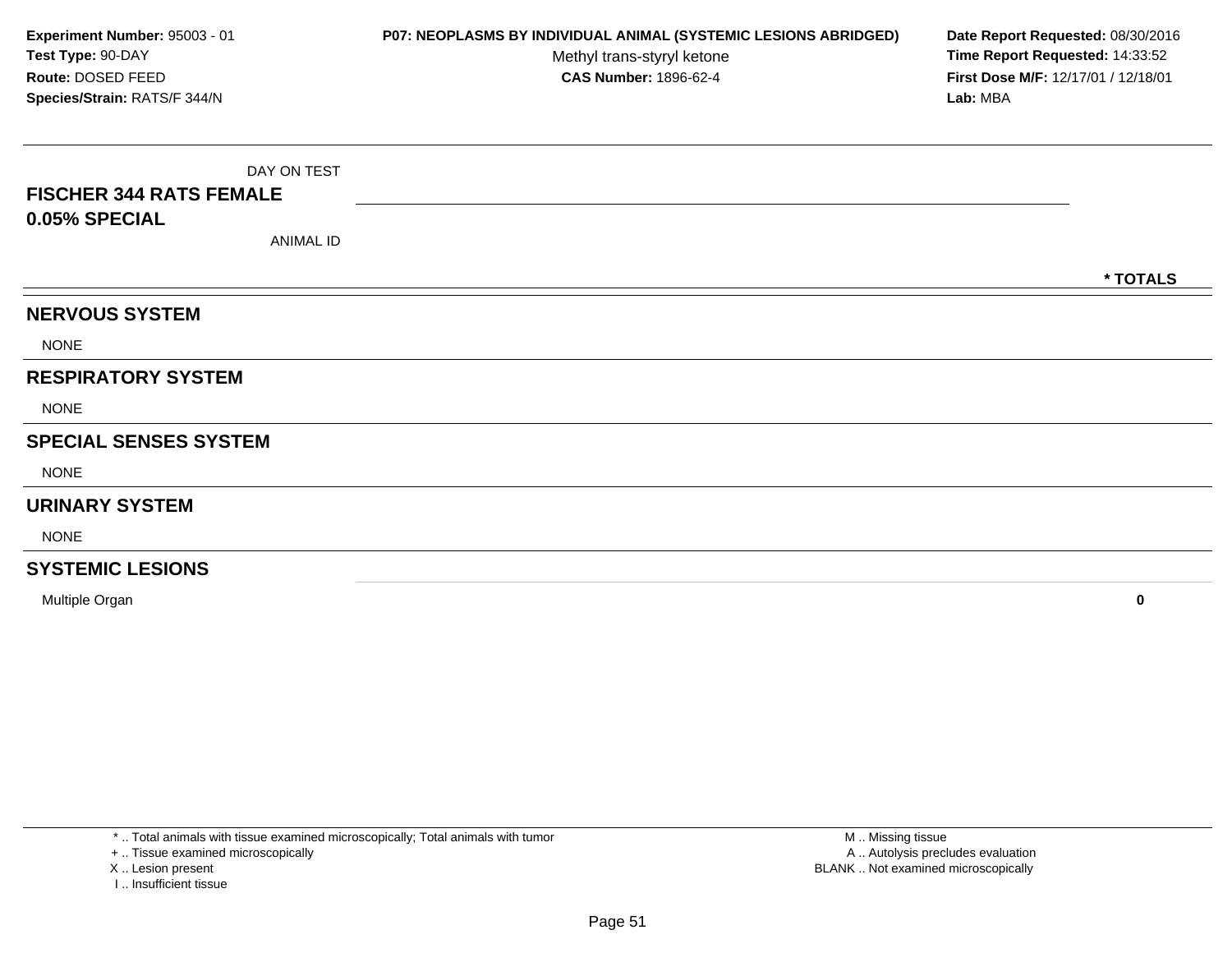DAY ON TEST**FISCHER 344 RATS FEMALE0.1% SPECIAL**ANIMAL ID**\* TOTALSALIMENTARY SYSTEMNONE CARDIOVASCULAR SYSTEM**NONE**ENDOCRINE SYSTEM**NONE**GENERAL BODY SYSTEM**NONE**GENITAL SYSTEM**NONE**HEMATOPOIETIC SYSTEMNONE INTEGUMENTARY SYSTEM**NONE**MUSCULOSKELETAL SYSTEM**NONE**Experiment Number:** 95003 - 01 **P07: NEOPLASMS BY INDIVIDUAL ANIMAL (SYSTEMIC LESIONS ABRIDGED) Date Report Requested:** 08/30/2016 **Test Type:** 90-DAYMethyl trans-styryl ketone<br>CAS Number: 1896-62-4 **Time Report Requested:** 14:33:52 **Route:** DOSED FEED**First Dose M/F:** 12/17/01 / 12/18/01<br>**Lab:** MBA **Species/Strain:** RATS/F 344/N**Lab:** MBA

\* .. Total animals with tissue examined microscopically; Total animals with tumor

+ .. Tissue examined microscopically

X .. Lesion present

I .. Insufficient tissue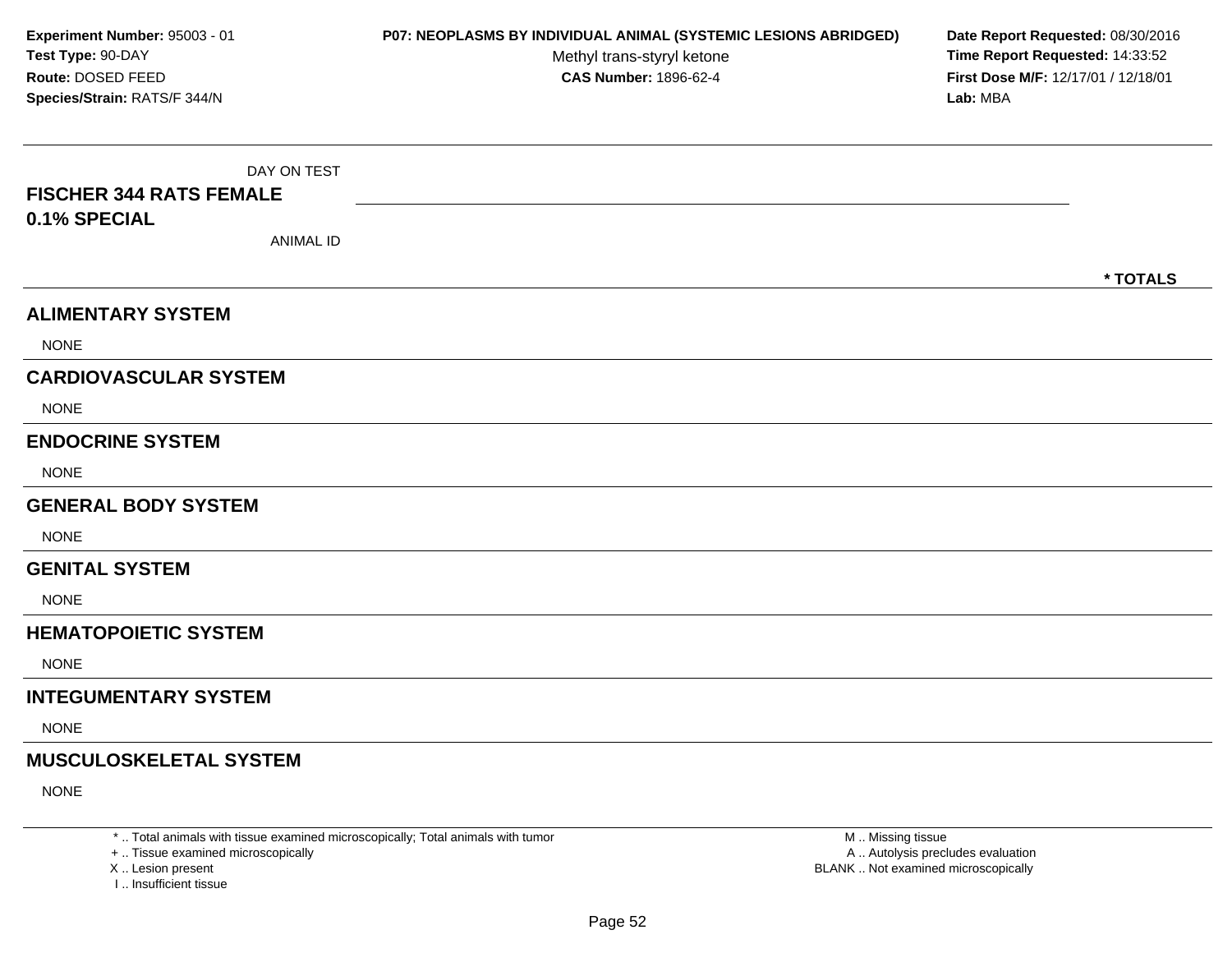DAY ON TEST**FISCHER 344 RATS FEMALE0.1% SPECIAL**ANIMAL ID**\* TOTALSNERVOUS SYSTEM**NONE**RESPIRATORY SYSTEM**NONE**SPECIAL SENSES SYSTEM**NONE**URINARY SYSTEM**NONE**SYSTEMIC LESIONSExperiment Number:** 95003 - 01 **P07: NEOPLASMS BY INDIVIDUAL ANIMAL (SYSTEMIC LESIONS ABRIDGED) Date Report Requested:** 08/30/2016 **Test Type:** 90-DAYMethyl trans-styryl ketone<br>CAS Number: 1896-62-4 **Time Report Requested:** 14:33:52 **Route:** DOSED FEED**First Dose M/F:** 12/17/01 / 12/18/01<br>**Lab:** MBA **Species/Strain:** RATS/F 344/N**Lab:** MBA

Multiple Organ**<sup>0</sup>**

\* .. Total animals with tissue examined microscopically; Total animals with tumor

+ .. Tissue examined microscopically

X .. Lesion present

I .. Insufficient tissue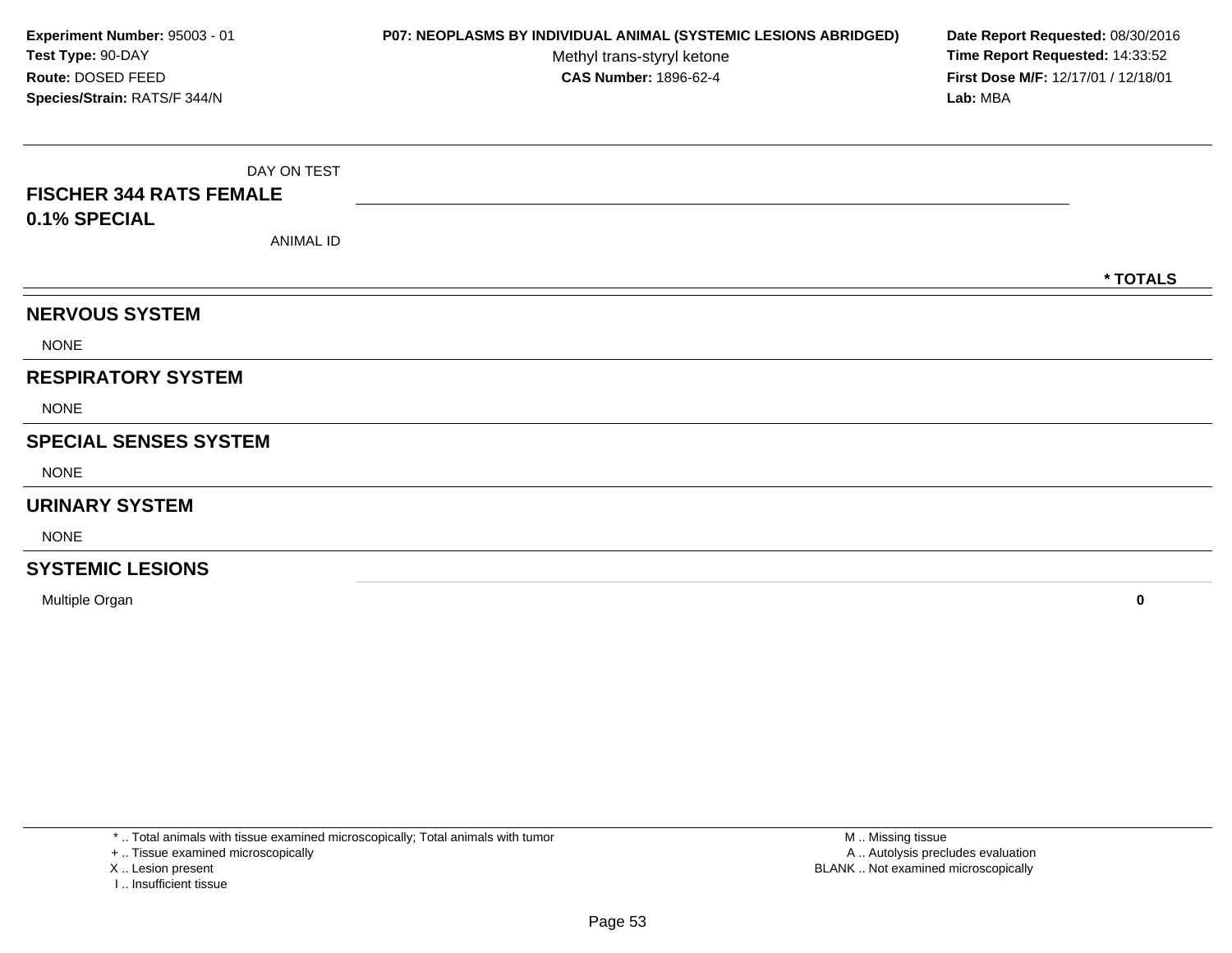DAY ON TEST**FISCHER 344 RATS FEMALE0.2% SPECIAL**ANIMAL ID**\* TOTALSALIMENTARY SYSTEMNONE CARDIOVASCULAR SYSTEM**NONE**ENDOCRINE SYSTEM**NONE**GENERAL BODY SYSTEM**NONE**GENITAL SYSTEM**NONE**HEMATOPOIETIC SYSTEMNONE INTEGUMENTARY SYSTEM**NONE**MUSCULOSKELETAL SYSTEM**NONE**Experiment Number:** 95003 - 01 **P07: NEOPLASMS BY INDIVIDUAL ANIMAL (SYSTEMIC LESIONS ABRIDGED) Date Report Requested:** 08/30/2016 **Test Type:** 90-DAYMethyl trans-styryl ketone<br>CAS Number: 1896-62-4 **Time Report Requested:** 14:33:52 **Route:** DOSED FEED**First Dose M/F:** 12/17/01 / 12/18/01<br>**Lab:** MBA **Species/Strain:** RATS/F 344/N**Lab:** MBA

\* .. Total animals with tissue examined microscopically; Total animals with tumor

+ .. Tissue examined microscopically

X .. Lesion present

I .. Insufficient tissue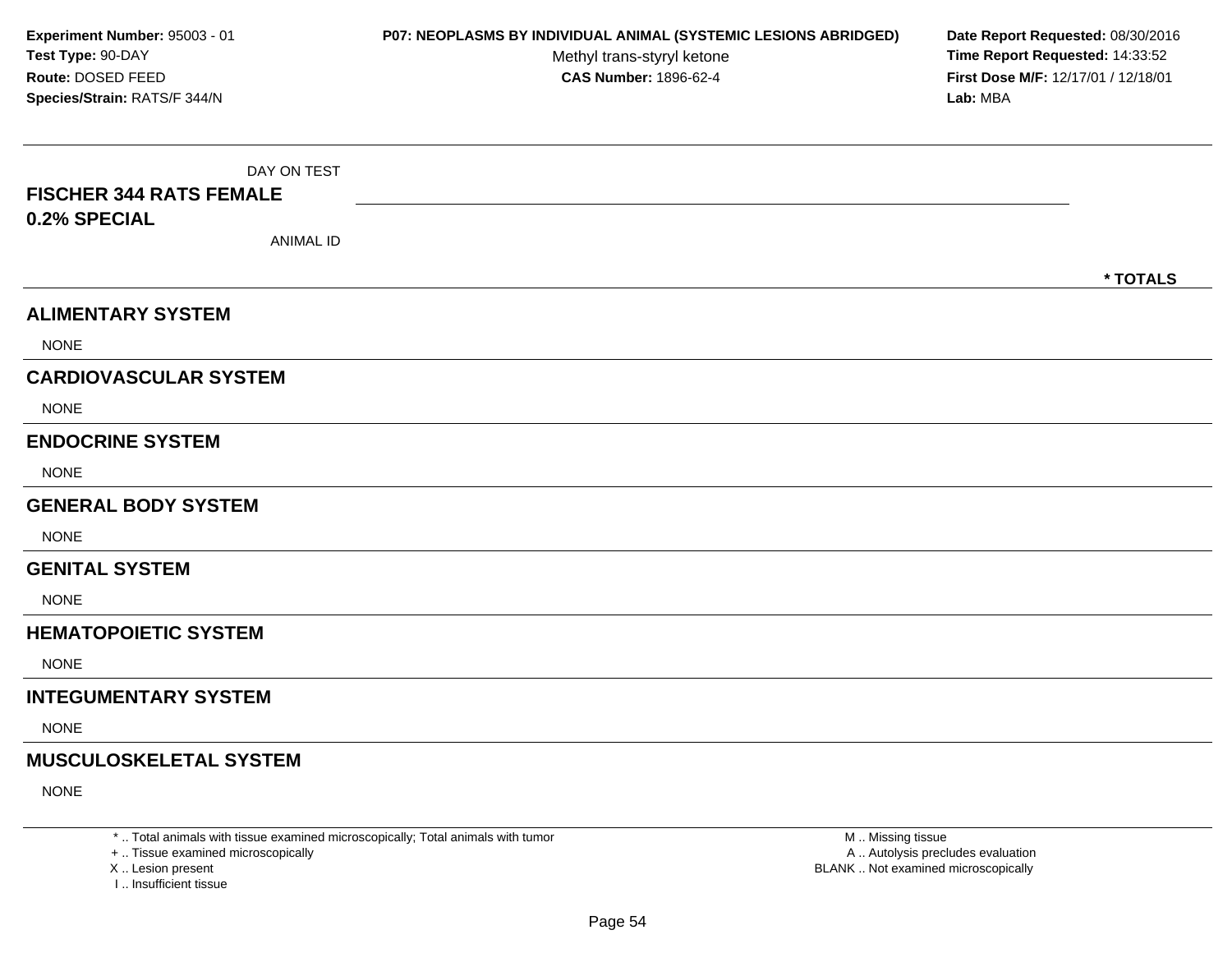DAY ON TEST**FISCHER 344 RATS FEMALE0.2% SPECIAL**ANIMAL ID**\* TOTALSNERVOUS SYSTEM**NONE**RESPIRATORY SYSTEM**NONE**SPECIAL SENSES SYSTEM**NONE**URINARY SYSTEM**NONE**SYSTEMIC LESIONSExperiment Number:** 95003 - 01 **P07: NEOPLASMS BY INDIVIDUAL ANIMAL (SYSTEMIC LESIONS ABRIDGED) Date Report Requested:** 08/30/2016 **Test Type:** 90-DAYMethyl trans-styryl ketone<br>CAS Number: 1896-62-4 **Time Report Requested:** 14:33:52 **Route:** DOSED FEED**First Dose M/F:** 12/17/01 / 12/18/01<br>**Lab:** MBA **Species/Strain:** RATS/F 344/N**Lab:** MBA

Multiple Organ**<sup>0</sup>**

\* .. Total animals with tissue examined microscopically; Total animals with tumor

+ .. Tissue examined microscopically

X .. Lesion present

I .. Insufficient tissue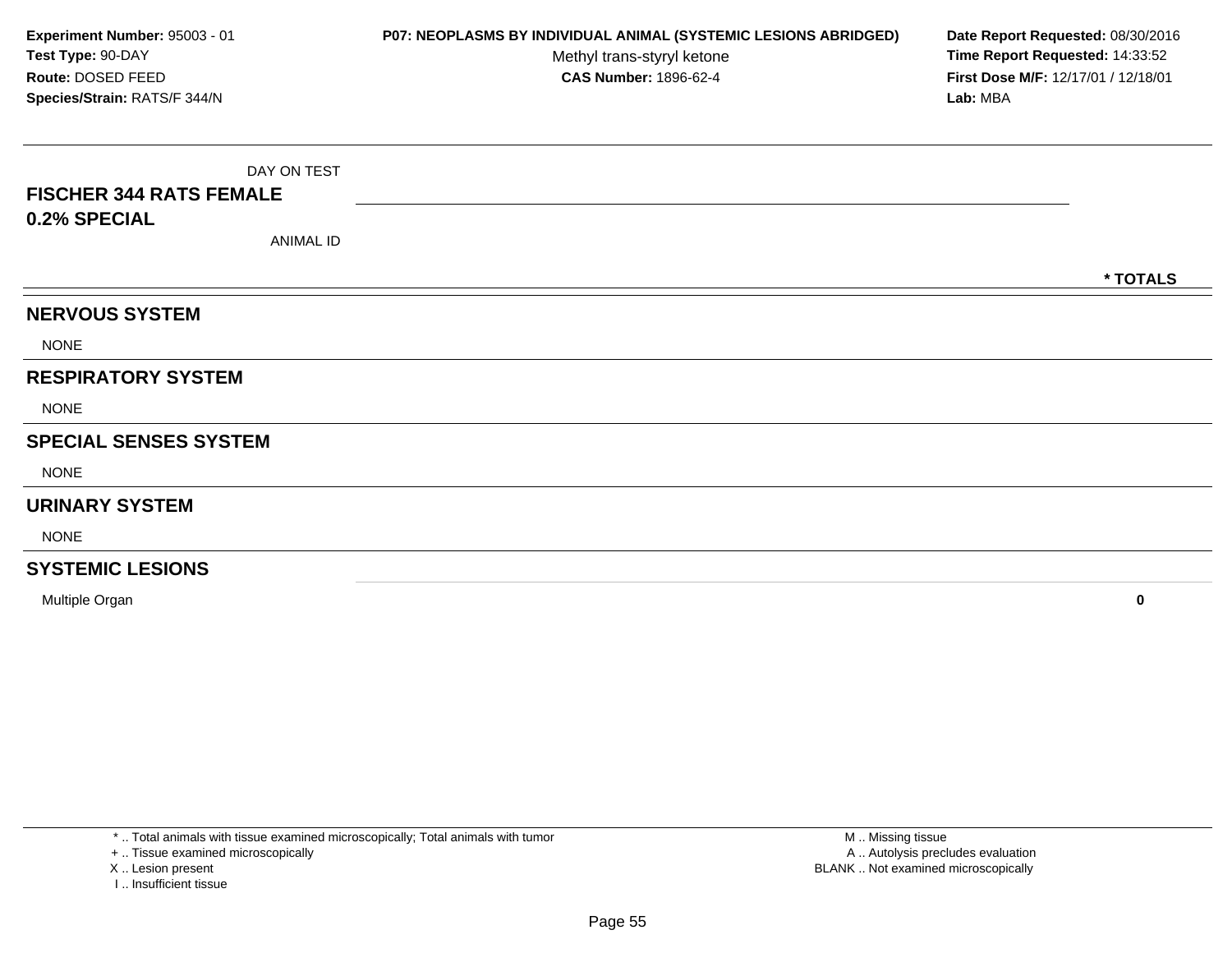DAY ON TEST**FISCHER 344 RATS FEMALE0.4% SPECIAL**ANIMAL ID**\* TOTALSALIMENTARY SYSTEMNONE CARDIOVASCULAR SYSTEM**NONE**ENDOCRINE SYSTEM**NONE**GENERAL BODY SYSTEM**NONE**GENITAL SYSTEM**NONE**HEMATOPOIETIC SYSTEMNONE INTEGUMENTARY SYSTEM**NONE**MUSCULOSKELETAL SYSTEM**NONE**Experiment Number:** 95003 - 01 **P07: NEOPLASMS BY INDIVIDUAL ANIMAL (SYSTEMIC LESIONS ABRIDGED) Date Report Requested:** 08/30/2016 **Test Type:** 90-DAYMethyl trans-styryl ketone<br>CAS Number: 1896-62-4 **Time Report Requested:** 14:33:52 **Route:** DOSED FEED**First Dose M/F:** 12/17/01 / 12/18/01<br>**Lab:** MBA **Species/Strain:** RATS/F 344/N**Lab:** MBA

\* .. Total animals with tissue examined microscopically; Total animals with tumor

+ .. Tissue examined microscopically

X .. Lesion present

I .. Insufficient tissue